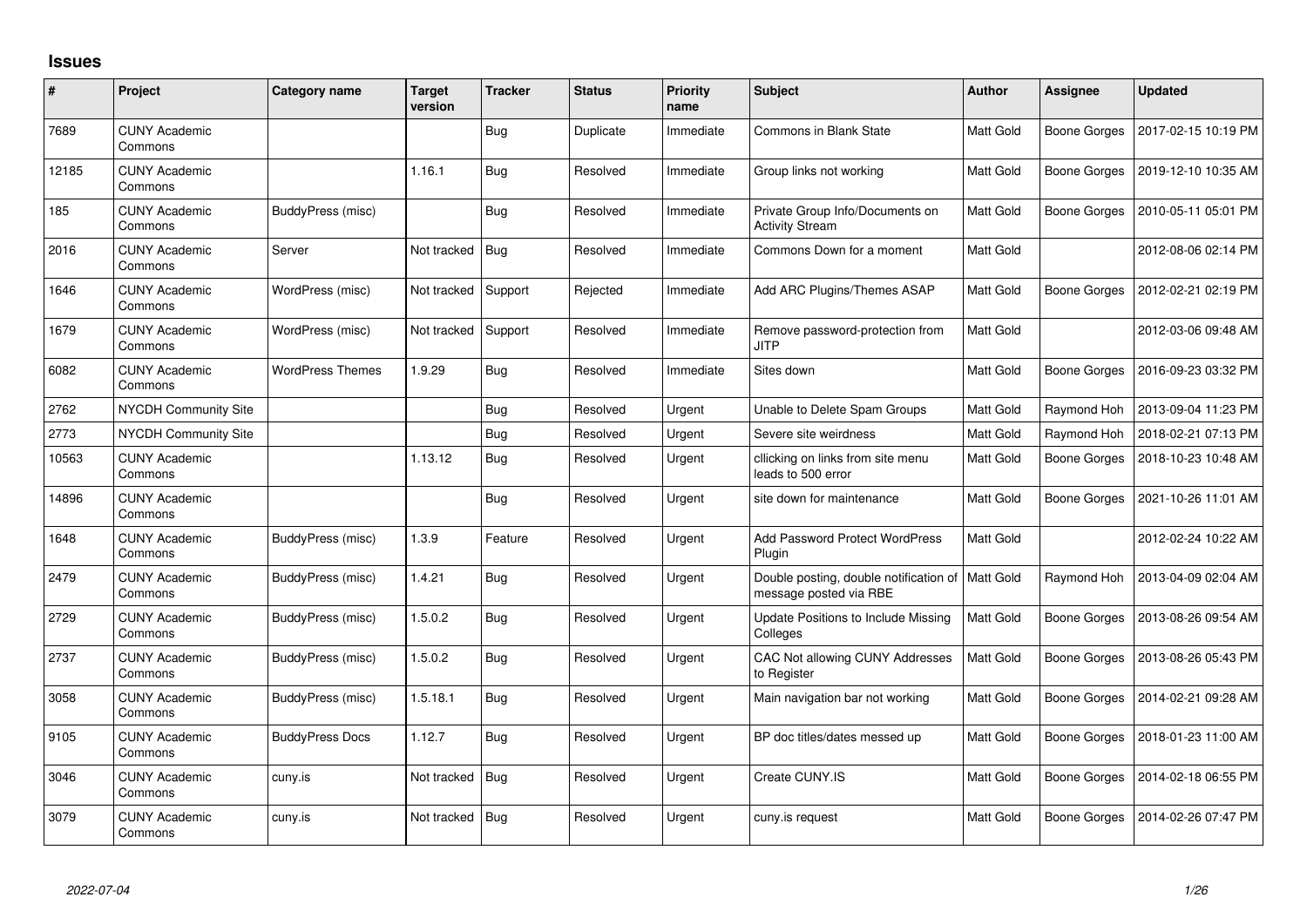| #    | Project                         | <b>Category name</b>       | Target<br>version | <b>Tracker</b>    | <b>Status</b> | <b>Priority</b><br>name | <b>Subject</b>                                       | <b>Author</b> | <b>Assignee</b>     | <b>Updated</b>      |
|------|---------------------------------|----------------------------|-------------------|-------------------|---------------|-------------------------|------------------------------------------------------|---------------|---------------------|---------------------|
| 3547 | <b>CUNY Academic</b><br>Commons | <b>Email Notifications</b> | Not tracked       | Bug               | Resolved      | Urgent                  | Email notifications not working                      | Matt Gold     | Matt Gold           | 2016-01-26 05:11 PM |
| 6869 | <b>CUNY Academic</b><br>Commons | <b>Email Notifications</b> |                   | <b>Bug</b>        | Resolved      | Urgent                  | Report: Email notifications not going<br>out         | Matt Gold     | Raymond Hoh         | 2016-11-29 09:44 PM |
| 71   | <b>CUNY Academic</b><br>Commons | Group Forums               |                   | <b>Bug</b>        | Resolved      | Urgent                  | Forum of Private Group Not Hidden                    | Matt Gold     | <b>Boone Gorges</b> | 2009-11-24 10:15 PM |
| 4639 | <b>CUNY Academic</b><br>Commons | Home Page                  | Not tracked       | Bug               | Resolved      | Urgent                  | Front page slider stopped working                    | Matt Gold     | Boone Gorges        | 2015-09-21 03:44 PM |
| 3557 | <b>CUNY Academic</b><br>Commons | My Commons                 | 1.7.1             | <b>Bug</b>        | Resolved      | Urgent                  | Fix typo on My Commons overlay                       | Matt Gold     | <b>Boone Gorges</b> | 2014-10-15 11:02 PM |
| 3057 | <b>CUNY Academic</b><br>Commons | Reply By Email             | Not tracked       | Bug               | Resolved      | Urgent                  | Double RBE Posts                                     | Matt Gold     | <b>Boone Gorges</b> | 2014-02-20 10:14 PM |
| 3598 | <b>CUNY Academic</b><br>Commons | Reply By Email             |                   | <b>Bug</b>        | Resolved      | Urgent                  | RBE message not posted                               | Matt Gold     | Boone Gorges        | 2014-10-27 09:34 PM |
| 3898 | <b>CUNY Academic</b><br>Commons | Server                     |                   | System<br>Upgrade | Resolved      | Urgent                  | commons down                                         | Matt Gold     | <b>Boone Gorges</b> | 2015-03-11 09:50 AM |
| 126  | <b>CUNY Academic</b><br>Commons | Upgrades                   |                   | Bug               | Resolved      | Urgent                  | Report of Lost Forum Attachments<br>after Upgrade    | Matt Gold     | <b>Boone Gorges</b> | 2009-12-09 03:23 PM |
| 165  | <b>CUNY Academic</b><br>Commons | Wiki                       |                   | Bug               | Resolved      | Urgent                  | White Screen of Death on Commons<br>MediaWiki        | Matt Gold     | Boone Gorges        | 2010-02-28 12:44 PM |
| 1531 | <b>CUNY Academic</b><br>Commons | WordPress (misc)           | 1.3.4             | <b>Bug</b>        | Resolved      | Urgent                  | Commons Only Viewable to<br>Logged-In Viewers        | Matt Gold     | Boone Gorges        | 2012-01-12 12:50 AM |
| 1637 | <b>CUNY Academic</b><br>Commons | WordPress (misc)           | 1.3.7.1           | Feature           | Resolved      | Urgent                  | Add Clean Child Theme for ARC<br>Project             | Matt Gold     | Boone Gorges        | 2012-02-21 06:13 PM |
| 1638 | <b>CUNY Academic</b><br>Commons | WordPress (misc)           | 1.3.7             | Feature           | Rejected      | Urgent                  | Make Clean Child Theme Available<br>only to ARC blog | Matt Gold     | Boone Gorges        | 2012-02-21 02:39 PM |
| 1639 | <b>CUNY Academic</b><br>Commons | WordPress (misc)           | 1.3.7             | Feature           | Resolved      | Urgent                  | Add WP-Cumulus Plugin                                | Matt Gold     | <b>Boone Gorges</b> | 2012-02-21 02:32 PM |
| 1640 | <b>CUNY Academic</b><br>Commons | WordPress (misc)           | 1.3.7             | Feature           | Resolved      | Urgent                  | Add Jetpack plugin                                   | Matt Gold     | Boone Gorges        | 2012-02-21 02:30 PM |
| 1641 | <b>CUNY Academic</b><br>Commons | WordPress (misc)           | 1.3.7             | Feature           | Resolved      | Urgent                  | Create shortcode to embed fora.tv<br>videos          | Matt Gold     | Boone Gorges        | 2012-02-21 05:22 PM |
| 2034 | <b>CUNY Academic</b><br>Commons | WordPress (misc)           | 1.4.2             | <b>Bug</b>        | Resolved      | Urgent                  | Spacing issue on reply-by-email                      | Matt Gold     | Raymond Hoh         | 2012-08-13 02:41 PM |
| 2068 | <b>CUNY Academic</b><br>Commons | WordPress (misc)           | Not tracked       | Support           | Resolved      | Urgent                  | User Blog Not Accessible                             | Matt Gold     | Boone Gorges        | 2012-08-28 07:35 PM |
| 2361 | <b>CUNY Academic</b><br>Commons | WordPress (misc)           | 1.4.15            | Feature           | Resolved      | Urgent                  | <b>Add KingSize Theme</b>                            | Matt Gold     | Boone Gorges        | 2013-01-02 11:41 AM |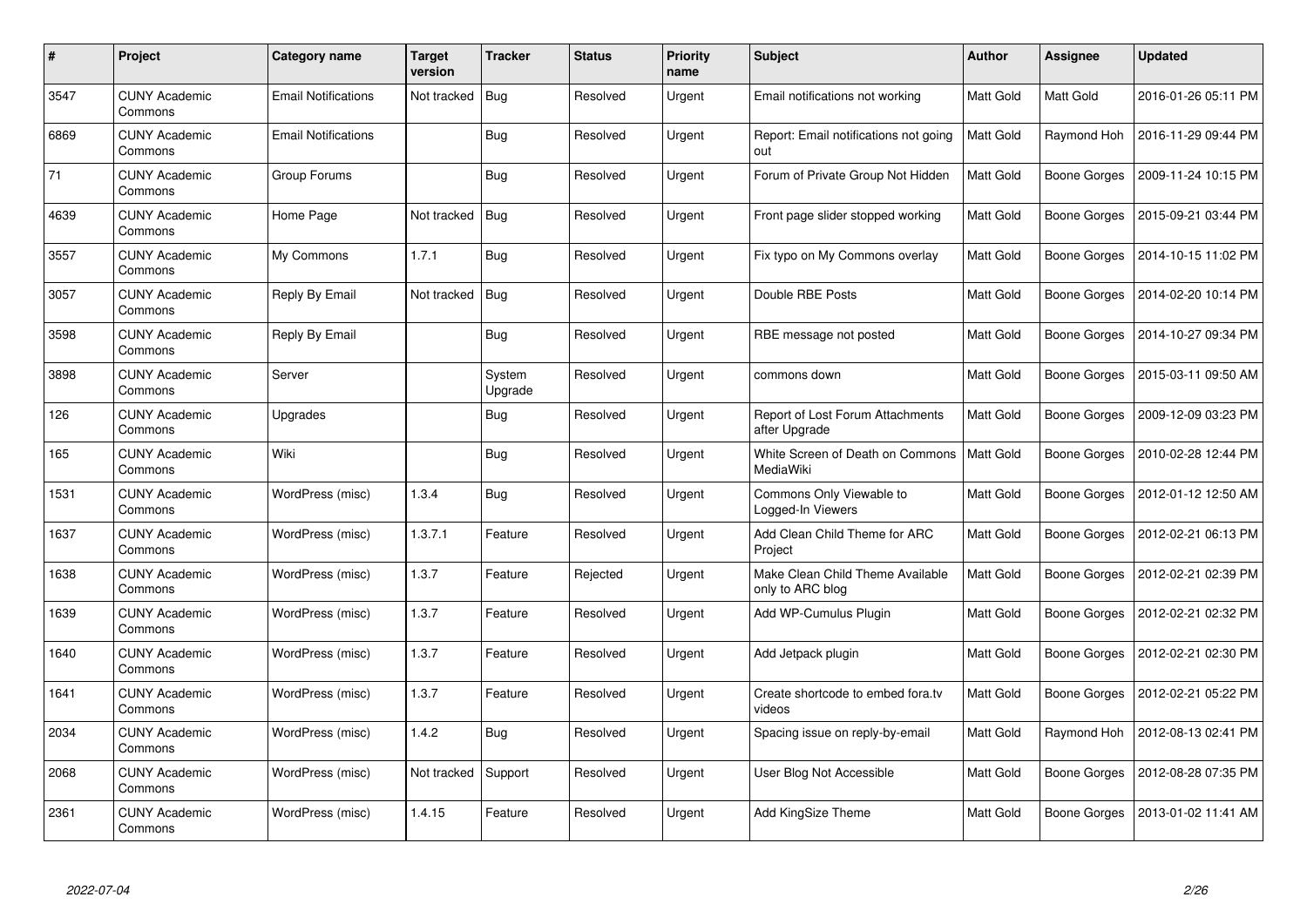| $\#$  | Project                         | <b>Category name</b>      | <b>Target</b><br>version | <b>Tracker</b> | <b>Status</b> | <b>Priority</b><br>name | <b>Subject</b>                                                    | <b>Author</b>    | <b>Assignee</b>     | <b>Updated</b>      |
|-------|---------------------------------|---------------------------|--------------------------|----------------|---------------|-------------------------|-------------------------------------------------------------------|------------------|---------------------|---------------------|
| 2629  | <b>CUNY Academic</b><br>Commons | WordPress (misc)          | 1.5                      | <b>Bug</b>     | Rejected      | Urgent                  | images not showing in slider on<br>homepage                       | Matt Gold        | Raymond Hoh         | 2013-07-10 11:10 AM |
| 3393  | <b>CUNY Academic</b><br>Commons | <b>WordPress Themes</b>   | Not tracked              | Bug            | Resolved      | Urgent                  | Widgets reset on JITP                                             | Matt Gold        | Matt Gold           | 2014-09-01 08:51 PM |
| 49    | <b>CUNY Academic</b><br>Commons |                           |                          | <b>Bug</b>     | Resolved      | High                    | Development Site Showing Up in<br>Google Results                  | Matt Gold        | Zach Davis          | 2009-10-20 06:23 PM |
| 2582  | NYCDH Community Site            |                           |                          | <b>Bug</b>     | Rejected      | High                    | Forum posting/notification problem                                | Matt Gold        | Raymond Hoh         | 2013-05-20 09:16 PM |
| 4196  | <b>CUNY Academic</b><br>Commons |                           |                          | <b>Bug</b>     | Rejected      | High                    | News feed weirdness                                               | Matt Gold        | <b>Boone Gorges</b> | 2015-06-25 03:41 PM |
| 8582  | NYCDH Community Site            |                           |                          | <b>Bug</b>     | Resolved      | High                    | Forum post doesn't work                                           | Matt Gold        | Raymond Hoh         | 2018-02-21 07:13 PM |
| 9112  | <b>CUNY Academic</b><br>Commons |                           | Not tracked              | Bug            | Resolved      | High                    | GCDI site down                                                    | Matt Gold        | <b>Boone Gorges</b> | 2018-01-23 10:18 PM |
| 10950 | <b>CUNY Academic</b><br>Commons |                           |                          | Support        | Resolved      | High                    | Create slide for system maintenance                               | <b>Matt Gold</b> | scott voth          | 2019-01-12 10:23 AM |
| 12341 | <b>CUNY Academic</b><br>Commons |                           |                          | Bug            | Abandoned     | High                    | Commons down                                                      | Matt Gold        |                     | 2020-02-11 10:45 AM |
| 5691  | <b>CUNY Academic</b><br>Commons | <b>Blogs (BuddyPress)</b> | Future<br>release        | Bug            | Assigned      | High                    | Differing numbers on Sites display                                | <b>Matt Gold</b> | Raymond Hoh         | 2016-06-13 01:37 PM |
| 205   | <b>CUNY Academic</b><br>Commons | BuddyPress (misc)         |                          | <b>Bug</b>     | Resolved      | High                    | <b>Cannot Create Account</b>                                      | Matt Gold        | Boone Gorges        | 2010-05-20 03:18 PM |
| 209   | <b>CUNY Academic</b><br>Commons | BuddyPress (misc)         |                          | <b>Bug</b>     | Resolved      | High                    | Members Report that Forum<br>Attachments not working              | <b>Matt Gold</b> | <b>Boone Gorges</b> | 2010-05-14 12:13 PM |
| 212   | <b>CUNY Academic</b><br>Commons | BuddyPress (misc)         |                          | Feature        | Resolved      | High                    | Create a way for group members to<br>send out email announcements | Matt Gold        | Boone Gorges        | 2010-05-12 10:11 AM |
| 220   | CUNY Academic<br>Commons        | BuddyPress (misc)         |                          | Bug            | Resolved      | High                    | Hidden Groups showing up in<br>homepage group listing             | Matt Gold        | Boone Gorges        | 2010-05-07 10:30 AM |
| 222   | <b>CUNY Academic</b><br>Commons | BuddyPress (misc)         |                          | <b>Bug</b>     | Resolved      | High                    | No way for group admins to invite<br>new members                  | <b>Matt Gold</b> | <b>Boone Gorges</b> | 2010-05-11 09:02 PM |
| 256   | <b>CUNY Academic</b><br>Commons | BuddyPress (misc)         | Not tracked              | Bug            | Resolved      | High                    | Security warnings on site                                         | Matt Gold        | Boone Gorges        | 2014-05-01 09:23 AM |
| 301   | <b>CUNY Academic</b><br>Commons | BuddyPress (misc)         |                          | Bug            | Resolved      | High                    | User unable to upload documents                                   | Matt Gold        | <b>Boone Gorges</b> | 2010-08-25 12:06 PM |
| 322   | <b>CUNY Academic</b><br>Commons | BuddyPress (misc)         | 1.0.2                    | Feature        | Resolved      | High                    | Raising Limitation on Emailed Invites                             | Matt Gold        | Boone Gorges        | 2010-09-03 07:07 AM |
| 340   | <b>CUNY Academic</b><br>Commons | BuddyPress (misc)         | 1.1                      | Bug            | Resolved      | High                    | BP Admin Bar Menu Mouseover<br>Areas Too Sensitive                | <b>Matt Gold</b> | <b>Boone Gorges</b> | 2010-12-01 09:48 AM |
| 346   | <b>CUNY Academic</b><br>Commons | BuddyPress (misc)         | 1.0.3                    | <b>Bug</b>     | Resolved      | High                    | News Nav Bar Link on Wiki Pages<br>Points to Wrong Page           | Matt Gold        | Boone Gorges        | 2010-09-20 05:28 PM |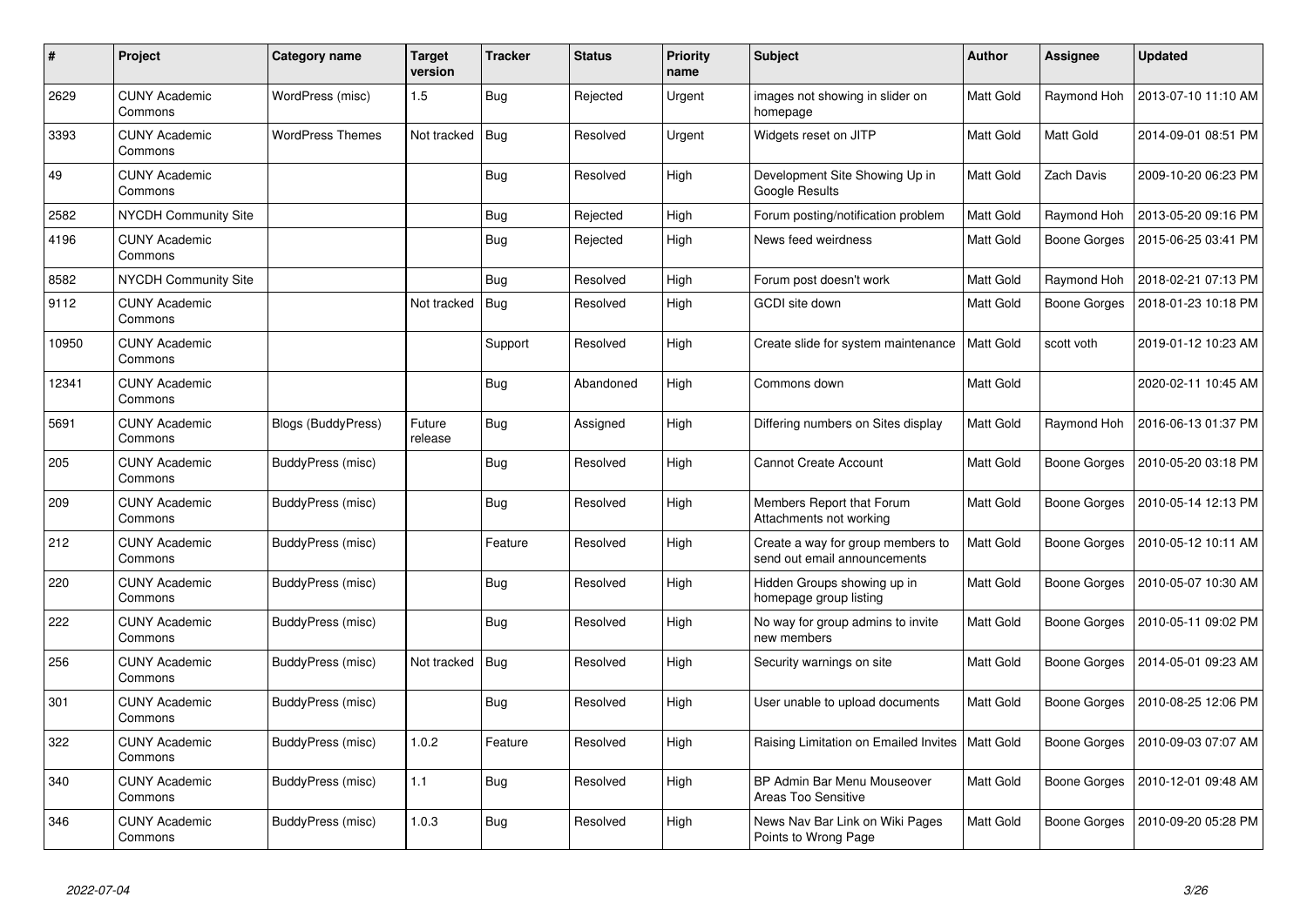| #    | Project                         | Category name          | <b>Target</b><br>version | <b>Tracker</b> | <b>Status</b> | <b>Priority</b><br>name | Subject                                                        | <b>Author</b> | Assignee            | <b>Updated</b>      |
|------|---------------------------------|------------------------|--------------------------|----------------|---------------|-------------------------|----------------------------------------------------------------|---------------|---------------------|---------------------|
| 360  | <b>CUNY Academic</b><br>Commons | BuddyPress (misc)      | 1.0.3                    | <b>Bug</b>     | Resolved      | High                    | <b>Activity Feed Problems</b>                                  | Matt Gold     | <b>Boone Gorges</b> | 2010-09-28 11:45 AM |
| 451  | <b>CUNY Academic</b><br>Commons | BuddyPress (misc)      | Not tracked              | Bug            | Resolved      | High                    | Members Unable to Upload<br>Documents to Groups                | Matt Gold     | Boone Gorges        | 2010-12-09 12:32 PM |
| 457  | <b>CUNY Academic</b><br>Commons | BuddyPress (misc)      | 1.1.2                    | <b>Bug</b>     | Resolved      | High                    | Unable to Upload Documents as<br>Forum Attachments             | Matt Gold     | Boone Gorges        | 2010-12-10 06:56 PM |
| 507  | <b>CUNY Academic</b><br>Commons | BuddyPress (misc)      | 1.1.6                    | <b>Bug</b>     | Resolved      | High                    | Invite Anyone Rejects CUNY Email<br>Addresses                  | Matt Gold     | Boone Gorges        | 2010-12-21 11:26 AM |
| 568  | <b>CUNY Academic</b><br>Commons | BuddyPress (misc)      | 1.1.10                   | <b>Bug</b>     | Resolved      | High                    | Member reports trouble uploading<br>documents to groups        | Matt Gold     | Boone Gorges        | 2011-02-10 02:33 PM |
| 574  | <b>CUNY Academic</b><br>Commons | BuddyPress (misc)      | 1.1.10                   | Bug            | Resolved      | High                    | Members unable to read documents<br>posted to groups           | Matt Gold     | Boone Gorges        | 2011-02-10 03:01 PM |
| 1453 | <b>CUNY Academic</b><br>Commons | BuddyPress (misc)      |                          | <b>Bug</b>     | Rejected      | High                    | Multiple problems with featured<br>image widget for blog posts | Matt Gold     | Dominic Giglio      | 2012-07-02 04:22 PM |
| 2035 | <b>CUNY Academic</b><br>Commons | BuddyPress (misc)      | 1.4.3                    | Support        | Resolved      | High                    | Reply by Email - some possible<br>confusion                    | Matt Gold     | Raymond Hoh         | 2012-08-19 08:58 AM |
| 2046 | <b>CUNY Academic</b><br>Commons | BuddyPress (misc)      | 1.4.3                    | Bug            | Resolved      | High                    | <b>RBE Delayed Post</b>                                        | Matt Gold     | Raymond Hoh         | 2012-08-27 11:55 AM |
| 2082 | <b>CUNY Academic</b><br>Commons | BuddyPress (misc)      | 1.4.8                    | Support        | Resolved      | High                    | Default: No Email?                                             | Matt Gold     | Dominic Giglio      | 2012-10-19 04:55 PM |
| 2738 | <b>CUNY Academic</b><br>Commons | BuddyPress (misc)      | 1.5.0.2                  | <b>Bug</b>     | Resolved      | High                    | Users Unable to Change Email<br><b>Address in Settings</b>     | Matt Gold     | <b>Boone Gorges</b> | 2013-08-28 09:05 PM |
| 2775 | <b>CUNY Academic</b><br>Commons | BuddyPress (misc)      | 1.5.1.1                  | <b>Bug</b>     | Resolved      | High                    | Add Lehman College to List of<br>Colleges in Profiles          | Matt Gold     | Boone Gorges        | 2013-09-06 04:40 PM |
| 2892 | <b>CUNY Academic</b><br>Commons | BuddyPress (misc)      |                          | <b>Bug</b>     | Rejected      | High                    | Commons homepage - blog column                                 | Matt Gold     | Boone Gorges        | 2013-11-14 01:00 PM |
| 3853 | <b>CUNY Academic</b><br>Commons | BuddyPress (misc)      | 1.7.16                   | Bug            | Resolved      | High                    | Post erroneously ascribed to wrong<br>author in activity feed  | Matt Gold     | Raymond Hoh         | 2015-03-21 01:13 PM |
| 3205 | <b>CUNY Academic</b><br>Commons | <b>Commons Profile</b> | 1.6.3                    | <b>Bug</b>     | Resolved      | High                    | Email profile field not showing up                             | Matt Gold     | <b>Boone Gorges</b> | 2014-05-12 02:18 PM |
| 2280 | <b>CUNY Academic</b><br>Commons | commonsinabox.org      | Not tracked              | Bug            | Resolved      | High                    | Forum links not working                                        | Matt Gold     | <b>Boone Gorges</b> | 2012-11-20 12:33 PM |
| 2349 | <b>CUNY Academic</b><br>Commons | commonsinabox.org      |                          | Bug            | Resolved      | High                    | CBOX header image position off                                 | Matt Gold     | Boone Gorges        | 2012-12-15 10:21 PM |
| 2380 | <b>CUNY Academic</b><br>Commons | commonsinabox.org      |                          | Bug            | Resolved      | High                    | Add search to Commonsinabox.org                                | Matt Gold     | Boone Gorges        | 2013-03-20 11:41 AM |
| 3648 | <b>CUNY Academic</b><br>Commons | cuny.is                | Not tracked              | <b>Bug</b>     | Resolved      | High                    | cuny.is request                                                | Matt Gold     | Boone Gorges        | 2014-11-11 06:54 PM |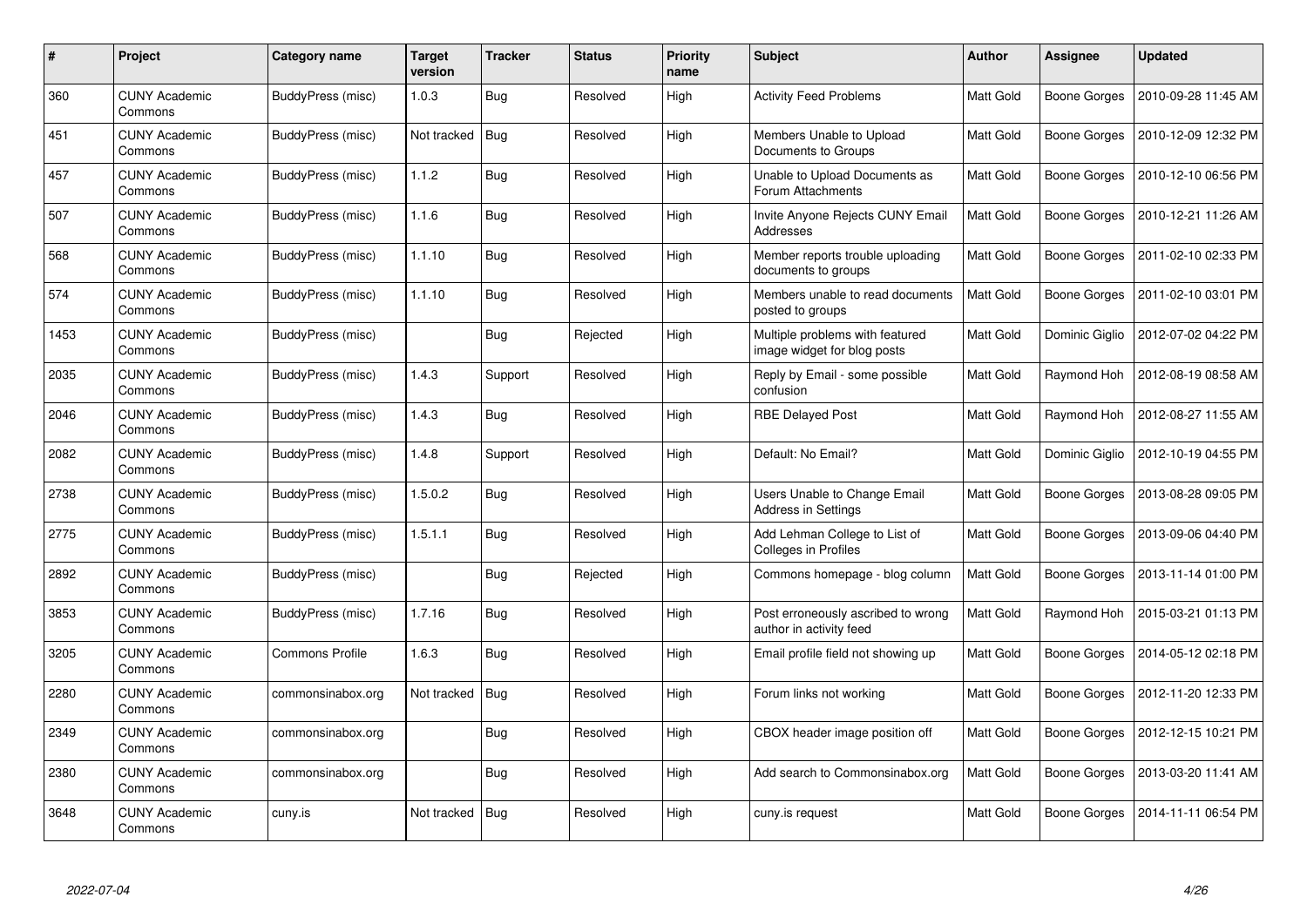| #     | Project                         | Category name              | <b>Target</b><br>version | <b>Tracker</b> | <b>Status</b> | <b>Priority</b><br>name | <b>Subject</b>                                                             | Author           | Assignee            | <b>Updated</b>      |
|-------|---------------------------------|----------------------------|--------------------------|----------------|---------------|-------------------------|----------------------------------------------------------------------------|------------------|---------------------|---------------------|
| 12581 | <b>CUNY Academic</b><br>Commons | cuny.is                    | Not tracked              | Bug            | Rejected      | High                    | YOURLS shortlinks not working                                              | Matt Gold        | <b>Boone Gorges</b> | 2020-03-27 10:25 AM |
| 3601  | <b>CUNY Academic</b><br>Commons | <b>Email Notifications</b> | 1.7.3                    | <b>Bug</b>     | Resolved      | High                    | Forum replies do not show up on the<br>group homepage                      | <b>Matt Gold</b> | Raymond Hoh         | 2014-11-10 01:24 PM |
| 3608  | <b>CUNY Academic</b><br>Commons | <b>Email Notifications</b> | 1.7.3                    | Bug            | Resolved      | High                    | Group email plain-text formatting<br>problem                               | Matt Gold        | Raymond Hoh         | 2014-11-11 12:19 PM |
| 10789 | <b>CUNY Academic</b><br>Commons | <b>Email Notifications</b> | 1.14.2                   | Bug            | Resolved      | High                    | Forum Posts not generating email<br>notifications                          | Matt Gold        | Boone Gorges        | 2018-12-10 07:19 PM |
| 11174 | <b>CUNY Academic</b><br>Commons | <b>Email Notifications</b> | 1.14.8                   | <b>Bug</b>     | Resolved      | High                    | Email notifications of spammed<br>comment on groupblog                     | Matt Gold        | Raymond Hoh         | 2019-03-11 11:42 PM |
| 13500 | <b>CUNY Academic</b><br>Commons | <b>Email Notifications</b> |                          | Bug            | Rejected      | High                    | Received multiple notifications for a<br>single post                       | Matt Gold        | Raymond Hoh         | 2022-04-27 04:29 PM |
| 4660  | <b>CUNY Academic</b><br>Commons | Events                     | Not tracked              | Bug            | Resolved      | High                    | Creating new event leads to<br>whitescreen                                 | Matt Gold        | <b>Boone Gorges</b> | 2015-09-22 05:56 PM |
| 48    | <b>CUNY Academic</b><br>Commons | Group Forums               |                          | <b>Bug</b>     | Resolved      | High                    | <b>Unsubscribed Users Receiving</b><br>Commons Forum Posts via Email       | <b>Matt Gold</b> | <b>Boone Gorges</b> | 2009-10-17 07:01 PM |
| 3655  | <b>CUNY Academic</b><br>Commons | Group Forums               | Not tracked              | Bug            | Resolved      | High                    | xlsx attachments not allowed in<br>forums                                  | Matt Gold        | Boone Gorges        | 2014-11-21 10:41 AM |
| 4004  | <b>CUNY Academic</b><br>Commons | Group Forums               | Not tracked              | Support        | Resolved      | High                    | 'Duplicate topic detected" error<br>message when posting to group<br>forum | Matt Gold        | <b>Boone Gorges</b> | 2015-04-20 10:21 AM |
| 15239 | <b>CUNY Academic</b><br>Commons | Group Forums               | 1.19.3                   | <b>Bug</b>     | Resolved      | High                    | multiple notifications of forum post                                       | Matt Gold        | Raymond Hoh         | 2022-02-01 10:10 PM |
| 4816  | <b>CUNY Academic</b><br>Commons | Group Invitations          | 1.8.15                   | Bug            | Resolved      | High                    | Group invite email notifications not<br>received                           | Matt Gold        | <b>Boone Gorges</b> | 2015-10-26 11:56 AM |
| 3053  | <b>CUNY Academic</b><br>Commons | Groups (misc)              | Not tracked              | Publicity      | Resolved      | High                    | Find groups to help publicize the<br><b>CUE</b> conference                 | Matt Gold        | Sarah<br>Morgano    | 2014-02-21 03:22 PM |
| 3910  | <b>CUNY Academic</b><br>Commons | Home Page                  | 1.7.15.2                 | Bug            | Resolved      | High                    | Home Page Display Errors                                                   | Matt Gold        | Boone Gorges        | 2015-03-17 10:21 AM |
| 7823  | <b>CUNY Academic</b><br>Commons | Home Page                  |                          | Feature        | Resolved      | High                    | animated gif on frontpage                                                  | Matt Gold        | <b>Boone Gorges</b> | 2017-03-22 04:36 PM |
| 5179  | <b>CUNY Academic</b><br>Commons | Homepage Slides            | 1.9.6                    | <b>Bug</b>     | Resolved      | High                    | homepage slider image broken                                               | Matt Gold        | Raymond Hoh         | 2016-02-01 11:26 PM |
| 3555  | <b>CUNY Academic</b><br>Commons | Publicity                  | Not tracked              | Bug            | Resolved      | High                    | Mailchimp email display issue                                              | Matt Gold        | Matt Gold           | 2017-11-15 05:47 PM |
| 370   | <b>CUNY Academic</b><br>Commons | Registration               | Future<br>release        | Feature        | Assigned      | High                    | <b>Guest Accounts</b>                                                      | Matt Gold        | Matt Gold           | 2015-04-09 09:33 PM |
| 6992  | <b>CUNY Academic</b><br>Commons | Registration               | Not tracked              | Support        | Resolved      | High                    | User cannot activate account                                               | Matt Gold        | <b>Boone Gorges</b> | 2016-12-08 11:13 AM |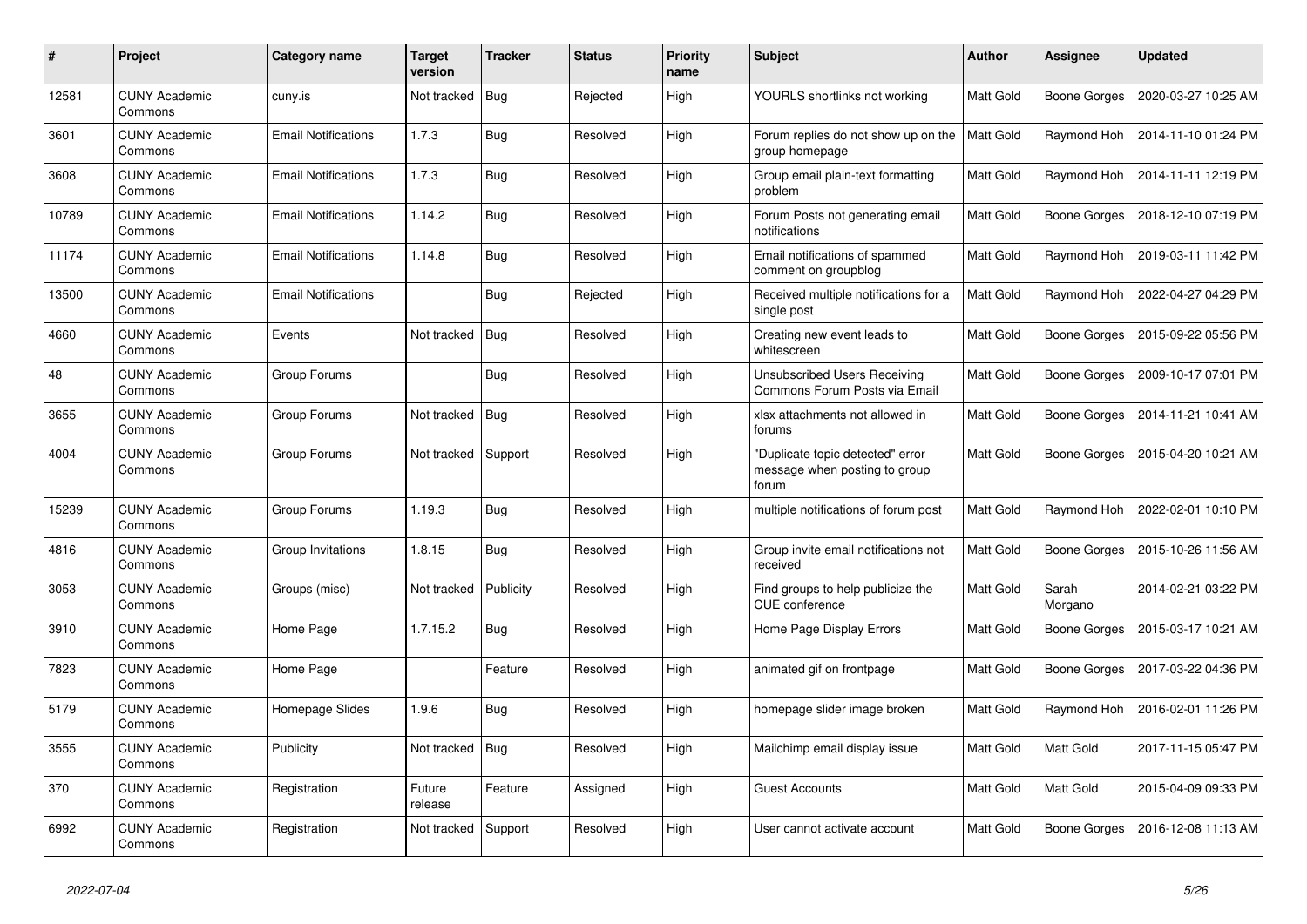| $\#$  | Project                         | Category name    | <b>Target</b><br>version | <b>Tracker</b> | <b>Status</b> | <b>Priority</b><br>name | <b>Subject</b>                                                           | <b>Author</b>    | <b>Assignee</b>     | <b>Updated</b>      |
|-------|---------------------------------|------------------|--------------------------|----------------|---------------|-------------------------|--------------------------------------------------------------------------|------------------|---------------------|---------------------|
| 3164  | <b>CUNY Academic</b><br>Commons | Reply By Email   | 1.6.7.1                  | <b>Bug</b>     | Resolved      | High                    | Duplicate RBE messages                                                   | Matt Gold        | Raymond Hoh         | 2014-06-24 12:23 PM |
| 3563  | <b>CUNY Academic</b><br>Commons | Reply By Email   | Not tracked              | Bug            | Resolved      | High                    | RBE posting lags                                                         | Matt Gold        | <b>Boone Gorges</b> | 2014-10-21 11:33 AM |
| 8023  | <b>CUNY Academic</b><br>Commons | Reply By Email   | 1.10.18                  | <b>Bug</b>     | Resolved      | High                    | Reply to CAC Message gets posted<br>to forum                             | Matt Gold        | Raymond Hoh         | 2017-04-25 02:35 PM |
| 10970 | <b>CUNY Academic</b><br>Commons | Reply By Email   | Not tracked              | Bug            | Resolved      | High                    | Post by email failure                                                    | Matt Gold        | Raymond Hoh         | 2019-01-22 12:05 PM |
| 15135 | <b>CUNY Academic</b><br>Commons | Toolbar          | 1.19.1                   | <b>Bug</b>     | Resolved      | High                    | Header design spacing                                                    | Matt Gold        | <b>Boone Gorges</b> | 2022-01-11 04:41 PM |
| 3428  | <b>CUNY Academic</b><br>Commons | Twitter page     | 1.6.14                   | <b>Bug</b>     | Resolved      | High                    | Fix typo on Twitter page                                                 | Matt Gold        | Dominic Giglio      | 2014-09-01 08:53 PM |
| 87    | <b>CUNY Academic</b><br>Commons | Upgrades         |                          | <b>Bug</b>     | Resolved      | High                    | Upgrade MediaWiki Skin                                                   | <b>Matt Gold</b> | Boone Gorges        | 2009-12-03 08:24 AM |
| 100   | <b>CUNY Academic</b><br>Commons | Upgrades         |                          | Bug            | Resolved      | High                    | Unclickable title links on group forum                                   | Matt Gold        | <b>Boone Gorges</b> | 2009-12-03 09:19 AM |
| 106   | <b>CUNY Academic</b><br>Commons | Upgrades         |                          | Bug            | Resolved      | High                    | <b>ITPF09 Forum Issue</b>                                                | Matt Gold        | Boone Gorges        | 2009-12-03 04:49 PM |
| 107   | <b>CUNY Academic</b><br>Commons | Upgrades         |                          | <b>Bug</b>     | Resolved      | High                    | Log In Problem                                                           | Matt Gold        | <b>Boone Gorges</b> | 2009-12-04 12:02 AM |
| 111   | <b>CUNY Academic</b><br>Commons | Upgrades         |                          | <b>Bug</b>     | Resolved      | High                    | More Privacy Options and BP Feed                                         | <b>Matt Gold</b> | <b>Boone Gorges</b> | 2010-02-25 12:24 PM |
| 115   | <b>CUNY Academic</b><br>Commons | Upgrades         |                          | Bug            | Resolved      | High                    | Alliw spreadsheet attachments on<br>forum posts                          | <b>Matt Gold</b> | <b>Boone Gorges</b> | 2009-12-06 12:13 AM |
| 123   | <b>CUNY Academic</b><br>Commons | Upgrades         |                          | Feature        | Resolved      | High                    | Install Bug Report code onto<br>Homepage                                 | Matt Gold        | CIC Michael         | 2010-05-20 05:42 PM |
| 137   | <b>CUNY Academic</b><br>Commons | Upgrades         |                          | <b>Bug</b>     | Resolved      | High                    | Reports of Inability to<br>Attach/Download Attachments to<br>Forum Posts | Matt Gold        | <b>Boone Gorges</b> | 2009-12-10 11:41 AM |
| 98    | <b>CUNY Academic</b><br>Commons | Wiki             |                          | <b>Bug</b>     | Resolved      | High                    | CICDev Authentication request on<br>wiki                                 | Matt Gold        | Lucas<br>Thurston   | 2009-12-03 11:45 AM |
| 1151  | <b>CUNY Academic</b><br>Commons | Wiki             | Not tracked              | Feature        | Rejected      | High                    | Upgrade MediaWiki to latest                                              | Matt Gold        | Dominic Giglio      | 2016-12-12 10:46 AM |
| 1418  | <b>CUNY Academic</b><br>Commons | Wiki             | 1.3                      | Bug            | Resolved      | High                    | Don't see BP Admin Bar on cdev<br>Wiki page                              | Matt Gold        | Boone Gorges        | 2011-12-09 08:58 AM |
| 5022  | <b>CUNY Academic</b><br>Commons | Wiki             | 1.9.1                    | <b>Bug</b>     | Resolved      | High                    | Main nav bar different on wiki page                                      | Matt Gold        | Boone Gorges        | 2015-12-11 09:31 PM |
| 158   | <b>CUNY Academic</b><br>Commons | WordPress (misc) |                          | Feature        | Resolved      | High                    | Create Featured Group Widget for<br>Homepage                             | <b>Matt Gold</b> | Boone Gorges        | 2010-06-22 06:53 PM |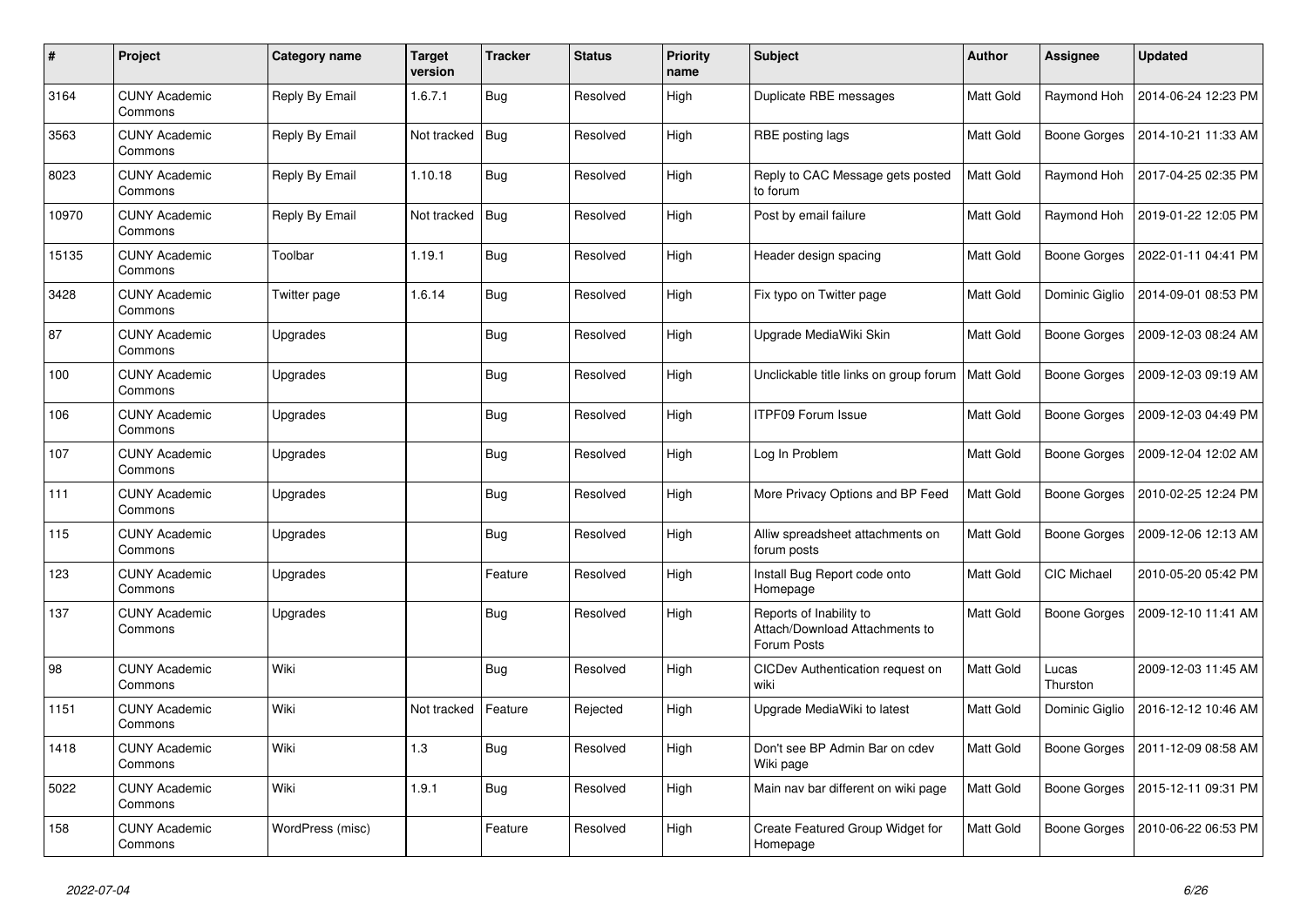| #    | Project                         | <b>Category name</b> | <b>Target</b><br>version | <b>Tracker</b> | <b>Status</b> | <b>Priority</b><br>name | <b>Subject</b>                                                       | <b>Author</b>    | <b>Assignee</b>     | <b>Updated</b>      |
|------|---------------------------------|----------------------|--------------------------|----------------|---------------|-------------------------|----------------------------------------------------------------------|------------------|---------------------|---------------------|
| 163  | <b>CUNY Academic</b><br>Commons | WordPress (misc)     |                          | <b>Bug</b>     | Resolved      | High                    | Missing plugins                                                      | <b>Matt Gold</b> | <b>Boone Gorges</b> | 2010-05-11 08:38 PM |
| 444  | <b>CUNY Academic</b><br>Commons | WordPress (misc)     | 1.1.1                    | Bug            | Resolved      | High                    | Hero Slides Not Showing Up in<br>Firefox                             | Matt Gold        | Boone Gorges        | 2010-12-08 08:41 AM |
| 455  | <b>CUNY Academic</b><br>Commons | WordPress (misc)     |                          | Bug            | Resolved      | High                    | Fix errors caused by More Privacy<br>Options Disabling               | <b>Matt Gold</b> | Boone Gorges        | 2010-12-08 10:47 PM |
| 469  | <b>CUNY Academic</b><br>Commons | WordPress (misc)     | Not tracked              | Bug            | Resolved      | High                    | Help with a blog using a deleted<br>theme                            | Matt Gold        | Boone Gorges        | 2010-12-13 05:09 PM |
| 476  | <b>CUNY Academic</b><br>Commons | WordPress (misc)     | 1.1.3                    | Bug            | Resolved      | High                    | Limited Email Domains List Empty<br>After Site Upgrade               | Matt Gold        | <b>Boone Gorges</b> | 2010-12-13 07:02 PM |
| 1068 | <b>CUNY Academic</b><br>Commons | WordPress (misc)     | 1.2.5                    | Bug            | Rejected      | High                    | Notification of Update in a Private<br>Group Shows up in Public Feed | Matt Gold        | <b>Boone Gorges</b> | 2011-07-21 11:27 PM |
| 1116 | <b>CUNY Academic</b><br>Commons | WordPress (misc)     | Not tracked              | Bug            | Resolved      | High                    | Image Upload Error                                                   | Matt Gold        |                     | 2011-08-27 08:44 AM |
| 1231 | <b>CUNY Academic</b><br>Commons | WordPress (misc)     | Not tracked              | Bug            | Duplicate     | High                    | Inaccessible Site on the Commons                                     | Matt Gold        |                     | 2011-10-13 08:56 AM |
| 1362 | <b>CUNY Academic</b><br>Commons | WordPress (misc)     | Not tracked              | Bug            | Resolved      | High                    | Google Malware Warning                                               | <b>Matt Gold</b> |                     | 2011-11-23 12:15 PM |
| 1547 | <b>CUNY Academic</b><br>Commons | WordPress (misc)     | 1.3.5                    | Bug            | Resolved      | High                    | Spam Registrations                                                   | Matt Gold        | Boone Gorges        | 2012-01-16 08:23 PM |
| 1754 | <b>CUNY Academic</b><br>Commons | WordPress (misc)     | 1.3.10                   | Bug            | Resolved      | High                    | Members receiving dev site<br>comment spam                           | Matt Gold        | Boone Gorges        | 2012-03-20 01:05 PM |
| 1818 | <b>CUNY Academic</b><br>Commons | WordPress (misc)     | 1.3.12                   | Feature        | Resolved      | High                    | Add news announcement scroll<br>plugin                               | Matt Gold        | <b>Boone Gorges</b> | 2012-04-09 03:15 PM |
| 1829 | <b>CUNY Academic</b><br>Commons | WordPress (misc)     |                          | Bug            | Rejected      | High                    | 'No Image' checkbox on Featured<br>Content widget is not working     | Matt Gold        | Dominic Giglio      | 2012-07-04 06:02 PM |
| 1916 | <b>CUNY Academic</b><br>Commons | WordPress (misc)     | 1.3.14                   | Bug            | Resolved      | High                    | Images Breaking on Help Blog and<br><b>Ground Control</b>            | Matt Gold        | <b>Boone Gorges</b> | 2012-05-26 07:54 PM |
| 1995 | <b>CUNY Academic</b><br>Commons | WordPress (misc)     | 1.3.17                   | <b>Bug</b>     | Rejected      | High                    | Featured Content Box Only<br>Rendering on Login                      | Matt Gold        | Boone Gorges        | 2012-07-15 10:21 AM |
| 2018 | <b>CUNY Academic</b><br>Commons | WordPress (misc)     | 1.4                      | Bug            | Resolved      | High                    | <b>WP Nav Bar Overflow</b>                                           | Matt Gold        | Boone Gorges        | 2012-08-06 12:58 PM |
| 2019 | <b>CUNY Academic</b><br>Commons | WordPress (misc)     | 1.4                      | Bug            | Resolved      | High                    | Unable to Add New User to Blog                                       | Matt Gold        | <b>Boone Gorges</b> | 2012-08-08 04:21 PM |
| 2055 | <b>CUNY Academic</b><br>Commons | WordPress (misc)     | 1.4.3                    | <b>Bug</b>     | Resolved      | High                    | Non-CUNY Sign-Ups not enabled                                        | Matt Gold        | Boone Gorges        | 2012-08-23 12:51 PM |
| 2230 | <b>CUNY Academic</b><br>Commons | WordPress (misc)     | 1.4.10                   | Bug            | Resolved      | High                    | MESTC page scrambled                                                 | Matt Gold        | Dominic Giglio      | 2012-11-20 02:39 PM |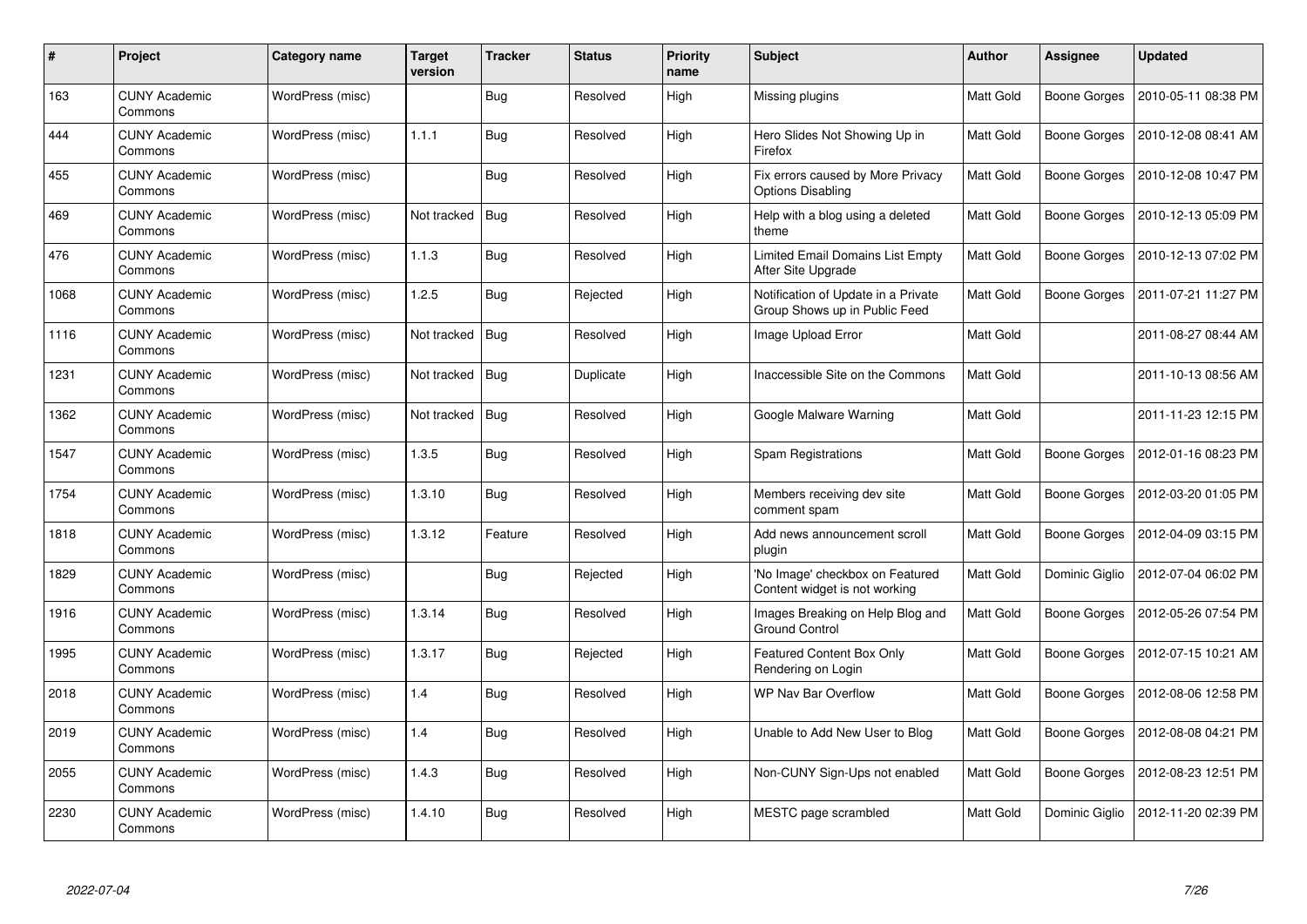| #    | Project                         | Category name            | <b>Target</b><br>version | <b>Tracker</b> | <b>Status</b> | <b>Priority</b><br>name | <b>Subject</b>                                                                  | <b>Author</b>    | <b>Assignee</b>     | <b>Updated</b>      |
|------|---------------------------------|--------------------------|--------------------------|----------------|---------------|-------------------------|---------------------------------------------------------------------------------|------------------|---------------------|---------------------|
| 2245 | <b>CUNY Academic</b><br>Commons | WordPress (misc)         | 1.4.15                   | Bug            | Resolved      | High                    | Domain mapping issues -- Site<br>warnings                                       | <b>Matt Gold</b> | Dominic Giglio      | 2012-12-27 03:59 PM |
| 2538 | <b>CUNY Academic</b><br>Commons | WordPress (misc)         | 1.4.25                   | Bug            | Resolved      | High                    | Add security plugins                                                            | Matt Gold        | <b>Boone Gorges</b> | 2013-04-22 10:37 AM |
| 2564 | <b>CUNY Academic</b><br>Commons | WordPress (misc)         | 1.4.32                   | Bug            | Resolved      | High                    | Editing blog posts connected to<br>groups creates activity<br>item/notification | Matt Gold        | <b>Boone Gorges</b> | 2013-07-17 08:39 AM |
| 2635 | <b>CUNY Academic</b><br>Commons | WordPress (misc)         | Not tracked              | Support        | Resolved      | High                    | Recover content of deleted blog from<br>backup                                  | <b>Matt Gold</b> | Matt Gold           | 2013-06-17 10:53 AM |
| 2702 | <b>CUNY Academic</b><br>Commons | WordPress (misc)         | Not tracked              | Publicity      | Resolved      | High                    | Revise GCDI text                                                                | <b>Matt Gold</b> | scott voth          | 2014-02-08 02:37 PM |
| 3480 | <b>CUNY Academic</b><br>Commons | WordPress (misc)         | Not tracked              | Bug            | Resolved      | High                    | Games site shows up as<br>archived/suspended                                    | <b>Matt Gold</b> | <b>Boone Gorges</b> | 2014-09-21 09:34 PM |
| 3676 | <b>CUNY Academic</b><br>Commons | WordPress (misc)         | 1.7.4                    | Feature        | Resolved      | High                    | Update WP to 4.0.1                                                              | Matt Gold        | <b>Boone Gorges</b> | 2014-11-21 10:49 AM |
| 4180 | <b>CUNY Academic</b><br>Commons | WordPress (misc)         | Not tracked              | Bug            | Resolved      | High                    | Cache issues: site deletion process                                             | Matt Gold        | <b>Boone Gorges</b> | 2016-02-07 10:05 PM |
| 7907 | <b>CUNY Academic</b><br>Commons | WordPress (misc)         |                          | Bug            | Resolved      | High                    | Site header image shows up for<br>logged in user but not for logged out<br>user | Matt Gold        | <b>Boone Gorges</b> | 2017-04-04 03:16 PM |
| 3914 | <b>CUNY Academic</b><br>Commons | <b>WordPress Plugins</b> | 1.7.15.1                 | Feature        | Resolved      | High                    | Upgrade Yoast's SEO plugin                                                      | Matt Gold        | <b>Boone Gorges</b> | 2015-03-13 05:30 PM |
| 4010 | <b>CUNY Academic</b><br>Commons | <b>WordPress Plugins</b> | 1.7.20                   | <b>Bug</b>     | Resolved      | High                    | GC Digital Fellows site down                                                    | Matt Gold        |                     | 2015-04-22 10:30 AM |
| 5925 | <b>CUNY Academic</b><br>Commons | <b>WordPress Plugins</b> | 1.9.26                   | Feature        | Resolved      | High                    | Add Github Embed plugin                                                         | Matt Gold        | <b>Boone Gorges</b> | 2016-08-24 12:56 PM |
| 9977 | <b>CUNY Academic</b><br>Commons | <b>WordPress Plugins</b> | 1.13.5                   | Bug            | Rejected      | High                    | <b>ACERT</b> website down                                                       | <b>Matt Gold</b> | <b>Boone Gorges</b> | 2018-07-03 02:09 PM |
| 502  | <b>CUNY Academic</b><br>Commons | <b>WordPress Themes</b>  | 1.14                     | Feature        | Duplicate     | High                    | <b>Create Site Templates</b>                                                    | <b>Matt Gold</b> | Chris Stein         | 2018-10-24 12:34 PM |
| 26   | <b>CUNY Academic</b><br>Commons |                          |                          | <b>Bug</b>     | Resolved      | Normal                  | <b>Install Akismet Sitewide</b>                                                 | <b>Matt Gold</b> | Matt Gold           | 2009-09-22 11:43 PM |
| 68   | <b>CUNY Academic</b><br>Commons |                          |                          | Feature        | Resolved      | Normal                  | Email Addresses for the Commons                                                 | Matt Gold        |                     | 2010-03-01 12:18 PM |
| 211  | <b>CUNY Academic</b><br>Commons |                          |                          | <b>Bug</b>     | Resolved      | Normal                  | Weird Display of Text on Homepage<br>Load                                       | <b>Matt Gold</b> |                     | 2010-05-06 11:45 AM |
| 213  | <b>CUNY Academic</b><br>Commons |                          | 1.1                      | <b>Bug</b>     | Rejected      | Normal                  | Wiki Style                                                                      | Matt Gold        | Chris Stein         | 2010-11-30 04:17 PM |
| 304  | <b>CUNY Academic</b><br>Commons |                          | Not tracked              | Feature        | Rejected      | Normal                  | Feature Roadmap                                                                 | Matt Gold        | <b>Boone Gorges</b> | 2010-08-30 04:38 PM |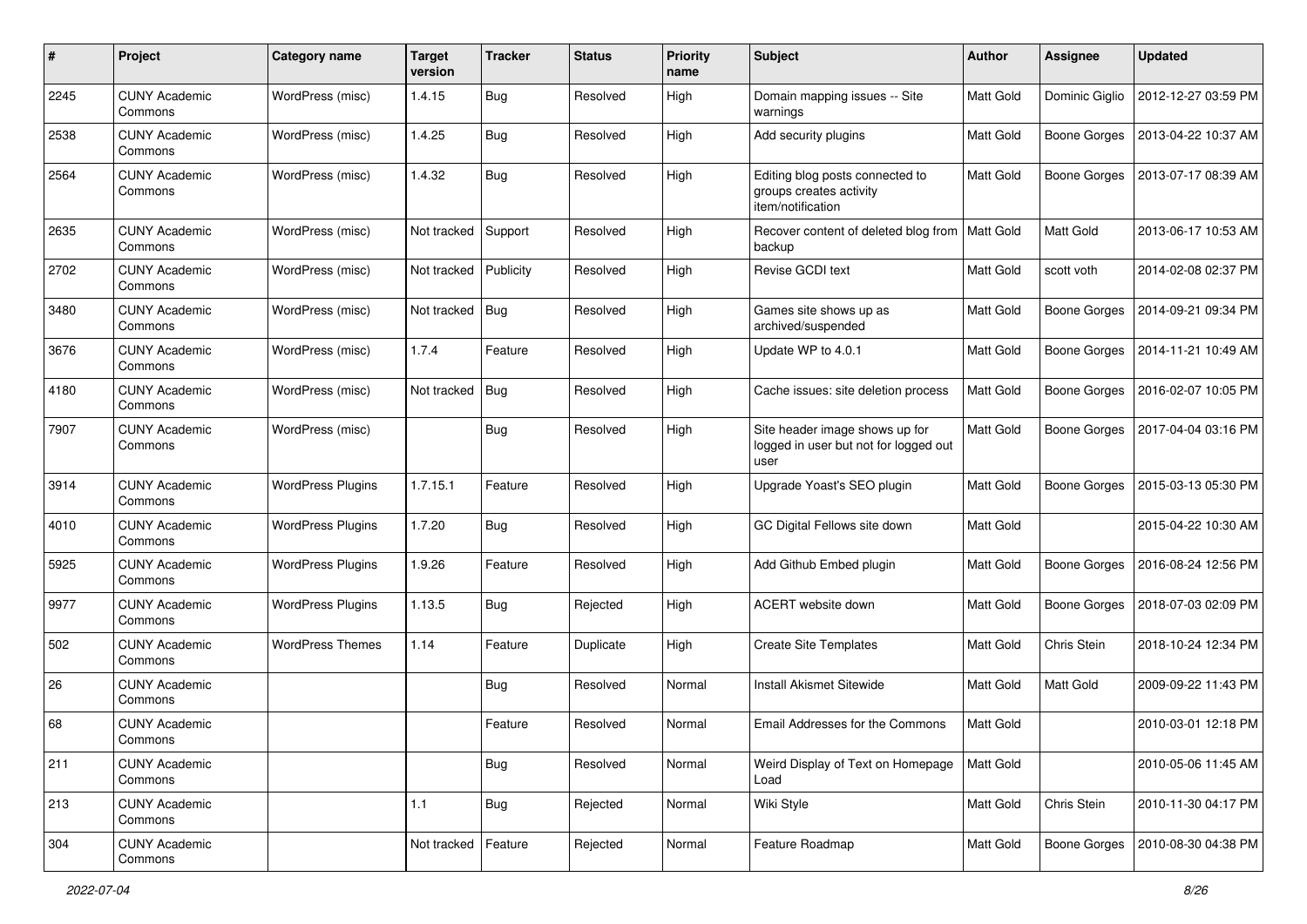| $\vert$ # | Project                         | Category name | Target<br>version | <b>Tracker</b> | <b>Status</b> | <b>Priority</b><br>name | <b>Subject</b>                                                                | <b>Author</b>    | <b>Assignee</b>     | <b>Updated</b>      |
|-----------|---------------------------------|---------------|-------------------|----------------|---------------|-------------------------|-------------------------------------------------------------------------------|------------------|---------------------|---------------------|
| 329       | <b>CUNY Academic</b><br>Commons |               | Not tracked       | Support        | Resolved      | Normal                  | 10 Things to Do After You Sign Up                                             | <b>Matt Gold</b> | <b>Brian Foote</b>  | 2016-01-26 10:51 AM |
| 1500      | <b>CUNY Academic</b><br>Commons |               | Not tracked       | Publicity      | Resolved      | Normal                  | Make Article Titles on Commons<br><b>Buzz Links</b>                           | Matt Gold        | scott voth          | 2011-12-31 03:53 PM |
| 1527      | <b>CUNY Academic</b><br>Commons |               | Not tracked       | Publicity      | Resolved      | Normal                  | Add "THEME SONG FOR OUR<br>TIME: SLF, OWS, CUNY AC" to<br><b>Commons Buzz</b> | <b>Matt Gold</b> | scott voth          | 2014-02-08 02:37 PM |
| 1830      | <b>CUNY Academic</b><br>Commons |               | Not tracked       | Support        | Resolved      | Normal                  | Addition to Help Wanted Blog                                                  | <b>Matt Gold</b> | scott voth          | 2012-04-16 09:47 PM |
| 1869      | <b>CUNY Academic</b><br>Commons |               | Not tracked       | Support        | Resolved      | Normal                  | Create Slide for Victorian<br>Conference                                      | Matt Gold        | scott voth          | 2012-06-08 10:29 PM |
| 1870      | <b>CUNY Academic</b><br>Commons |               | Not tracked       | Publicity      | Resolved      | Normal                  | Create Homepage Slide for Fashion<br><b>Studies Conference</b>                | <b>Matt Gold</b> | scott voth          | 2014-02-08 02:37 PM |
| 2148      | <b>CUNY Academic</b><br>Commons |               | Not tracked       | Publicity      | Resolved      | Normal                  | Feature SmashingMag article in<br>Commons Buzz, Gallery Slide                 | <b>Matt Gold</b> | scott voth          | 2014-02-08 02:38 PM |
| 2233      | <b>CUNY Academic</b><br>Commons |               | Not tracked       | Support        | Resolved      | Normal                  | Slider plugin                                                                 | Matt Gold        |                     | 2013-03-01 11:06 AM |
| 2265      | <b>CUNY Academic</b><br>Commons |               | Not tracked       | <b>Bug</b>     | Rejected      | Normal                  | "Need Support" widget in cbox<br>documentation                                | <b>Matt Gold</b> | <b>Boone Gorges</b> | 2012-11-20 01:07 PM |
| 2267      | <b>CUNY Academic</b><br>Commons |               |                   | <b>Bug</b>     | Resolved      | Normal                  | Change "Cbox" to "CBOX" in<br>Dashboard Menu                                  | <b>Matt Gold</b> | <b>Boone Gorges</b> | 2012-11-18 11:01 PM |
| 2268      | <b>CUNY Academic</b><br>Commons |               |                   | Bug            | Rejected      | Normal                  | Add CBOX icon to dashboard menu?                                              | Matt Gold        | Boone Gorges        | 2012-11-18 10:58 PM |
| 2423      | <b>CUNY Academic</b><br>Commons |               | Not tracked       | Feature        | Resolved      | Normal                  | Incorporate posts from Brian's<br>Footnotes blog into the News blog?          | Matt Gold        | <b>Brian Foote</b>  | 2013-02-13 07:24 AM |
| 2584      | <b>NYCDH Community Site</b>     |               |                   | <b>Bug</b>     | Resolved      | Normal                  | Forum disabled                                                                | Matt Gold        | Raymond Hoh         | 2013-06-13 01:46 PM |
| 2590      | <b>CUNY Academic</b><br>Commons |               | Not tracked       | Feature        | Resolved      | Normal                  | Show Marilyn and Erika how to<br>create homepage slides                       | <b>Matt Gold</b> | scott voth          | 2014-02-08 10:09 AM |
| 2622      | NYCDH Community Site            |               |                   | Support        | Resolved      | Normal                  | BuddyPress Members Widget on<br>Homepage doesn't show new<br>members          | <b>Matt Gold</b> | Raymond Hoh         | 2013-06-19 09:37 AM |
| 2627      | <b>NYCDH Community Site</b>     |               |                   | Support        | Rejected      | Normal                  | Users Marked as Spam showing up<br>in New Members Widget List on<br>Homepage  | Matt Gold        | Raymond Hoh         | 2020-11-23 08:56 PM |
| 2643      | <b>NYCDH Community Site</b>     |               |                   | <b>Bug</b>     | Resolved      | Normal                  | WordPress update through<br>dashboard failed                                  | Matt Gold        |                     | 2013-10-11 01:46 PM |
| 2649      | <b>NYCDH Community Site</b>     |               |                   | <b>Bug</b>     | Resolved      | Normal                  | RBE problems                                                                  | Matt Gold        | Raymond Hoh         | 2013-10-11 02:04 PM |
| 2651      | <b>NYCDH Community Site</b>     |               |                   | <b>Bug</b>     | Rejected      | Normal                  | BP Doc save button returns users to<br>doc directory instead of to group      | <b>Matt Gold</b> | <b>Boone Gorges</b> | 2013-08-02 12:47 PM |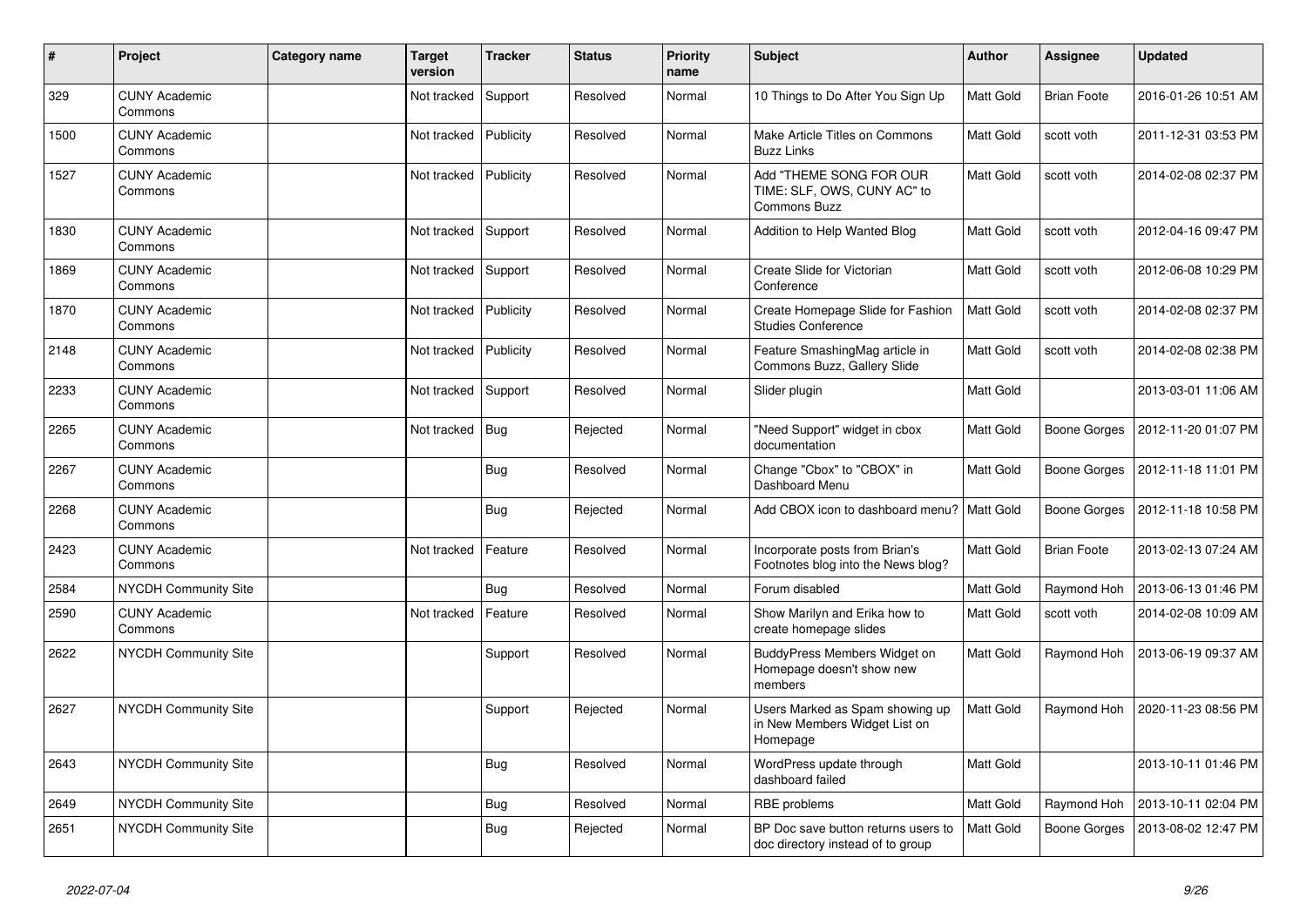| $\#$ | Project                         | Category name | Target<br>version | <b>Tracker</b> | <b>Status</b> | <b>Priority</b><br>name | <b>Subject</b>                                                     | <b>Author</b>    | <b>Assignee</b>     | <b>Updated</b>      |
|------|---------------------------------|---------------|-------------------|----------------|---------------|-------------------------|--------------------------------------------------------------------|------------------|---------------------|---------------------|
| 2664 | <b>NYCDH Community Site</b>     |               |                   | <b>Bug</b>     | Resolved      | Normal                  | WordPress update fails                                             | <b>Matt Gold</b> |                     | 2013-07-31 09:47 AM |
| 2690 | NYCDH Community Site            |               |                   | <b>Bug</b>     | Resolved      | Normal                  | Spam Registrations                                                 | <b>Matt Gold</b> | Raymond Hoh         | 2013-10-29 09:21 PM |
| 2787 | <b>CUNY Academic</b><br>Commons |               | Not tracked       | Bug            | Resolved      | Normal                  | Create annotated screenshot for<br>portfolio codex page            | Matt Gold        | scott voth          | 2014-02-08 02:38 PM |
| 2814 | NYCDH Community Site            |               |                   | Feature        | Resolved      | Normal                  | Restricting Sign-Ups                                               | Matt Gold        | Raymond Hoh         | 2014-01-24 09:16 PM |
| 2815 | <b>NYCDH Community Site</b>     |               |                   | <b>Bug</b>     | Resolved      | Normal                  | Group Activity dates don't match<br>latest activity                | <b>Matt Gold</b> | Raymond Hoh         | 2013-10-14 11:40 PM |
| 2888 | NYCDH Community Site            |               |                   | Feature        | Resolved      | Normal                  | Make Text Posting the Default?                                     | Matt Gold        | Raymond Hoh         | 2018-02-21 07:14 PM |
| 2953 | NYCDH Community Site            |               |                   | <b>Bug</b>     | Resolved      | Normal                  | WP Update Failed                                                   | Matt Gold        | Raymond Hoh         | 2014-06-24 10:48 PM |
| 2971 | JustPublics@365<br>MediaCamp    |               |                   | Bug            | Resolved      | Normal                  | <b>CBOX Theme Error</b>                                            | <b>Matt Gold</b> | Raymond Hoh         | 2014-01-24 09:00 PM |
| 2980 | <b>CUNY Academic</b><br>Commons |               |                   | Support        | Resolved      | Normal                  | Create Instructions for Inviting<br>People to Groups and Blogs     | Matt Gold        | scott voth          | 2014-02-08 02:12 PM |
| 3014 | <b>CUNY Academic</b><br>Commons |               | Not tracked       | Outreach       | Resolved      | Normal                  | Create homepage slide for CUE<br>conference                        | Matt Gold        | scott voth          | 2014-02-08 01:40 PM |
| 3263 | NYCDH Community Site            |               |                   | <b>Bug</b>     | Resolved      | Normal                  | RBE could not be posted                                            | Matt Gold        | Raymond Hoh         | 2014-06-24 10:48 PM |
| 3266 | NYCDH Community Site            |               |                   | <b>Bug</b>     | Resolved      | Normal                  | Report of difficulty posting the<br>NYCDH forum                    | Matt Gold        | Raymond Hoh         | 2014-06-12 03:27 PM |
| 3286 | <b>NYCDH Community Site</b>     |               |                   | Bug            | Resolved      | Normal                  | Have BP Docs take on Access<br>Defaults of group                   | Matt Gold        | Raymond Hoh         | 2018-02-21 07:23 PM |
| 3287 | <b>NYCDH Community Site</b>     |               |                   | <b>Bug</b>     | Resolved      | Normal                  | Link to Private Doc bounces<br>non-logged-in users to homepage     | <b>Matt Gold</b> | Raymond Hoh         | 2014-06-25 05:30 PM |
| 3289 | NYCDH Community Site            |               |                   | <b>Bug</b>     | Resolved      | Normal                  | BP Docs revision overflowing div<br>containers                     | Matt Gold        | Raymond Hoh         | 2014-06-26 05:19 PM |
| 3429 | NYCDH Community Site            |               |                   | Bug            | Resolved      | Normal                  | Forum Attachments not working                                      | <b>Matt Gold</b> | Raymond Hoh         | 2014-09-01 04:04 PM |
| 3640 | <b>CUNY Academic</b><br>Commons |               | Future<br>release | <b>Bug</b>     | Rejected      | Normal                  | Logged out of commons when trying<br>to publish a post             | <b>Matt Gold</b> | Daniel Jones        | 2015-03-09 11:27 AM |
| 3642 | <b>CUNY Academic</b><br>Commons |               |                   | <b>Bug</b>     | Rejected      | Normal                  | Group search hanging                                               | <b>Matt Gold</b> | Boone Gorges        | 2014-11-10 12:50 PM |
| 4178 | <b>NYCDH Community Site</b>     |               |                   | Outreach       | Resolved      | Normal                  | Please export member email<br>addresses for a site-wide mailing    | Matt Gold        | Raymond Hoh         | 2015-06-19 04:40 AM |
| 4235 | <b>CUNY Academic</b><br>Commons |               | Not tracked       | Design/UX      | Assigned      | Normal                  | Explore user experience around<br>comments on forum topics vs docs | <b>Matt Gold</b> | Samantha<br>Raddatz | 2015-07-21 10:23 AM |
| 4640 | <b>CUNY Academic</b><br>Commons |               |                   | <b>Bug</b>     | Resolved      | Normal                  | Group forum problem                                                | Matt Gold        | Boone Gorges        | 2015-09-21 03:44 PM |
| 4641 | <b>CUNY Academic</b><br>Commons |               | Not tracked       | Bug            | Resolved      | Normal                  | Reply by email going to the wrong<br>address                       | <b>Matt Gold</b> | Boone Gorges        | 2015-09-21 04:05 PM |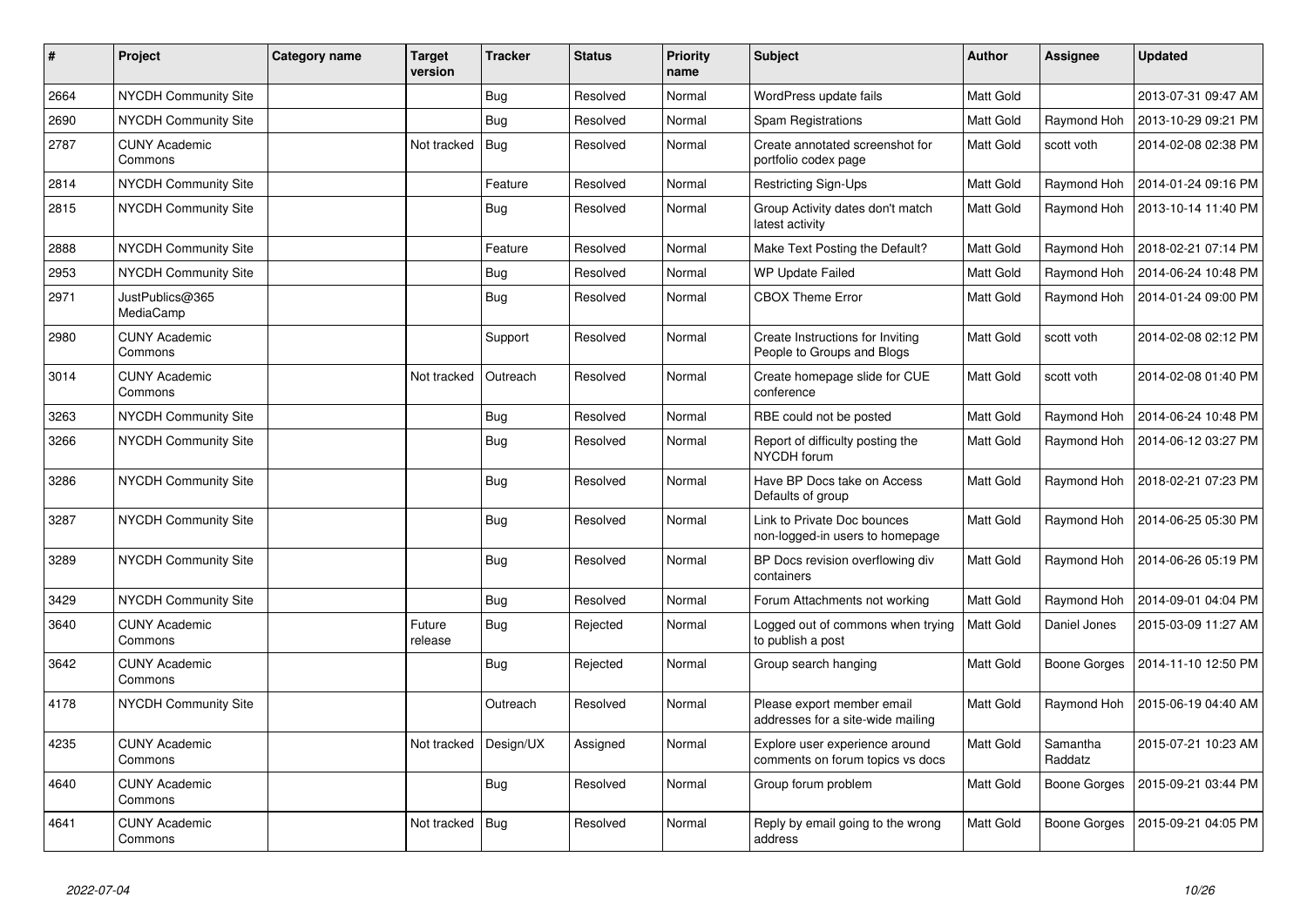| $\sharp$ | Project                         | <b>Category name</b> | <b>Target</b><br>version | <b>Tracker</b> | <b>Status</b> | <b>Priority</b><br>name | <b>Subject</b>                                                         | Author           | <b>Assignee</b>     | <b>Updated</b>      |
|----------|---------------------------------|----------------------|--------------------------|----------------|---------------|-------------------------|------------------------------------------------------------------------|------------------|---------------------|---------------------|
| 4736     | NYCDH Community Site            |                      |                          | Bug            | Resolved      | Normal                  | NYCDH email notifications don't list<br>attachments                    | Matt Gold        | Raymond Hoh         | 2015-10-08 09:35 PM |
| 4763     | <b>NYCDH Community Site</b>     |                      |                          | <b>Bug</b>     | Resolved      | Normal                  | Embedded HTML link doesn't<br>appear in email notification             | Matt Gold        | Raymond Hoh         | 2015-10-10 10:11 AM |
| 5055     | NYCDH Community Site            |                      |                          | Bug            | Resolved      | Normal                  | Up file size limit on forum<br>attachments                             | Matt Gold        |                     | 2015-12-21 01:30 PM |
| 5274     | <b>CUNY Academic</b><br>Commons |                      |                          | Bug            | Resolved      | Normal                  | RBE - received erroneous<br>notification of reply not being posted     | <b>Matt Gold</b> |                     | 2016-02-29 03:46 PM |
| 5430     | NYCDH Community Site            |                      |                          | Support        | Resolved      | Normal                  | Question about deleting account                                        | Matt Gold        | Raymond Hoh         | 2018-02-21 07:15 PM |
| 5440     | <b>CUNY Academic</b><br>Commons |                      |                          | Bug            | Rejected      | Normal                  | New account notification email<br>question                             | Matt Gold        | Raymond Hoh         | 2016-04-21 12:12 AM |
| 5445     | NYCDH Community Site            |                      |                          | <b>Bug</b>     | Resolved      | Normal                  | Private group question                                                 | Matt Gold        | Raymond Hoh         | 2016-04-13 01:58 PM |
| 5447     | NYCDH Community Site            |                      |                          | Bug            | Resolved      | Normal                  | Forum post notification doesn't note<br>presence of an attachment      | Matt Gold        | Raymond Hoh         | 2016-04-15 12:19 PM |
| 5519     | NYCDH Community Site            |                      |                          | Feature        | Resolved      | Normal                  | Add all NYCDH members to the<br>Announcements Group                    | <b>Matt Gold</b> | Raymond Hoh         | 2016-07-20 07:30 PM |
| 5520     | NYCDH Community Site            |                      |                          | Feature        | Resolved      | Normal                  | Auto-Add Newly Registered<br>Members to the Announcements<br>Group     | <b>Matt Gold</b> | Raymond Hoh         | 2016-05-03 07:25 PM |
| 5521     | <b>NYCDH Community Site</b>     |                      |                          | Feature        | Resolved      | Normal                  | Add help text to registration process<br>re Announcement group add     | <b>Matt Gold</b> | Raymond Hoh         | 2020-11-23 08:53 PM |
| 5530     | NYCDH Community Site            |                      |                          | <b>Bug</b>     | Resolved      | Normal                  | Error updating plugin                                                  | Matt Gold        | Raymond Hoh         | 2018-02-21 07:16 PM |
| 5742     | NYCDH Community Site            |                      |                          | <b>Bug</b>     | Resolved      | Normal                  | images in slideshow not working                                        | Matt Gold        | Raymond Hoh         | 2016-07-20 07:24 PM |
| 5840     | NYCDH Community Site            |                      |                          | <b>Bug</b>     | Resolved      | Normal                  | request membership in private group<br>issue                           | <b>Matt Gold</b> | Raymond Hoh         | 2016-07-26 06:58 AM |
| 5939     | NYCDH Community Site            |                      |                          | Bug            | Resolved      | Normal                  | Embedded link doesn't come<br>through CBOX/NYCDH email<br>notification | Matt Gold        | Raymond Hoh         | 2018-02-21 07:16 PM |
| 5954     | <b>CUNY Academic</b><br>Commons |                      | Not tracked              | Feature        | Resolved      | Normal                  | replace video on homepage with<br>featured sites/groups                | Matt Gold        | <b>Boone Gorges</b> | 2016-09-23 02:23 PM |
| 5989     | NYCDH Community Site            |                      |                          | Support        | Resolved      | Normal                  | Buddypress/WP question                                                 | Matt Gold        | Raymond Hoh         | 2018-02-21 07:16 PM |
| 7448     | NYCDH Community Site            |                      |                          | <b>Bug</b>     | Duplicate     | Normal                  | Email subscription changed                                             | Matt Gold        | Raymond Hoh         | 2018-02-21 07:20 PM |
| 8050     | <b>NYCDH Community Site</b>     |                      |                          | Bug            | Rejected      | Normal                  | problem resetting pw                                                   | Matt Gold        | Raymond Hoh         | 2017-04-27 03:54 PM |
| 8051     | NYCDH Community Site            |                      |                          | <b>Bug</b>     | Resolved      | Normal                  | User reports registration problem                                      | Matt Gold        | Raymond Hoh         | 2017-04-27 04:29 PM |
| 8161     | <b>CUNY Academic</b><br>Commons |                      |                          | <b>Bug</b>     | Rejected      | Normal                  | Contact form info sent to Commons<br>email                             | Matt Gold        | Boone Gorges        | 2017-05-21 10:52 PM |
| 8239     | <b>CUNY Academic</b><br>Commons |                      |                          | <b>Bug</b>     | Duplicate     | Normal                  | Help page should have an email<br>address on it                        | Matt Gold        | Paige Dupont        | 2017-10-11 11:28 AM |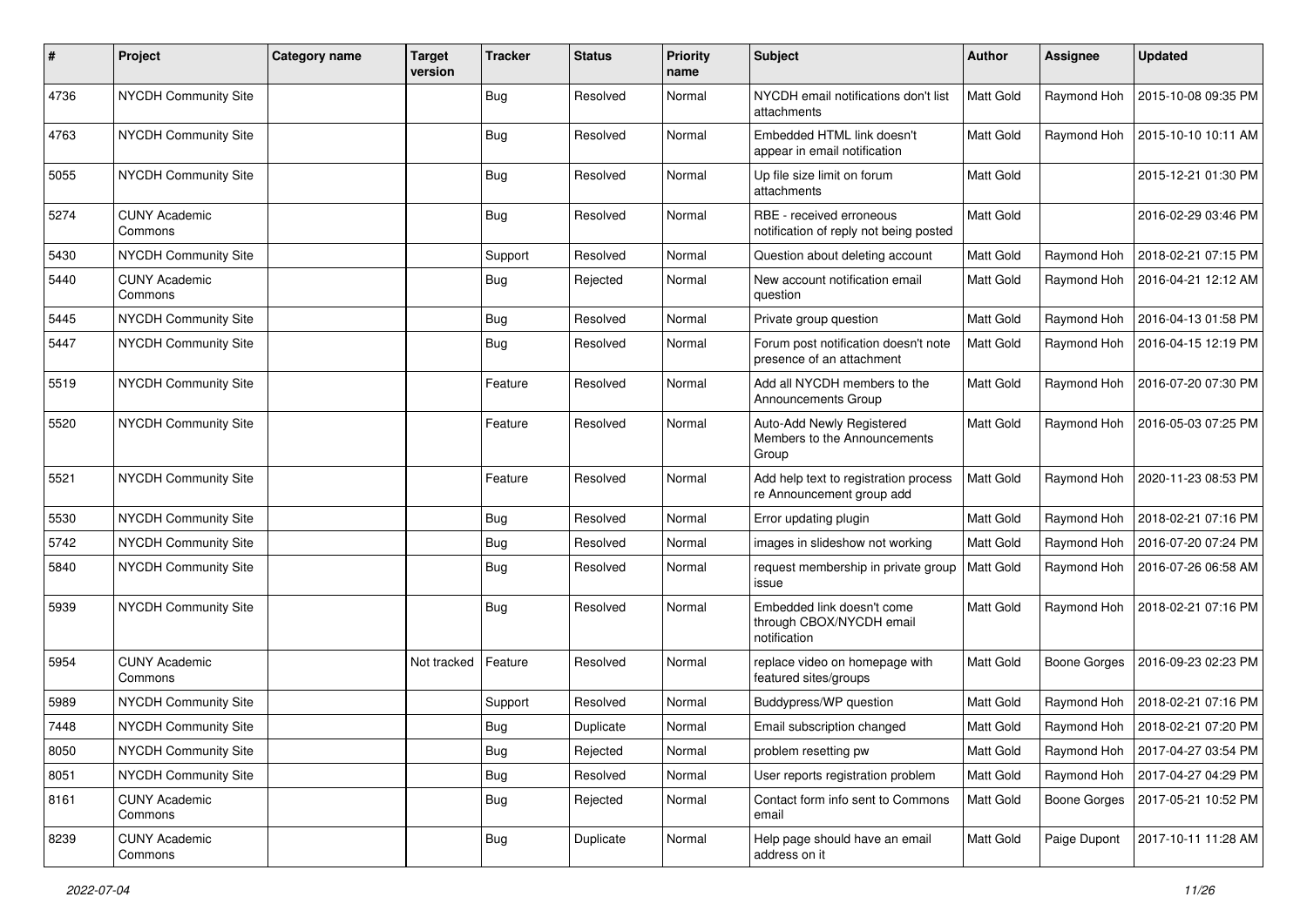| $\pmb{\sharp}$ | Project                         | Category name | <b>Target</b><br>version | <b>Tracker</b> | <b>Status</b> | <b>Priority</b><br>name | <b>Subject</b>                                                                        | <b>Author</b>    | Assignee      | <b>Updated</b>        |
|----------------|---------------------------------|---------------|--------------------------|----------------|---------------|-------------------------|---------------------------------------------------------------------------------------|------------------|---------------|-----------------------|
| 8397           | NYCDH Community Site            |               |                          | Bug            | Resolved      | Normal                  | Profile question                                                                      | <b>Matt Gold</b> | Raymond Hoh   | 2018-02-21 07:21 PM   |
| 8406           | NYCDH Community Site            |               |                          | Feature        | Resolved      | Normal                  | Error message for WP-Cerber<br>lockouts                                               | <b>Matt Gold</b> | Raymond Hoh   | 2018-02-22 09:26 AM   |
| 8837           | <b>CUNY Academic</b><br>Commons |               | Not tracked              | Feature        | Assigned      | Normal                  | Create a form to request info from<br>people requesting premium themes<br>and plugins | <b>Matt Gold</b> | Marilyn Weber | l 2017-11-14 03:35 PM |
| 8992           | <b>NYCDH Community Site</b>     |               |                          | Bug            | Assigned      | Normal                  | Multiple RBE error reports                                                            | <b>Matt Gold</b> | Raymond Hoh   | 2017-12-11 05:43 PM   |
| 9076           | NYCDH Community Site            |               |                          | <b>Bug</b>     | Resolved      | Normal                  | Email group subscription reset<br>erroneously                                         | Matt Gold        | Raymond Hoh   | 2018-09-25 09:52 AM   |
| 9089           | NYCDH Community Site            |               |                          | Bug            | Rejected      | Normal                  | User experiences phishing warning                                                     | Matt Gold        | Raymond Hoh   | 2020-11-23 08:43 PM   |
| 9115           | <b>CUNY Academic</b><br>Commons |               | Not tracked              | Support        | Resolved      | Normal                  | question about invite by email                                                        | Matt Gold        | Matt Gold     | 2018-02-13 11:14 AM   |
| 9242           | <b>NYCDH Community Site</b>     |               |                          | Bug            | Resolved      | Normal                  | Default subscription to NYCDH<br>Announcements group                                  | <b>Matt Gold</b> | Raymond Hoh   | 2018-02-22 12:47 PM   |
| 10325          | NYCDH Community Site            |               |                          | <b>Bug</b>     | Resolved      | Normal                  | Digest email formatting                                                               | Matt Gold        | Raymond Hoh   | 2018-09-14 09:34 PM   |
| 10538          | <b>CUNY Academic</b><br>Commons |               |                          | <b>Bug</b>     | Resolved      | Normal                  | 'This Site Can't be Reached"                                                          | <b>Matt Gold</b> | Boone Gorges  | 2018-10-16 09:39 PM   |
| 11000          | NYCDH Community Site            |               |                          | Bug            | Rejected      | Normal                  | SSL / link redirection issue for DH<br>Week site from NYCDH homepage                  | Matt Gold        | Raymond Hoh   | 2019-01-24 10:00 PM   |
| 11280          | NYCDH Community Site            |               |                          | Bug            | Resolved      | Normal                  | Member search not working                                                             | Matt Gold        | Raymond Hoh   | 2019-04-01 06:23 PM   |
| 11456          | NYCDH Community Site            |               |                          | Bug            | Resolved      | Normal                  | Group has no admins                                                                   | Matt Gold        | Raymond Hoh   | 2019-06-01 04:24 PM   |
| 11610          | <b>CUNY Academic</b><br>Commons |               | 1.15.5                   | Bug            | Resolved      | Normal                  | Homepage thumbnails not loading                                                       | <b>Matt Gold</b> | Boone Gorges  | 2019-06-29 10:38 PM   |
| 11619          | <b>CUNY Academic</b><br>Commons |               | 1.15.5                   | Bug            | Rejected      | Normal                  | Homepage thumbnails not loading                                                       | Matt Gold        | Raymond Hoh   | 2019-07-09 03:49 AM   |
| 12433          | NYCDH Community Site            |               |                          | Bug            | Resolved      | Normal                  | hyperlinks not accepted in forum<br>post                                              | <b>Matt Gold</b> | Raymond Hoh   | 2020-11-23 08:42 PM   |
| 12893          | <b>NYCDH Community Site</b>     |               |                          | <b>Bug</b>     | Resolved      | Normal                  | Login issue                                                                           | <b>Matt Gold</b> | Raymond Hoh   | 2020-06-05 10:31 AM   |
| 13491          | NYCDH Community Site            |               |                          | <b>Bug</b>     | Resolved      | Normal                  | User unable to register                                                               | <b>Matt Gold</b> | Raymond Hoh   | 2020-10-23 12:43 AM   |
| 13862          | <b>CUNY Academic</b><br>Commons |               |                          | <b>Bug</b>     | Resolved      | Normal                  | Under maintenance message                                                             | Matt Gold        | Boone Gorges  | 2021-01-28 08:56 PM   |
| 13949          | <b>CUNY Academic</b><br>Commons |               | Not tracked              | Bug            | New           | Normal                  | Continued debugging of runaway<br>MySQL connections                                   | Matt Gold        | Boone Gorges  | 2021-09-14 10:42 AM   |
| 14737          | <b>CUNY Academic</b><br>Commons |               |                          | Bug            | Duplicate     | Normal                  | Final step of group/site clone reloads   Matt Gold<br>page                            |                  | Boone Gorges  | 2021-08-31 11:41 AM   |
| 14861          | NYCDH Community Site            |               |                          | <b>Bug</b>     | Resolved      | Normal                  | User unable to access profile editing<br>page                                         | <b>Matt Gold</b> | Raymond Hoh   | 2021-10-14 08:38 PM   |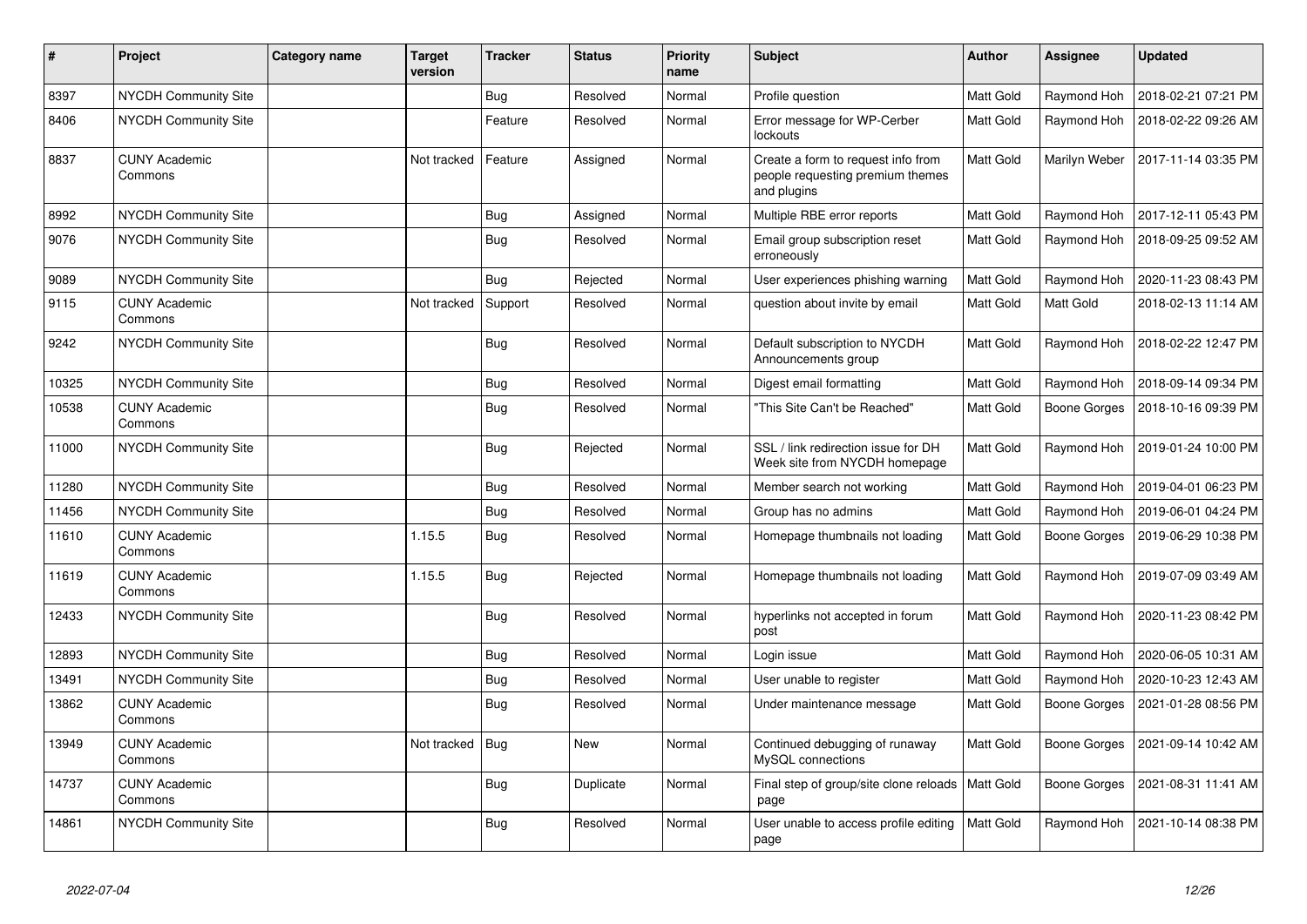| #              | Project                         | <b>Category name</b>      | <b>Target</b><br>version | <b>Tracker</b> | <b>Status</b> | <b>Priority</b><br>name | <b>Subject</b>                                                        | <b>Author</b>    | <b>Assignee</b>     | <b>Updated</b>      |
|----------------|---------------------------------|---------------------------|--------------------------|----------------|---------------|-------------------------|-----------------------------------------------------------------------|------------------|---------------------|---------------------|
| 14951          | <b>CUNY Academic</b><br>Commons |                           | Not tracked              | Bug            | Resolved      | Normal                  | Commons down                                                          | Matt Gold        | <b>Boone Gorges</b> | 2021-11-23 04:21 PM |
| 15171          | <b>NYCDH Community Site</b>     |                           |                          | Support        | Resolved      | Normal                  | Unclear how to delete account                                         | Matt Gold        | Raymond Hoh         | 2022-01-10 12:04 PM |
| 15247          | NYCDH Community Site            |                           |                          | <b>Bug</b>     | Resolved      | Normal                  | Registration issue                                                    | <b>Matt Gold</b> | Raymond Hoh         | 2022-02-03 08:02 PM |
| 16020          | <b>CUNY Academic</b><br>Commons |                           |                          | Support        | Rejected      | Normal                  | Metaslider Pro                                                        | Matt Gold        | <b>Boone Gorges</b> | 2022-05-10 10:43 AM |
| 16307          | <b>CUNY Academic</b><br>Commons |                           |                          | <b>Bug</b>     | <b>New</b>    | Normal                  | Add brief messaging to<br>accept/decline group membership<br>requests | Matt Gold        | <b>Boone Gorges</b> | 2022-06-27 06:13 PM |
| 8899           | <b>CUNY Academic</b><br>Commons | Accessibility             | 1.13                     | Feature        | Resolved      | Normal                  | <b>Accessibility Fixes</b>                                            | Matt Gold        | <b>Boone Gorges</b> | 2018-04-23 10:55 AM |
| 8900           | <b>CUNY Academic</b><br>Commons | Accessibility             | Future<br>release        | Feature        | Assigned      | Normal                  | Look into tools to enforce<br>accessibility in WP environment         | Matt Gold        | <b>Boone Gorges</b> | 2022-04-26 11:59 AM |
| 8901           | <b>CUNY Academic</b><br>Commons | Accessibility             | Future<br>release        | Feature        | Assigned      | Normal                  | Theme analysis for accessibility                                      | Matt Gold        | <b>Boone Gorges</b> | 2022-04-26 11:59 AM |
| 13496          | <b>CUNY Academic</b><br>Commons | Accessibility             | 1.18.0                   | Bug            | Resolved      | Normal                  | Review contrast issues on<br>registration page and profile page       | Matt Gold        | Sonja Leix          | 2020-12-08 11:31 AM |
| 1334           | <b>CUNY Academic</b><br>Commons | Analytics                 | Future<br>release        | Feature        | Abandoned     | Normal                  | Create Tool To Count Email<br>Notifications                           | <b>Matt Gold</b> | Matt Gold           | 2015-11-12 12:56 AM |
| 4070           | <b>CUNY Academic</b><br>Commons | Analytics                 | Not tracked              | Support        | Assigned      | Normal                  | Request for JITP site analytics                                       | Matt Gold        | Seth Persons        | 2016-02-23 03:09 PM |
| 5581           | <b>CUNY Academic</b><br>Commons | Analytics                 | Future<br>release        | Feature        | Assigned      | Normal                  | Explore alternatives to Google<br>Analytics                           | Matt Gold        | Valerie<br>Townsend | 2020-04-17 03:12 PM |
| 6350           | <b>CUNY Academic</b><br>Commons | <b>Blogs (BuddyPress)</b> | 1.9.31                   | <b>Bug</b>     | Resolved      | Normal                  | Editing blog posts results in activity<br>items                       | Matt Gold        | <b>Boone Gorges</b> | 2016-10-18 09:24 PM |
| 8836           | <b>CUNY Academic</b><br>Commons | <b>Blogs (BuddyPress)</b> | Future<br>release        | Feature        | Assigned      | Normal                  | Redesign site launch process                                          | Matt Gold        | Boone Gorges        | 2019-10-03 02:49 PM |
| $\overline{7}$ | <b>CUNY Academic</b><br>Commons | BuddyPress (misc)         |                          | Bug            | Resolved      | Normal                  | BuddyPress theme error on iPhone                                      | Matt Gold        | <b>Boone Gorges</b> | 2009-09-15 07:39 PM |
| 30             | <b>CUNY Academic</b><br>Commons | BuddyPress (misc)         |                          | <b>Bug</b>     | Resolved      | Normal                  | Hidden Forum Activity Showing up in<br>News Feed                      | Matt Gold        | <b>Boone Gorges</b> | 2009-09-30 02:51 PM |
| 36             | <b>CUNY Academic</b><br>Commons | BuddyPress (misc)         | 1.1                      | Feature        | Resolved      | Normal                  | Digest Version of Group Forums<br>Notification Plugin                 | Matt Gold        | <b>Boone Gorges</b> | 2010-09-26 11:10 AM |
| 41             | <b>CUNY Academic</b><br>Commons | BuddyPress (misc)         |                          | <b>Bug</b>     | Resolved      | Normal                  | User listed twice in group                                            | Matt Gold        | Matt Gold           | 2009-12-08 07:35 PM |
| 47             | <b>CUNY Academic</b><br>Commons | BuddyPress (misc)         |                          | <b>Bug</b>     | Resolved      | Normal                  | Request to Join Group Lost                                            | Matt Gold        |                     | 2009-10-19 04:08 PM |
| 53             | <b>CUNY Academic</b><br>Commons | BuddyPress (misc)         |                          | <b>Bug</b>     | Resolved      | Normal                  | Search on Group Page Not Working,<br>Leads to Home Page               | Matt Gold        | <b>Boone Gorges</b> | 2009-10-22 10:51 AM |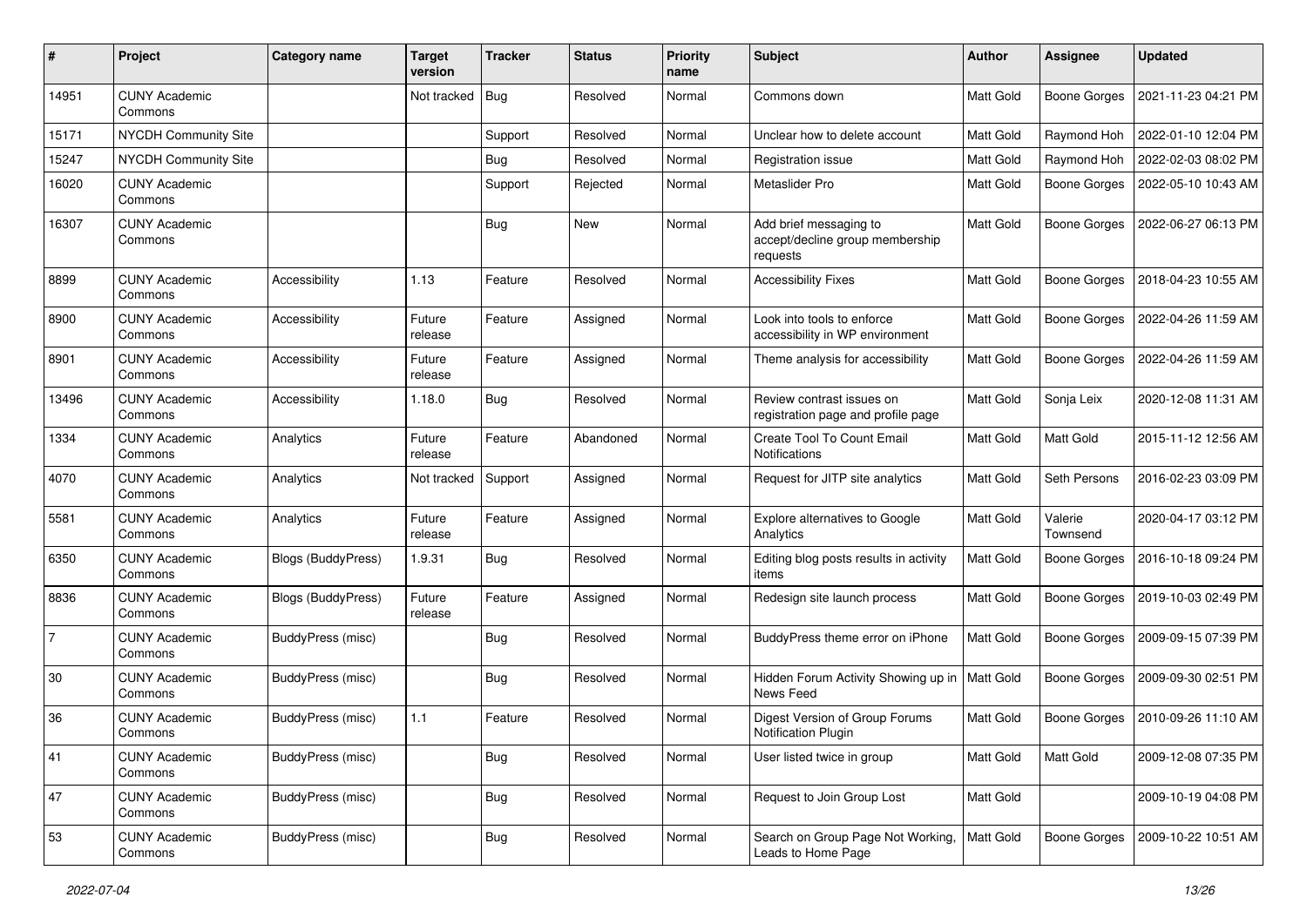| $\#$ | <b>Project</b>                  | <b>Category name</b> | <b>Target</b><br>version | <b>Tracker</b> | <b>Status</b> | <b>Priority</b><br>name | <b>Subject</b>                                                      | Author           | <b>Assignee</b>     | <b>Updated</b>      |
|------|---------------------------------|----------------------|--------------------------|----------------|---------------|-------------------------|---------------------------------------------------------------------|------------------|---------------------|---------------------|
| 56   | <b>CUNY Academic</b><br>Commons | BuddyPress (misc)    |                          | <b>Bug</b>     | Resolved      | Normal                  | Addition of a Profile Field Option<br>Removes Existing One          | <b>Matt Gold</b> | Zach Davis          | 2009-10-27 05:14 PM |
| 64   | <b>CUNY Academic</b><br>Commons | BuddyPress (misc)    |                          | Feature        | Resolved      | Normal                  | Create links to file attachments in BP<br>Forum Subscription Plugin | <b>Matt Gold</b> | <b>Boone Gorges</b> | 2009-12-10 01:29 PM |
| 66   | <b>CUNY Academic</b><br>Commons | BuddyPress (misc)    |                          | Feature        | Resolved      | Normal                  | Remove "Popular" listing from<br><b>Members Widget</b>              | Matt Gold        | <b>Boone Gorges</b> | 2009-11-18 09:20 AM |
| 69   | <b>CUNY Academic</b><br>Commons | BuddyPress (misc)    |                          | Bug            | Resolved      | Normal                  | UserName doesn't appear in News<br><b>Feed Wiki Edit</b>            | Matt Gold        | <b>Boone Gorges</b> | 2009-12-03 09:33 AM |
| 120  | <b>CUNY Academic</b><br>Commons | BuddyPress (misc)    | 1.4                      | Feature        | Resolved      | Normal                  | <b>Consider Adding Privacy Options</b><br>Plugin for Profiles       | Matt Gold        | <b>Boone Gorges</b> | 2015-11-12 01:02 AM |
| 130  | <b>CUNY Academic</b><br>Commons | BuddyPress (misc)    |                          | Bug            | Resolved      | Normal                  | Link to Blog on Group Pages leads<br>back to Group                  | Matt Gold        | <b>Boone Gorges</b> | 2009-12-10 01:28 PM |
| 138  | <b>CUNY Academic</b><br>Commons | BuddyPress (misc)    |                          | <b>Bug</b>     | Resolved      | Normal                  | Broken Links in Forum Notification<br>Emails                        | <b>Matt Gold</b> | <b>Boone Gorges</b> | 2010-03-02 07:59 PM |
| 143  | <b>CUNY Academic</b><br>Commons | BuddyPress (misc)    |                          | Bug            | Resolved      | Normal                  | Friendship Acceptance Error<br>Message                              | Matt Gold        | Boone Gorges        | 2010-05-11 04:44 PM |
| 145  | <b>CUNY Academic</b><br>Commons | BuddyPress (misc)    |                          | <b>Bug</b>     | Resolved      | Normal                  | Trackbacks are being attributed to<br>'ungooglable'                 | Matt Gold        | <b>Boone Gorges</b> | 2010-05-20 03:07 PM |
| 148  | <b>CUNY Academic</b><br>Commons | BuddyPress (misc)    |                          | Bug            | Resolved      | Normal                  | TinyMCE Problem with URLs in<br>Posts                               | <b>Matt Gold</b> | Boone Gorges        | 2010-02-25 12:22 PM |
| 149  | <b>CUNY Academic</b><br>Commons | BuddyPress (misc)    |                          | <b>Bug</b>     | Resolved      | Normal                  | <b>Email Notifications and TinyMCE</b>                              | Matt Gold        | <b>Boone Gorges</b> | 2010-01-08 09:33 PM |
| 152  | <b>CUNY Academic</b><br>Commons | BuddyPress (misc)    |                          | <b>Bug</b>     | Resolved      | Normal                  | HTML Tags Added to Email<br><b>Notifications</b>                    | Matt Gold        | Boone Gorges        | 2010-05-11 04:52 PM |
| 153  | <b>CUNY Academic</b><br>Commons | BuddyPress (misc)    |                          | <b>Bug</b>     | Resolved      | Normal                  | User Asked to login again while<br>trying to submit wire post       | <b>Matt Gold</b> | <b>Boone Gorges</b> | 2010-05-11 04:48 PM |
| 155  | <b>CUNY Academic</b><br>Commons | BuddyPress (misc)    |                          | Bug            | Resolved      | Normal                  | Problem with Group Blog<br><b>BuddyPress Plugin</b>                 | Matt Gold        | <b>Boone Gorges</b> | 2010-01-23 07:19 AM |
| 157  | <b>CUNY Academic</b><br>Commons | BuddyPress (misc)    | Not tracked              | Feature        | Rejected      | Normal                  | Conduct a review of BuddyPress<br>plugins                           | Matt Gold        | Boone Gorges        | 2016-01-26 12:16 AM |
| 159  | <b>CUNY Academic</b><br>Commons | BuddyPress (misc)    |                          | Bug            | Resolved      | Normal                  | Member reports trouble with<br><b>Notification Settings</b>         | Matt Gold        | Boone Gorges        | 2010-05-11 04:50 PM |
| 172  | <b>CUNY Academic</b><br>Commons | BuddyPress (misc)    |                          | <b>Bug</b>     | Resolved      | Normal                  | Forum Notifications not working                                     | <b>Matt Gold</b> |                     | 2010-03-04 07:28 AM |
| 173  | <b>CUNY Academic</b><br>Commons | BuddyPress (misc)    |                          | <b>Bug</b>     | Resolved      | Normal                  | Blockquote display cut off in mac<br>browsers                       | Matt Gold        | <b>Boone Gorges</b> | 2010-05-11 04:58 PM |
| 174  | <b>CUNY Academic</b><br>Commons | BuddyPress (misc)    |                          | <b>Bug</b>     | Resolved      | Normal                  | College names no longer active links<br>on profiles                 | <b>Matt Gold</b> | Boone Gorges        | 2010-05-11 05:00 PM |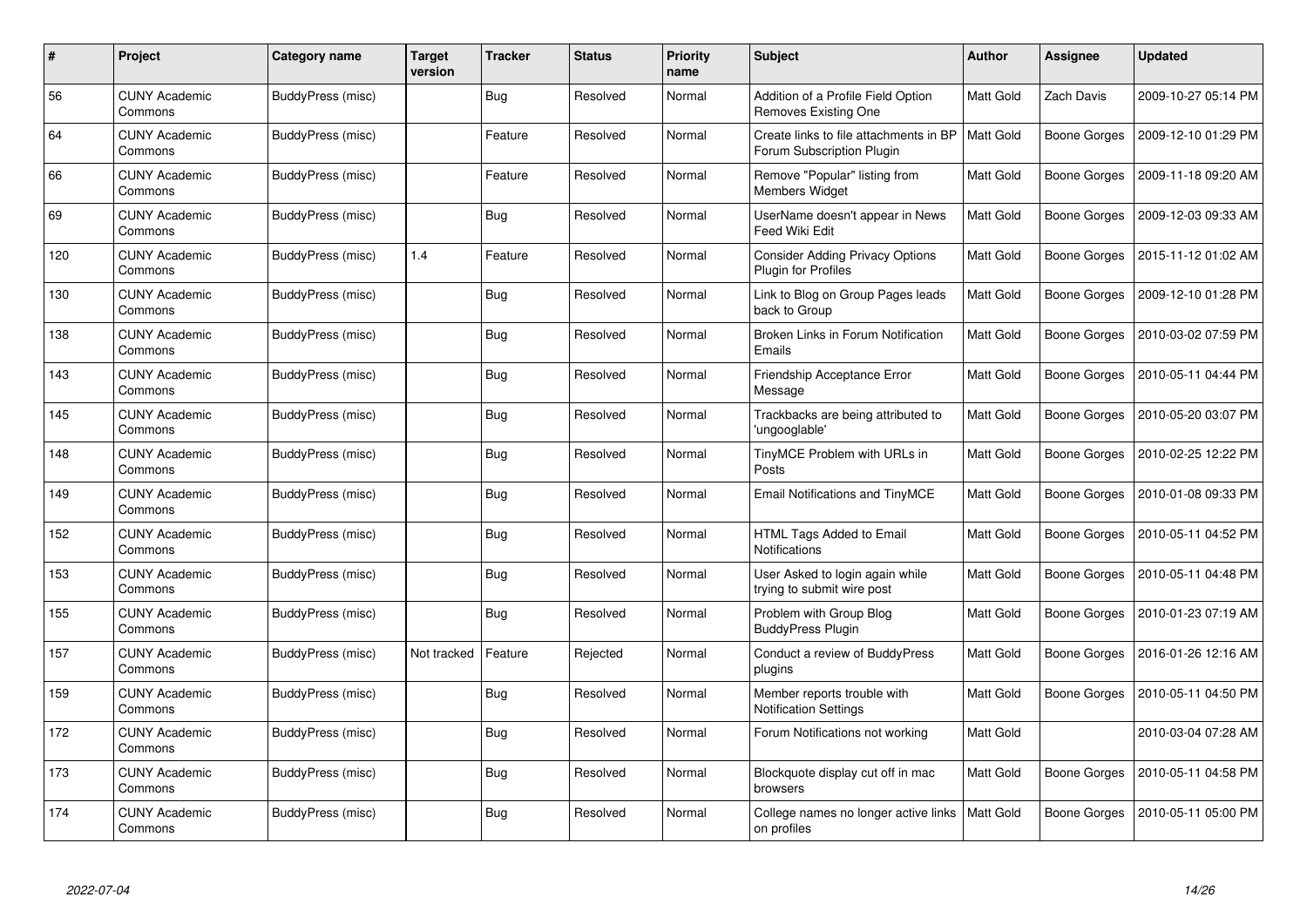| #   | Project                         | <b>Category name</b> | <b>Target</b><br>version | <b>Tracker</b> | <b>Status</b> | <b>Priority</b><br>name | <b>Subject</b>                                                            | <b>Author</b>    | <b>Assignee</b>     | <b>Updated</b>      |
|-----|---------------------------------|----------------------|--------------------------|----------------|---------------|-------------------------|---------------------------------------------------------------------------|------------------|---------------------|---------------------|
| 177 | <b>CUNY Academic</b><br>Commons | BuddyPress (misc)    |                          | Feature        | Resolved      | Normal                  | Allow members to edit forum posts                                         | Matt Gold        | <b>Boone Gorges</b> | 2010-05-11 10:01 PM |
| 180 | <b>CUNY Academic</b><br>Commons | BuddyPress (misc)    |                          | <b>Bug</b>     | Resolved      | Normal                  | Incorrect Link on Friendship Request<br><b>Notification Issues</b>        | <b>Matt Gold</b> | <b>Boone Gorges</b> | 2010-03-13 08:47 AM |
| 184 | <b>CUNY Academic</b><br>Commons | BuddyPress (misc)    |                          | Support        | Resolved      | Normal                  | Allowing Users to Delete Accounts                                         | <b>Matt Gold</b> | Boone Gorges        | 2010-05-11 09:54 PM |
| 187 | <b>CUNY Academic</b><br>Commons | BuddyPress (misc)    |                          | <b>Bug</b>     | Resolved      | Normal                  | Group Member unable to be<br>promoted to admin status                     | Matt Gold        | <b>Boone Gorges</b> | 2010-04-02 09:26 PM |
| 189 | <b>CUNY Academic</b><br>Commons | BuddyPress (misc)    |                          | <b>Bug</b>     | Resolved      | Normal                  | <b>Trouble Uploading Document</b>                                         | Matt Gold        | Boone Gorges        | 2010-05-11 04:31 PM |
| 204 | <b>CUNY Academic</b><br>Commons | BuddyPress (misc)    |                          | <b>Bug</b>     | Resolved      | Normal                  | Embiggen list of my groups                                                | Matt Gold        | Boone Gorges        | 2010-05-11 05:13 PM |
| 218 | <b>CUNY Academic</b><br>Commons | BuddyPress (misc)    |                          | Feature        | Resolved      | Normal                  | Who's Online listing on homepage                                          | <b>Matt Gold</b> | <b>Boone Gorges</b> | 2010-05-20 05:49 PM |
| 223 | <b>CUNY Academic</b><br>Commons | BuddyPress (misc)    |                          | <b>Bug</b>     | Resolved      | Normal                  | Uploaded Group Document Failed to<br><b>Create Email Notification</b>     | <b>Matt Gold</b> | Boone Gorges        | 2010-05-11 10:12 PM |
| 231 | <b>CUNY Academic</b><br>Commons | BuddyPress (misc)    |                          | Feature        | Resolved      | Normal                  | Select from all groups on email<br>invites                                | Matt Gold        | <b>Boone Gorges</b> | 2010-05-12 10:08 AM |
| 235 | <b>CUNY Academic</b><br>Commons | BuddyPress (misc)    |                          | <b>Bug</b>     | Resolved      | Normal                  | BP Admin Bar Not Appearing on<br>Help Blog                                | Matt Gold        | <b>Boone Gorges</b> | 2010-05-20 06:15 PM |
| 239 | <b>CUNY Academic</b><br>Commons | BuddyPress (misc)    |                          | <b>Bug</b>     | Resolved      | Normal                  | Forum Post Error                                                          | Matt Gold        | Boone Gorges        | 2010-05-12 11:48 AM |
| 240 | <b>CUNY Academic</b><br>Commons | BuddyPress (misc)    |                          | <b>Bug</b>     | Resolved      | Normal                  | Invite Anyone - CUNY email domain<br>produces error                       | Matt Gold        | <b>Boone Gorges</b> | 2010-05-14 12:39 PM |
| 241 | <b>CUNY Academic</b><br>Commons | BuddyPress (misc)    |                          | Bug            | Resolved      | Normal                  | <b>Emailed Group Activity Updates</b><br><b>Contain Escape Characters</b> | Matt Gold        | Boone Gorges        | 2010-08-25 01:30 PM |
| 247 | <b>CUNY Academic</b><br>Commons | BuddyPress (misc)    |                          | Bug            | Resolved      | Normal                  | Email problem on signup                                                   | Matt Gold        | <b>Boone Gorges</b> | 2010-05-18 03:09 PM |
| 249 | <b>CUNY Academic</b><br>Commons | BuddyPress (misc)    |                          | <b>Bug</b>     | Resolved      | Normal                  | New group contains activity stream<br>post from older group               | Matt Gold        | Boone Gorges        | 2010-05-20 03:00 PM |
| 254 | <b>CUNY Academic</b><br>Commons | BuddyPress (misc)    |                          | Feature        | Resolved      | Normal                  | Move "Upload a New Document" link                                         | <b>Matt Gold</b> | <b>Boone Gorges</b> | 2010-06-22 06:53 PM |
| 257 | <b>CUNY Academic</b><br>Commons | BuddyPress (misc)    | 1.1                      | Feature        | Resolved      | Normal                  | Add avatar dimensions to the<br>Change Avatar page.                       | Matt Gold        | Chris Stein         | 2010-11-16 03:58 PM |
| 258 | <b>CUNY Academic</b><br>Commons | BuddyPress (misc)    | $1.0$                    | Feature        | Resolved      | Normal                  | Remove posting text box on group<br>homepages                             | Matt Gold        | Boone Gorges        | 2010-08-23 04:09 PM |
| 259 | CUNY Academic<br>Commons        | BuddyPress (misc)    |                          | Feature        | Resolved      | Normal                  | Send group document description<br>with email notification                | Matt Gold        | Boone Gorges        | 2010-06-24 03:46 PM |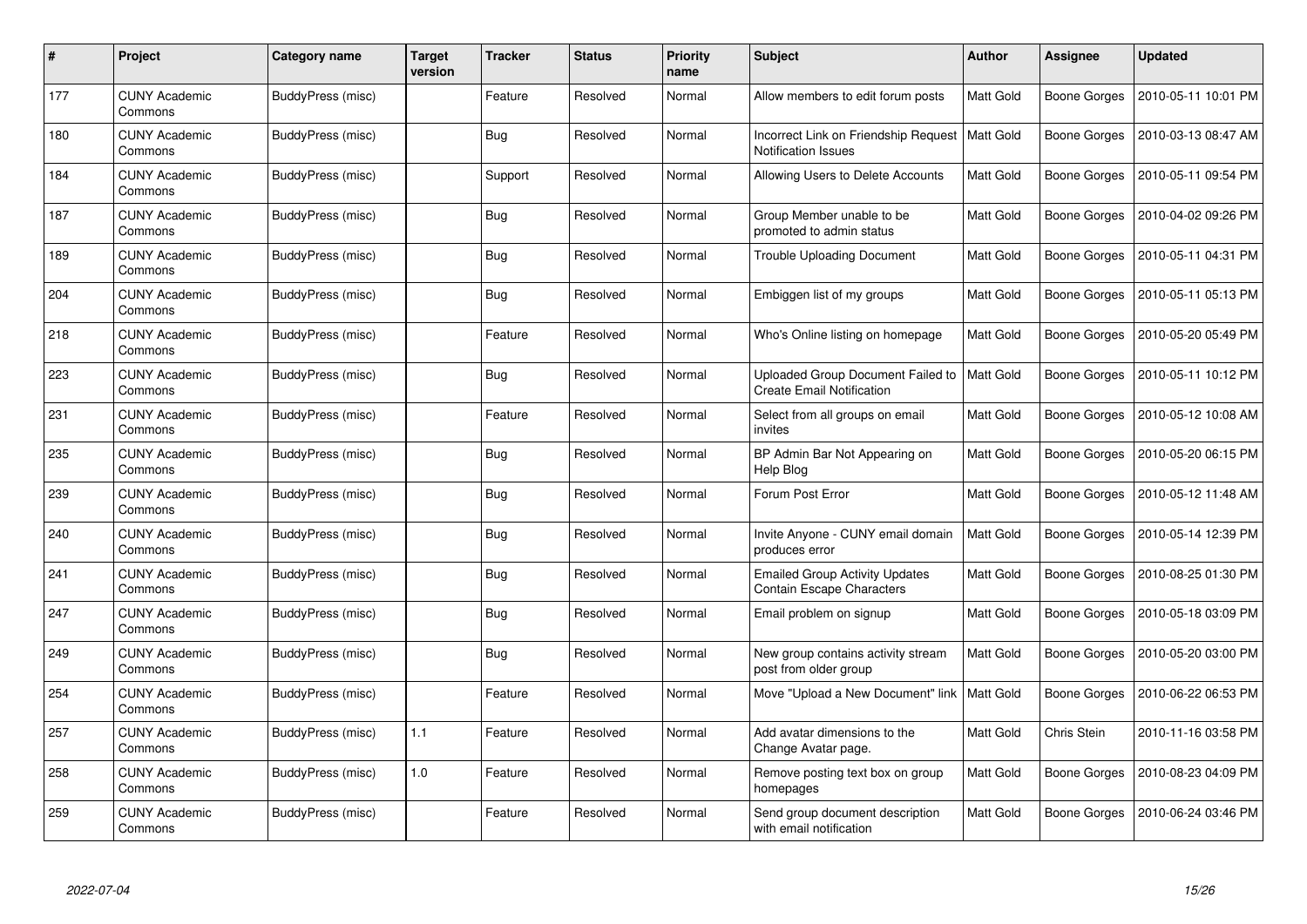| $\#$ | Project                         | <b>Category name</b> | <b>Target</b><br>version | <b>Tracker</b> | <b>Status</b> | <b>Priority</b><br>name | <b>Subject</b>                                                                                                               | Author           | <b>Assignee</b>     | <b>Updated</b>      |
|------|---------------------------------|----------------------|--------------------------|----------------|---------------|-------------------------|------------------------------------------------------------------------------------------------------------------------------|------------------|---------------------|---------------------|
| 261  | <b>CUNY Academic</b><br>Commons | BuddyPress (misc)    |                          | Feature        | Resolved      | Normal                  | Add "more groups" and "more blogs"<br>and "more members" links to<br>homepage under lists of recently<br>active groups/blogs | Matt Gold        | <b>Boone Gorges</b> | 2010-06-24 03:44 PM |
| 264  | <b>CUNY Academic</b><br>Commons | BuddyPress (misc)    |                          | <b>Bug</b>     | Resolved      | Normal                  | user reports receiving two<br>notifications for each new group<br>forum post                                                 | Matt Gold        | <b>Boone Gorges</b> | 2010-08-26 02:57 PM |
| 266  | <b>CUNY Academic</b><br>Commons | BuddyPress (misc)    | 1.0.1                    | <b>Bug</b>     | Resolved      | Normal                  | <b>Account Deletion Process</b>                                                                                              | Matt Gold        | <b>Boone Gorges</b> | 2010-07-19 11:07 AM |
| 278  | <b>CUNY Academic</b><br>Commons | BuddyPress (misc)    | 1.0.1                    | <b>Bug</b>     | Resolved      | Normal                  | Group Blog plugin creates<br>subdirectory, not subdomain blogs                                                               | Matt Gold        | <b>Boone Gorges</b> | 2010-08-29 01:52 PM |
| 279  | <b>CUNY Academic</b><br>Commons | BuddyPress (misc)    | 1.1                      | <b>Bug</b>     | Rejected      | Normal                  | Members Report Problems with<br><b>Notifications</b>                                                                         | <b>Matt Gold</b> | <b>Boone Gorges</b> | 2010-11-16 04:37 PM |
| 280  | <b>CUNY Academic</b><br>Commons | BuddyPress (misc)    |                          | Support        | Resolved      | Normal                  | Prospective Member has trouble<br>signing up                                                                                 | Matt Gold        | <b>Boone Gorges</b> | 2010-07-27 09:41 AM |
| 282  | <b>CUNY Academic</b><br>Commons | BuddyPress (misc)    | 1.1                      | Feature        | Resolved      | Normal                  | Alter "Kick and Ban" Group<br>Functionality                                                                                  | Matt Gold        | <b>Boone Gorges</b> | 2010-09-08 06:14 PM |
| 291  | <b>CUNY Academic</b><br>Commons | BuddyPress (misc)    | Future<br>release        | Feature        | Rejected      | Normal                  | Add Chat/IM functionality                                                                                                    | Matt Gold        | <b>Boone Gorges</b> | 2015-11-12 01:36 AM |
| 314  | <b>CUNY Academic</b><br>Commons | BuddyPress (misc)    | 1.0.2                    | Bug            | Resolved      | Normal                  | Changing Blog Title in BuddyPress<br>Menus                                                                                   | Matt Gold        | <b>Boone Gorges</b> | 2010-09-02 10:59 AM |
| 320  | <b>CUNY Academic</b><br>Commons | BuddyPress (misc)    | Not tracked              | Bug            | Resolved      | Normal                  | Multiple listings of account in BP<br>group                                                                                  | Matt Gold        | <b>Boone Gorges</b> | 2010-09-01 07:37 AM |
| 323  | <b>CUNY Academic</b><br>Commons | BuddyPress (misc)    | 1.0.3                    | <b>Bug</b>     | Resolved      | Normal                  | Multiple listings of member account<br>in BP group                                                                           | Matt Gold        | <b>Boone Gorges</b> | 2010-09-08 02:40 PM |
| 325  | <b>CUNY Academic</b><br>Commons | BuddyPress (misc)    | 1.3                      | Feature        | Resolved      | Normal                  | Add folder hierarchies to Group<br>Documents plugin                                                                          | Matt Gold        | <b>Boone Gorges</b> | 2011-05-23 01:33 AM |
| 328  | <b>CUNY Academic</b><br>Commons | BuddyPress (misc)    | Future<br>release        | Feature        | Duplicate     | Normal                  | Make Group Invitation Status Clearer                                                                                         | Matt Gold        | <b>Boone Gorges</b> | 2010-12-20 11:08 AM |
| 348  | <b>CUNY Academic</b><br>Commons | BuddyPress (misc)    | 1.2                      | Feature        | Resolved      | Normal                  | Create status marker to show which<br>invited group members have already<br>received group invites                           | <b>Matt Gold</b> | <b>Boone Gorges</b> | 2011-03-08 09:08 PM |
| 349  | <b>CUNY Academic</b><br>Commons | BuddyPress (misc)    | 1.2                      | Feature        | Resolved      | Normal                  | Add explanatory note to Group Send<br><b>Invites Page</b>                                                                    | Matt Gold        | <b>Boone Gorges</b> | 2011-03-08 08:44 PM |
| 350  | <b>CUNY Academic</b><br>Commons | BuddyPress (misc)    | 1.2                      | Feature        | Resolved      | Normal                  | Move "Send Invites" Button                                                                                                   | Matt Gold        | Boone Gorges        | 2010-12-20 11:29 AM |
| 351  | <b>CUNY Academic</b><br>Commons | BuddyPress (misc)    | Not tracked   Bug        |                | Rejected      | Normal                  | Invited Group Members Aren't<br>Automatically Added to Groups                                                                | Matt Gold        | <b>Boone Gorges</b> | 2011-08-22 06:54 PM |
| 352  | <b>CUNY Academic</b><br>Commons | BuddyPress (misc)    | 1.1                      | <b>Bug</b>     | Resolved      | Normal                  | Member reports problems with<br>avatar cropping                                                                              | Matt Gold        | Boone Gorges        | 2010-11-16 05:07 PM |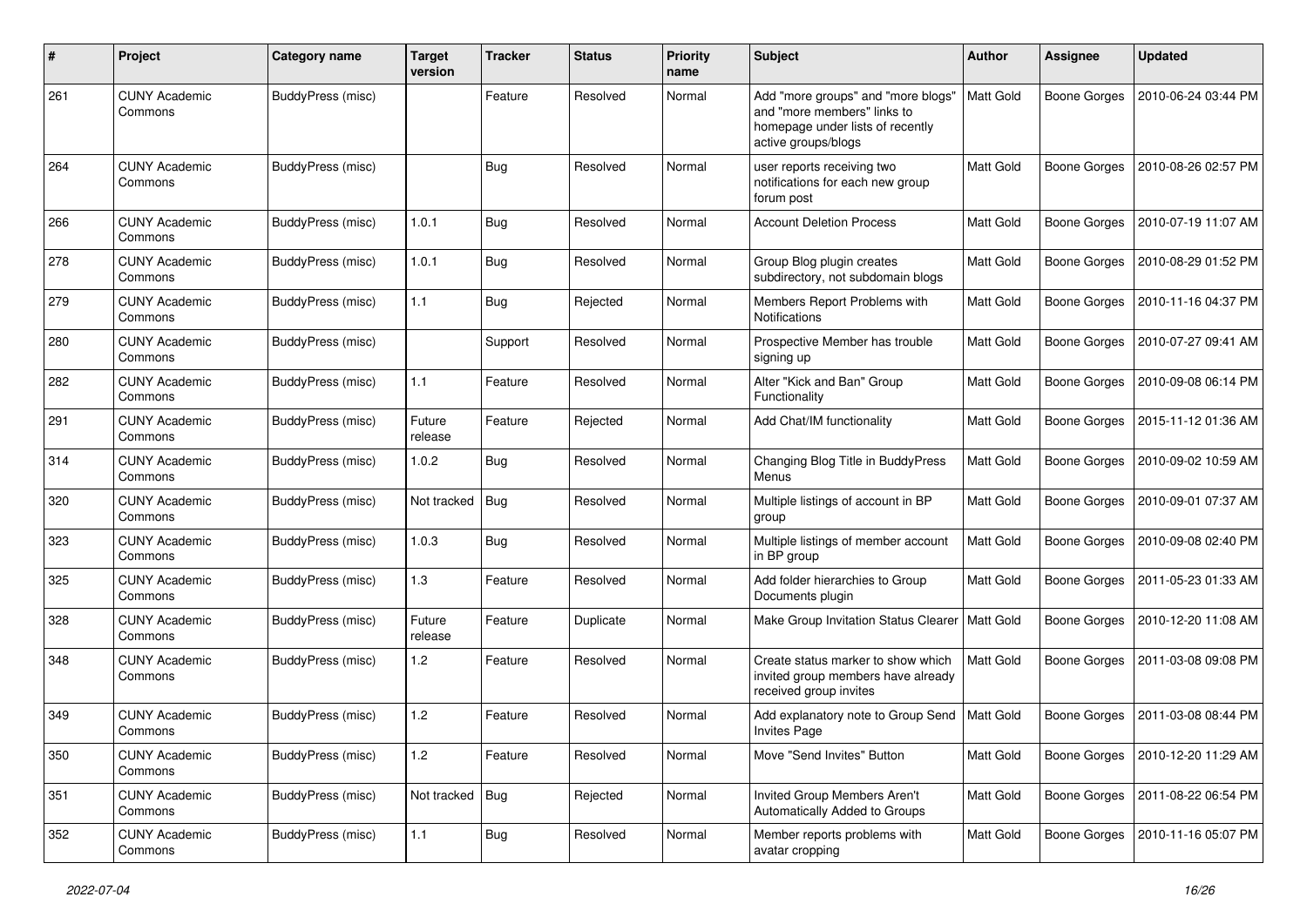| #   | Project                         | Category name     | <b>Target</b><br>version | <b>Tracker</b> | <b>Status</b> | <b>Priority</b><br>name | <b>Subject</b>                                                                  | <b>Author</b>    | Assignee            | <b>Updated</b>      |
|-----|---------------------------------|-------------------|--------------------------|----------------|---------------|-------------------------|---------------------------------------------------------------------------------|------------------|---------------------|---------------------|
| 361 | <b>CUNY Academic</b><br>Commons | BuddyPress (misc) | 1.1                      | Feature        | Resolved      | Normal                  | Change Wording of Options on<br><b>Friend Request Responses</b>                 | Matt Gold        | Chris Stein         | 2010-11-24 01:42 PM |
| 363 | <b>CUNY Academic</b><br>Commons | BuddyPress (misc) | Not tracked              | Bug            | Resolved      | Normal                  | Member listed twice in group                                                    | Matt Gold        | Boone Gorges        | 2010-10-06 10:35 AM |
| 377 | <b>CUNY Academic</b><br>Commons | BuddyPress (misc) | Future<br>release        | Feature        | Assigned      | Normal                  | Like buttons                                                                    | Matt Gold        | Boone Gorges        | 2010-11-16 05:13 PM |
| 387 | <b>CUNY Academic</b><br>Commons | BuddyPress (misc) | 1.1                      | <b>Bug</b>     | Resolved      | Normal                  | Disable activity replies for group<br>announcements                             | Matt Gold        | Boone Gorges        | 2010-11-16 04:20 PM |
| 391 | <b>CUNY Academic</b><br>Commons | BuddyPress (misc) | Not tracked              | Feature        | Resolved      | Normal                  | Announce changes to Group<br>Interface                                          | Matt Gold        | <b>Brian Foote</b>  | 2010-12-09 05:18 PM |
| 402 | <b>CUNY Academic</b><br>Commons | BuddyPress (misc) | Not tracked              | Support        | Resolved      | Normal                  | Name Change Request                                                             | Matt Gold        | Boone Gorges        | 2016-01-26 12:15 AM |
| 428 | <b>CUNY Academic</b><br>Commons | BuddyPress (misc) | 1.2                      | Feature        | Resolved      | Normal                  | Consider adding Log Out button to<br><b>BP Admin Bar</b>                        | Matt Gold        | Boone Gorges        | 2010-12-22 12:12 PM |
| 435 | <b>CUNY Academic</b><br>Commons | BuddyPress (misc) | Future<br>release        | Feature        | Assigned      | Normal                  | Include Avatar Images in Forum Post<br><b>Notification Emails</b>               | <b>Matt Gold</b> | <b>Boone Gorges</b> | 2010-12-08 12:40 PM |
| 436 | <b>CUNY Academic</b><br>Commons | BuddyPress (misc) | 1.1.1                    | <b>Bug</b>     | Resolved      | Normal                  | Who's Online Widget                                                             | Matt Gold        | <b>Boone Gorges</b> | 2010-12-07 08:14 AM |
| 450 | <b>CUNY Academic</b><br>Commons | BuddyPress (misc) |                          | Bug            | Duplicate     | Normal                  | Email Notifications Summary vs. Full<br>Posts                                   | Matt Gold        | <b>Boone Gorges</b> | 2010-12-08 07:30 AM |
| 456 | <b>CUNY Academic</b><br>Commons | BuddyPress (misc) | Not tracked              | <b>Bug</b>     | Resolved      | Normal                  | <b>Check Sitewide Plugins</b>                                                   | Matt Gold        | <b>Boone Gorges</b> | 2010-12-21 12:31 PM |
| 458 | <b>CUNY Academic</b><br>Commons | BuddyPress (misc) | 1.1.3                    | Bug            | Resolved      | Normal                  | Notifications Not Received for Own<br>Messages                                  | Matt Gold        | <b>Boone Gorges</b> | 2010-12-13 08:28 PM |
| 466 | <b>CUNY Academic</b><br>Commons | BuddyPress (misc) | Not tracked              | Bug            | Rejected      | Normal                  | Friendship Requests coming out of<br>nowhere                                    | Matt Gold        | Boone Gorges        | 2011-08-22 06:52 PM |
| 486 | <b>CUNY Academic</b><br>Commons | BuddyPress (misc) | 1.1.4                    | Feature        | Resolved      | Normal                  | Add "Post Topic" to Group Forum<br>pages                                        | Matt Gold        | <b>Boone Gorges</b> | 2010-12-16 11:13 AM |
| 498 | <b>CUNY Academic</b><br>Commons | BuddyPress (misc) |                          | Feature        | Duplicate     | Normal                  | Create ability to respond to forum<br>posts by email                            | Matt Gold        | <b>Boone Gorges</b> | 2010-12-20 11:34 AM |
| 500 | <b>CUNY Academic</b><br>Commons | BuddyPress (misc) | Future<br>release        | Feature        | Assigned      | Normal                  | <b>Export Group Data</b>                                                        | Matt Gold        | Boone Gorges        | 2010-12-19 12:09 PM |
| 506 | <b>CUNY Academic</b><br>Commons | BuddyPress (misc) |                          | Feature        | Rejected      | Normal                  | Attachments for Group<br><b>Announcement Posts</b>                              | Matt Gold        | Boone Gorges        | 2016-10-24 11:20 AM |
| 510 | <b>CUNY Academic</b><br>Commons | BuddyPress (misc) | 1.2                      | Feature        | Resolved      | Normal                  | Change group slug placement on<br>group admin menu                              | Matt Gold        | Boone Gorges        | 2011-02-21 04:51 PM |
| 532 | <b>CUNY Academic</b><br>Commons | BuddyPress (misc) | 1.3                      | Feature        | Resolved      | Normal                  | Allow members to paste in a group<br>of email addresses when sending<br>invites | Matt Gold        | Boone Gorges        | 2011-09-13 01:12 PM |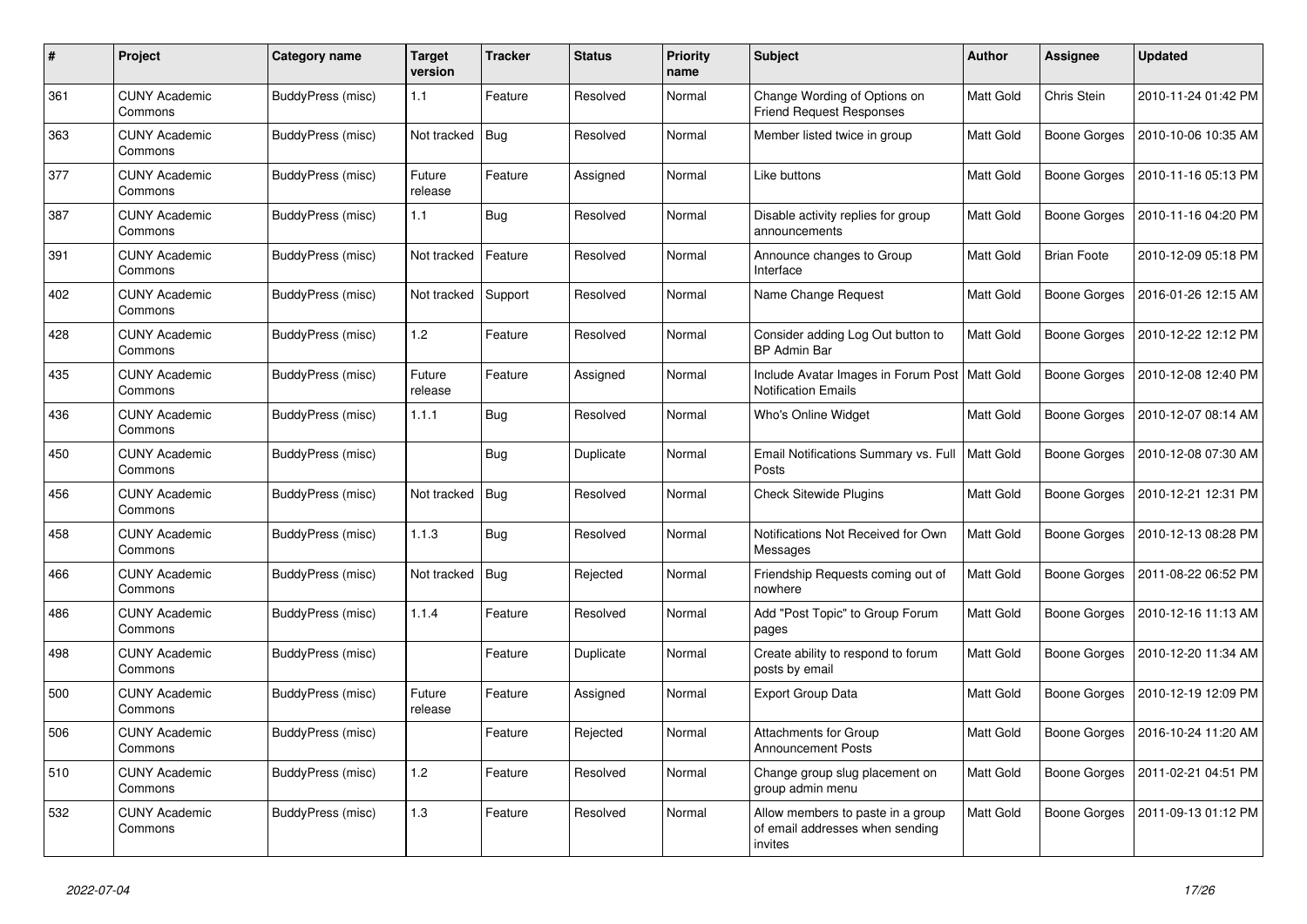| #   | Project                         | Category name     | <b>Target</b><br>version | <b>Tracker</b> | <b>Status</b> | <b>Priority</b><br>name | <b>Subject</b>                                                                           | Author           | <b>Assignee</b>     | <b>Updated</b>      |
|-----|---------------------------------|-------------------|--------------------------|----------------|---------------|-------------------------|------------------------------------------------------------------------------------------|------------------|---------------------|---------------------|
| 533 | <b>CUNY Academic</b><br>Commons | BuddyPress (misc) | 1.1.8                    | Bug            | Resolved      | Normal                  | Minor CSS issue on group page                                                            | Matt Gold        | <b>Boone Gorges</b> | 2011-02-02 09:44 AM |
| 538 | <b>CUNY Academic</b><br>Commons | BuddyPress (misc) | 1.1.8                    | <b>Bug</b>     | Resolved      | Normal                  | News feed assigns incorrect<br>trackback origins                                         | Matt Gold        | <b>Boone Gorges</b> | 2011-02-02 11:22 AM |
| 539 | <b>CUNY Academic</b><br>Commons | BuddyPress (misc) | 1.2                      | Feature        | Rejected      | Normal                  | Allow document category names to<br>be edited                                            | Matt Gold        | <b>Boone Gorges</b> | 2011-01-24 12:52 PM |
| 540 | <b>CUNY Academic</b><br>Commons | BuddyPress (misc) | 1.1.8                    | Bug            | Resolved      | Normal                  | Long BP Group Doc Names Hide<br>Edit/Delete Options                                      | <b>Matt Gold</b> | <b>Boone Gorges</b> | 2011-02-02 10:58 AM |
| 546 | <b>CUNY Academic</b><br>Commons | BuddyPress (misc) | 1.1.8                    | Bug            | Resolved      | Normal                  | Add Group/Group Blog Author<br>Syncing on an Automated Basis to<br>the Group Blog Plugin | <b>Matt Gold</b> | <b>Boone Gorges</b> | 2011-02-03 08:44 AM |
| 554 | <b>CUNY Academic</b><br>Commons | BuddyPress (misc) | Future<br>release        | Feature        | Assigned      | Normal                  | Add Trackback notifications to<br>site-wide activity feed                                | <b>Matt Gold</b> | <b>Boone Gorges</b> | 2015-11-09 06:19 PM |
| 557 | <b>CUNY Academic</b><br>Commons | BuddyPress (misc) | 1.3                      | Feature        | Rejected      | Normal                  | Denied Size and Extension Alerts on<br>Forum posts                                       | <b>Matt Gold</b> | <b>Boone Gorges</b> | 2011-06-17 02:58 PM |
| 561 | <b>CUNY Academic</b><br>Commons | BuddyPress (misc) |                          | <b>Bug</b>     | Resolved      | Normal                  | Copyright Violation                                                                      | <b>Matt Gold</b> | Matt Gold           | 2011-02-05 03:10 PM |
| 590 | <b>CUNY Academic</b><br>Commons | BuddyPress (misc) | Not tracked              | Bug            | Resolved      | Normal                  | Roadmap Discussion                                                                       | Matt Gold        | <b>Boone Gorges</b> | 2011-08-22 06:51 PM |
| 599 | <b>CUNY Academic</b><br>Commons | BuddyPress (misc) | Future<br>release        | Feature        | Assigned      | Normal                  | Consider adding rating plugins for<br><b>BuddyPress/BBPress</b>                          | <b>Matt Gold</b> | <b>Boone Gorges</b> | 2011-08-22 06:50 PM |
| 605 | <b>CUNY Academic</b><br>Commons | BuddyPress (misc) | 1.1.10                   | <b>Bug</b>     | Rejected      | Normal                  | Member search on Group Invite<br>Page Not Working                                        | Matt Gold        | <b>Boone Gorges</b> | 2011-02-24 11:41 PM |
| 612 | <b>CUNY Academic</b><br>Commons | BuddyPress (misc) | 1.1.10                   | Bug            | Resolved      | Normal                  | Member reports trouble uploading<br>documents to groups                                  | Matt Gold        | Boone Gorges        | 2011-03-07 10:12 PM |
| 613 | <b>CUNY Academic</b><br>Commons | BuddyPress (misc) | 1.1.10                   | <b>Bug</b>     | Resolved      | Normal                  | Member reports group blog / group<br>member syncing                                      | <b>Matt Gold</b> | <b>Boone Gorges</b> | 2011-03-03 09:26 AM |
| 623 | <b>CUNY Academic</b><br>Commons | BuddyPress (misc) | 1.2                      | Feature        | Resolved      | Normal                  | <b>BuddyPress Docs: Move</b><br>Paste-from-Word Icon Into Top Row<br>of Tiny-MCE icons   | <b>Matt Gold</b> | <b>Boone Gorges</b> | 2011-02-28 06:33 PM |
| 626 | <b>CUNY Academic</b><br>Commons | BuddyPress (misc) | Not tracked              | $ $ Bug        | Resolved      | Normal                  | Edit Help Blog Post on Syncing<br>Group/Blog Authorship                                  | Matt Gold        | Sarah<br>Morgano    | 2011-10-13 11:29 AM |
| 627 | <b>CUNY Academic</b><br>Commons | BuddyPress (misc) | 1.2                      | Feature        | Resolved      | Normal                  | Add LaTeX support for BP Group<br>Forums                                                 | Matt Gold        | <b>Boone Gorges</b> | 2011-05-09 05:21 PM |
| 629 | <b>CUNY Academic</b><br>Commons | BuddyPress (misc) | 1.2                      | Feature        | Resolved      | Normal                  | Create Required Profile Field to<br>Define User Status                                   | Matt Gold        | Matt Gold           | 2011-03-17 06:34 PM |
| 635 | <b>CUNY Academic</b><br>Commons | BuddyPress (misc) | Future<br>release        | Feature        | Assigned      | Normal                  | Big Blue Button - Videoconferencing<br>in Groups and Blogs                               | Matt Gold        | <b>Boone Gorges</b> | 2011-03-14 03:24 PM |
| 638 | <b>CUNY Academic</b><br>Commons | BuddyPress (misc) | 1.1.11                   | <b>Bug</b>     | Resolved      | Normal                  | Email Notifications Include Odd<br>Characters                                            | Matt Gold        | Boone Gorges        | 2011-03-16 11:06 AM |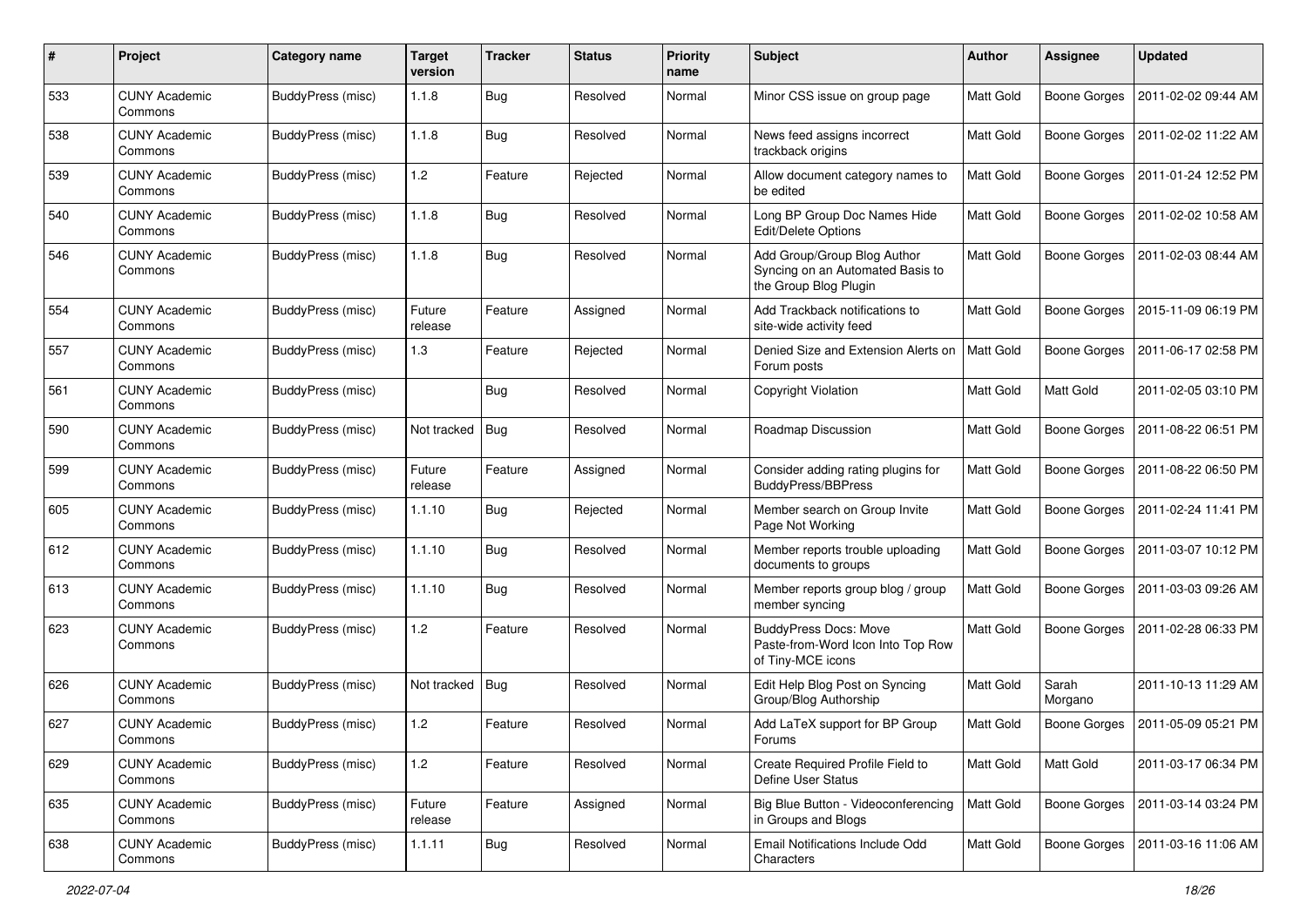| $\#$ | Project                         | Category name     | <b>Target</b><br>version | <b>Tracker</b> | <b>Status</b> | <b>Priority</b><br>name | <b>Subject</b>                                                                  | Author           | <b>Assignee</b>     | <b>Updated</b>      |
|------|---------------------------------|-------------------|--------------------------|----------------|---------------|-------------------------|---------------------------------------------------------------------------------|------------------|---------------------|---------------------|
| 642  | <b>CUNY Academic</b><br>Commons | BuddyPress (misc) | Not tracked              | Feature        | Resolved      | Normal                  | Create new BuddyPress Profile Field   Matt Gold<br>to Designate Role            |                  | Matt Gold           | 2011-09-24 03:22 PM |
| 643  | <b>CUNY Academic</b><br>Commons | BuddyPress (misc) | 1.3                      | Feature        | Resolved      | Normal                  | Create Mechanism to Require<br>People to Fill Out New Identity<br>Profile Field | Matt Gold        | <b>Boone Gorges</b> | 2011-10-19 01:50 PM |
| 648  | <b>CUNY Academic</b><br>Commons | BuddyPress (misc) | 1.3                      | Feature        | Resolved      | Normal                  | Create Print functionality for<br><b>BuddyPress Docs</b>                        | Matt Gold        | <b>Boone Gorges</b> | 2011-07-19 11:46 AM |
| 649  | <b>CUNY Academic</b><br>Commons | BuddyPress (misc) | 1.3                      | Feature        | Resolved      | Normal                  | Create Copy All button for<br><b>BuddyPress Docs</b>                            | Matt Gold        | <b>Boone Gorges</b> | 2011-09-13 11:59 AM |
| 651  | <b>CUNY Academic</b><br>Commons | BuddyPress (misc) | Not tracked              | Feature        | Resolved      | Normal                  | <b>Update Roadmap</b>                                                           | <b>Matt Gold</b> | <b>Boone Gorges</b> | 2011-03-26 07:20 PM |
| 654  | <b>CUNY Academic</b><br>Commons | BuddyPress (misc) | Not tracked              | Feature        | Rejected      | Normal                  | User Interface Issues                                                           | <b>Matt Gold</b> | Chris Stein         | 2016-01-26 10:53 AM |
| 674  | <b>CUNY Academic</b><br>Commons | BuddyPress (misc) | Not tracked              | Bug            | Rejected      | Normal                  | <b>Errant Friend Request?</b>                                                   | Matt Gold        | <b>Boone Gorges</b> | 2011-04-06 11:28 PM |
| 697  | <b>CUNY Academic</b><br>Commons | BuddyPress (misc) | 1.3                      | Feature        | Resolved      | Normal                  | Member request: Indented text in<br>Forum Posts                                 | <b>Matt Gold</b> | <b>Boone Gorges</b> | 2011-09-13 03:29 PM |
| 724  | <b>CUNY Academic</b><br>Commons | BuddyPress (misc) | 1.2.1                    | Bug            | Rejected      | Normal                  | Word Limit on Email Notifications of<br>Forum Posts?                            | Matt Gold        | <b>Boone Gorges</b> | 2011-05-11 12:04 PM |
| 731  | <b>CUNY Academic</b><br>Commons | BuddyPress (misc) | 1.2.1                    | <b>Bug</b>     | Resolved      | Normal                  | Member reports a problem posting to   Matt Gold<br>a private group              |                  | <b>Boone Gorges</b> | 2011-05-03 07:10 PM |
| 735  | <b>CUNY Academic</b><br>Commons | BuddyPress (misc) | 1.2.5                    | Feature        | Resolved      | Normal                  | BP Docs - Include Check-Box to<br>Avoid Email Notifications of Minor<br>Edits   | Matt Gold        | <b>Boone Gorges</b> | 2011-07-24 11:34 AM |
| 746  | <b>CUNY Academic</b><br>Commons | BuddyPress (misc) | 1.3                      | <b>Bug</b>     | Resolved      | Normal                  | Create Pop-Up Login Overlay                                                     | Matt Gold        | Raymond Hoh         | 2011-05-16 06:32 PM |
| 762  | <b>CUNY Academic</b><br>Commons | BuddyPress (misc) |                          | Bug            | Resolved      | Normal                  | <b>Resolve Email Notification Problems</b><br>with Lehman addresses             | Matt Gold        |                     | 2012-02-28 10:52 AM |
| 774  | <b>CUNY Academic</b><br>Commons | BuddyPress (misc) | 1.3                      | Feature        | Resolved      | Normal                  | Consider Allowing Email to Be Sent<br><b>Between Unfriended Members</b>         | Matt Gold        | <b>Boone Gorges</b> | 2011-06-16 04:06 PM |
| 778  | <b>CUNY Academic</b><br>Commons | BuddyPress (misc) | 1.2.2                    | <b>Bug</b>     | Resolved      | Normal                  | Private BP Docs Comment<br>Notification in RSS Feed                             | Matt Gold        | <b>Boone Gorges</b> | 2011-06-02 09:29 AM |
| 782  | CUNY Academic<br>Commons        | BuddyPress (misc) | 1.2.3                    | Feature        | Resolved      | Normal                  | Add Captcha Plugin                                                              | Matt Gold        | Boone Gorges        | 2011-06-06 10:37 AM |
| 783  | <b>CUNY Academic</b><br>Commons | BuddyPress (misc) | 1.2.4                    | <b>Bug</b>     | Resolved      | Normal                  | <b>Broken Avatar Images</b>                                                     | Matt Gold        | <b>Boone Gorges</b> | 2011-06-06 02:49 PM |
| 806  | <b>CUNY Academic</b><br>Commons | BuddyPress (misc) | 1.2.4                    | Bug            | Resolved      | Normal                  | <b>BP Docs Notification Throttling</b><br>Issues                                | Matt Gold        | <b>Boone Gorges</b> | 2011-06-08 12:17 PM |
| 810  | <b>CUNY Academic</b><br>Commons | BuddyPress (misc) | 1.2.4                    | <b>Bug</b>     | Resolved      | Normal                  | Can't see all blogs in "My Blogs"                                               | Matt Gold        | Boone Gorges        | 2011-07-12 10:51 PM |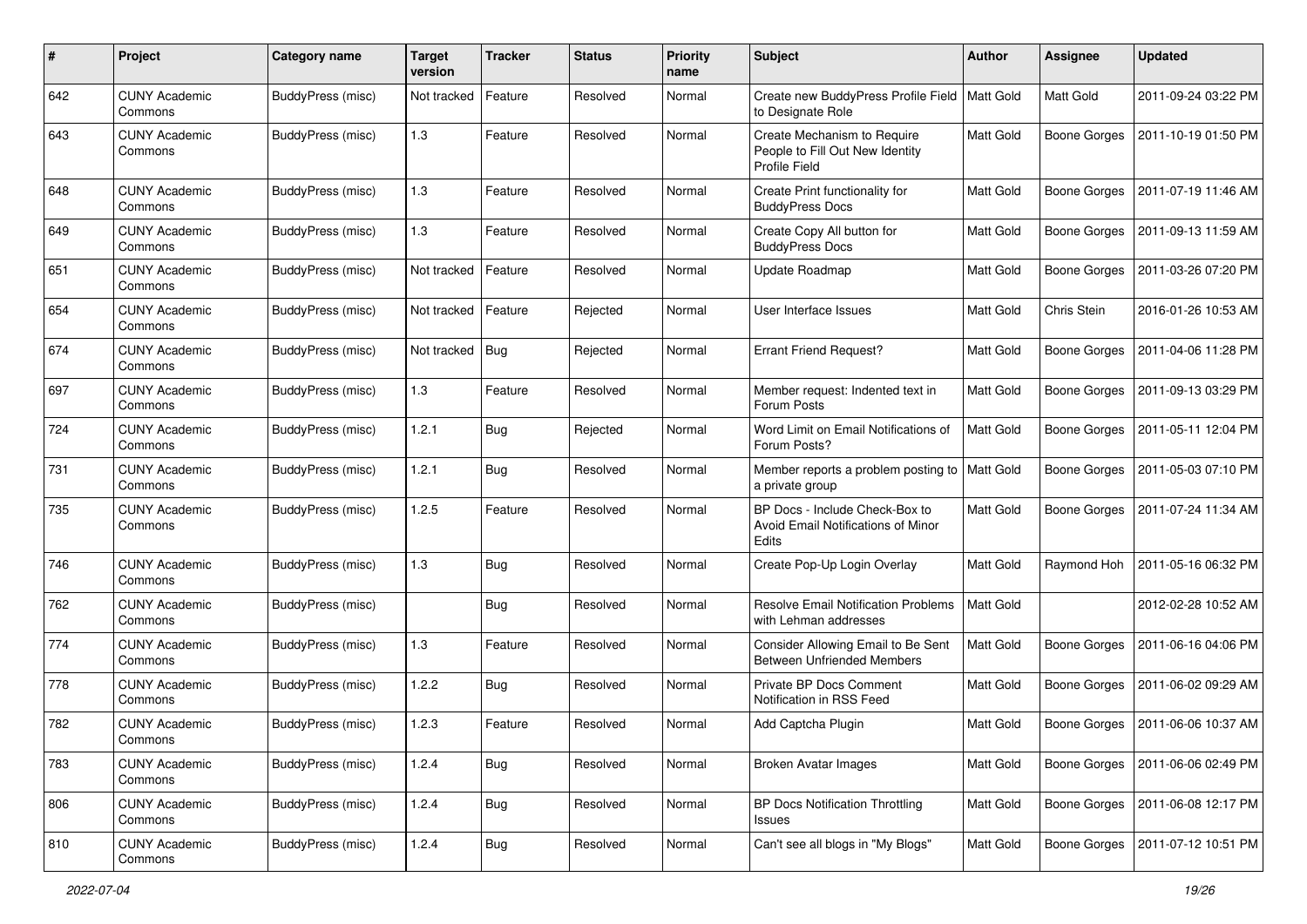| #    | Project                         | <b>Category name</b> | <b>Target</b><br>version | <b>Tracker</b> | <b>Status</b> | <b>Priority</b><br>name | <b>Subject</b>                                                                 | <b>Author</b>    | <b>Assignee</b>     | <b>Updated</b>      |
|------|---------------------------------|----------------------|--------------------------|----------------|---------------|-------------------------|--------------------------------------------------------------------------------|------------------|---------------------|---------------------|
| 908  | <b>CUNY Academic</b><br>Commons | BuddyPress (misc)    | 1.2.4                    | <b>Bug</b>     | Resolved      | Normal                  | Free a BP Doc from Locked Status                                               | <b>Matt Gold</b> | <b>Boone Gorges</b> | 2011-07-02 11:15 PM |
| 909  | CUNY Academic<br>Commons        | BuddyPress (misc)    |                          | Feature        | Duplicate     | Normal                  | Create Calendar Feature for Groups                                             | Matt Gold        | Boone Gorges        | 2012-07-16 12:38 PM |
| 929  | <b>CUNY Academic</b><br>Commons | BuddyPress (misc)    | Not tracked              | Support        | Resolved      | Normal                  | Request: Change Member ID                                                      | Matt Gold        | <b>Boone Gorges</b> | 2011-07-08 02:25 PM |
| 950  | CUNY Academic<br>Commons        | BuddyPress (misc)    | 1.2.4                    | Bug            | Rejected      | Normal                  | Spam/Moderation Issue                                                          | Matt Gold        | Boone Gorges        | 2011-07-11 09:15 AM |
| 992  | <b>CUNY Academic</b><br>Commons | BuddyPress (misc)    | 1.2.5                    | Bug            | Resolved      | Normal                  | BP Docs comments show up on WP<br>Dashboard                                    | Matt Gold        | <b>Boone Gorges</b> | 2011-07-19 02:17 PM |
| 1117 | <b>CUNY Academic</b><br>Commons | BuddyPress (misc)    | 1.2.5                    | <b>Bug</b>     | Resolved      | Normal                  | Character Display Error in Feed                                                | Matt Gold        | Boone Gorges        | 2011-09-12 06:29 PM |
| 1143 | <b>CUNY Academic</b><br>Commons | BuddyPress (misc)    | 1.2.5                    | <b>Bug</b>     | Resolved      | Normal                  | Notifications of Old Posts                                                     | Matt Gold        |                     | 2011-08-30 09:56 PM |
| 1162 | <b>CUNY Academic</b><br>Commons | BuddyPress (misc)    | 1.2.5                    | Feature        | Resolved      | Normal                  | Organization of "My Blogs"<br>Dropdown on Nav Bar                              | Matt Gold        | Boone Gorges        | 2011-09-14 01:24 AM |
| 1191 | <b>CUNY Academic</b><br>Commons | BuddyPress (misc)    |                          | Feature        | Rejected      | Normal                  | Integrate Zotero Libraries into<br><b>Individual and Group Profiles</b>        | <b>Matt Gold</b> | <b>Boone Gorges</b> | 2015-11-09 05:46 PM |
| 1199 | <b>CUNY Academic</b><br>Commons | BuddyPress (misc)    | 1.4                      | Feature        | Resolved      | Normal                  | Add Option for Open Text Field to<br><b>BP Profile Checkbox Fields</b>         | Matt Gold        | Boone Gorges        | 2012-08-01 05:23 PM |
| 1220 | <b>CUNY Academic</b><br>Commons | BuddyPress (misc)    |                          | Feature        | Duplicate     | Normal                  | Create native WordPress version of<br>UserVoice integrated into the<br>Commons | Matt Gold        | Boone Gorges        | 2012-08-15 01:15 PM |
| 1256 | <b>CUNY Academic</b><br>Commons | BuddyPress (misc)    | 1.3                      | Feature        | Resolved      | Normal                  | Enable BP Docs by default on<br>Commons groups                                 | Matt Gold        | Boone Gorges        | 2011-11-15 02:27 PM |
| 1294 | <b>CUNY Academic</b><br>Commons | BuddyPress (misc)    | Not tracked              | Bug            | Resolved      | Normal                  | Profile Field Search by College Not<br><b>Working Correctly</b>                | Matt Gold        | Boone Gorges        | 2011-12-09 07:11 AM |
| 1321 | <b>CUNY Academic</b><br>Commons | BuddyPress (misc)    | 1.2.5                    | Bug            | Duplicate     | Normal                  | BP Doc Comment Doesn't Show Up<br>on Doc (but does appear in group<br>stream)  | Matt Gold        | <b>Boone Gorges</b> | 2011-11-04 08:04 AM |
| 1344 | <b>CUNY Academic</b><br>Commons | BuddyPress (misc)    | 1.3                      | <b>Bug</b>     | Resolved      | Normal                  | Activity Feed Items not Appearing in<br>Group                                  | <b>Matt Gold</b> | <b>Boone Gorges</b> | 2011-11-14 11:26 AM |
| 1345 | <b>CUNY Academic</b><br>Commons | BuddyPress (misc)    | 1.3                      | <b>Bug</b>     | Resolved      | Normal                  | Consider Adding BuddyPress Group<br>for Community Admins and Mods<br>Plugin    | Matt Gold        | Boone Gorges        | 2011-11-28 03:17 PM |
| 1387 | <b>CUNY Academic</b><br>Commons | BuddyPress (misc)    | Not tracked              | Feature        | Resolved      | Normal                  | Add Alumnus/a Category for BP<br><b>Profile Fields</b>                         | Matt Gold        | Matt Gold           | 2011-11-29 12:04 AM |
| 1390 | <b>CUNY Academic</b><br>Commons | BuddyPress (misc)    | 1.4                      | Feature        | Resolved      | Normal                  | Show "Kitchen Sink" by Default in<br><b>TinyMCE</b>                            | Matt Gold        | Dominic Giglio      | 2012-02-28 10:37 AM |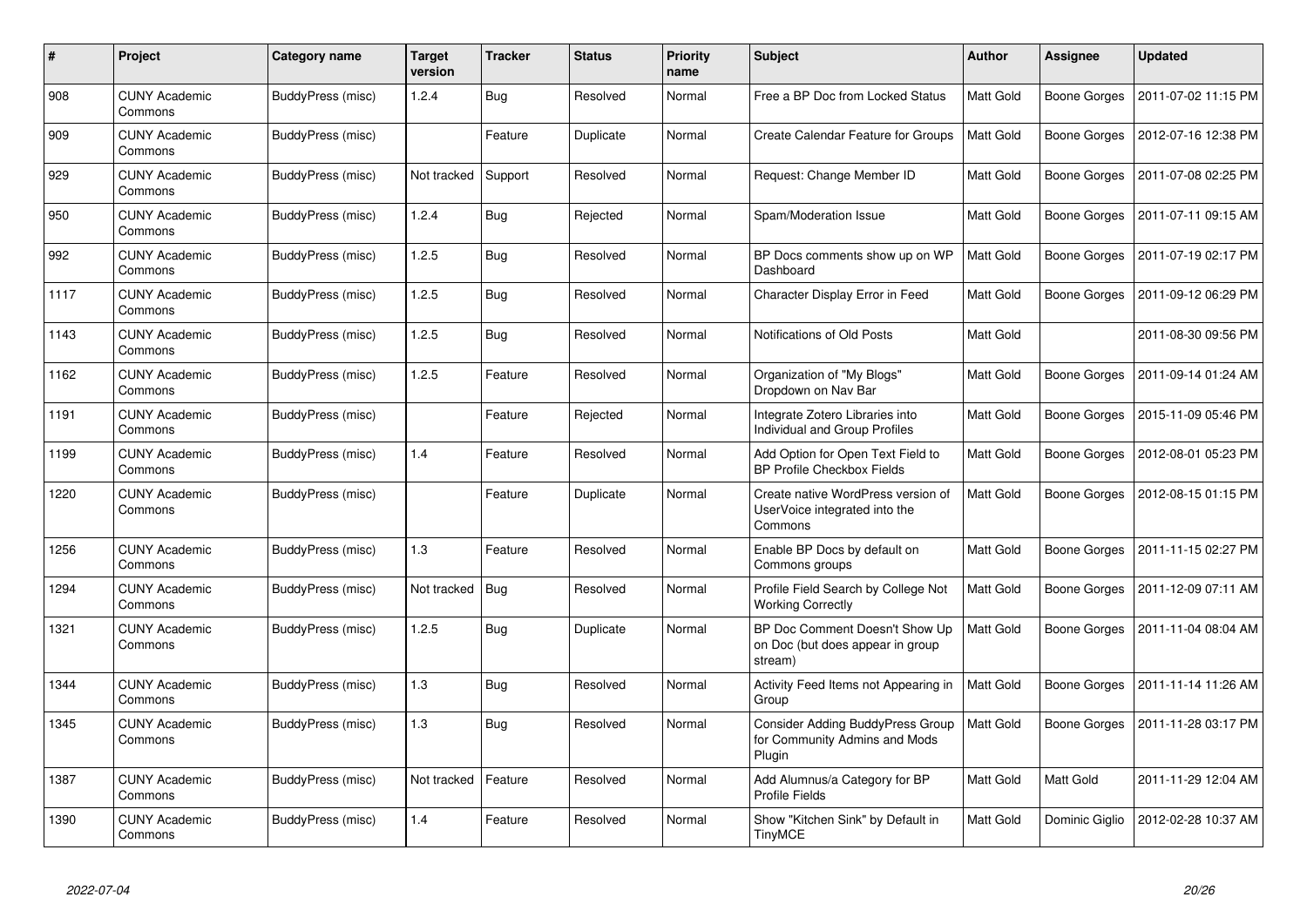| $\pmb{\#}$ | Project                         | <b>Category name</b> | <b>Target</b><br>version | <b>Tracker</b> | <b>Status</b> | <b>Priority</b><br>name | <b>Subject</b>                                                     | <b>Author</b>    | Assignee            | <b>Updated</b>      |
|------------|---------------------------------|----------------------|--------------------------|----------------|---------------|-------------------------|--------------------------------------------------------------------|------------------|---------------------|---------------------|
| 1393       | <b>CUNY Academic</b><br>Commons | BuddyPress (misc)    | Not tracked              | Feature        | Resolved      | Normal                  | Add Postdoc option to Profile Role                                 | <b>Matt Gold</b> | Matt Gold           | 2011-12-03 04:17 PM |
| 1394       | <b>CUNY Academic</b><br>Commons | BuddyPress (misc)    | 1.3                      | Feature        | Rejected      | Normal                  | Update Filters to include new BP<br>Profile roles                  | Matt Gold        | <b>Boone Gorges</b> | 2011-12-09 07:11 AM |
| 1400       | <b>CUNY Academic</b><br>Commons | BuddyPress (misc)    | 1.2.7                    | <b>Bug</b>     | Resolved      | Normal                  | Firefox Login Caching Issue                                        | <b>Matt Gold</b> | Boone Gorges        | 2011-12-06 05:53 PM |
| 1412       | <b>CUNY Academic</b><br>Commons | BuddyPress (misc)    | 1.3                      | <b>Bug</b>     | Resolved      | Normal                  | Alter text on pop-up message about<br>role field                   | Matt Gold        | Boone Gorges        | 2011-12-08 12:58 PM |
| 1441       | <b>CUNY Academic</b><br>Commons | BuddyPress (misc)    | Not tracked              | Support        | Rejected      | Normal                  | Hiding BP Admin bar on a<br>subdomain blog                         | <b>Matt Gold</b> | Boone Gorges        | 2011-12-14 04:01 PM |
| 1451       | <b>CUNY Academic</b><br>Commons | BuddyPress (misc)    | 1.3.1                    | Bug            | Resolved      | Normal                  | Social Media Profile Icons Not<br>Showing Up Automatically?        | Matt Gold        | Boone Gorges        | 2011-12-15 07:06 PM |
| 1455       | <b>CUNY Academic</b><br>Commons | BuddyPress (misc)    | 1.3.1                    | <b>Bug</b>     | Resolved      | Normal                  | Errant error message on Groups<br>page                             | Matt Gold        | <b>Boone Gorges</b> | 2011-12-16 02:05 PM |
| 1487       | <b>CUNY Academic</b><br>Commons | BuddyPress (misc)    | 1.3.3                    | Feature        | Resolved      | Normal                  | Bug when using Featured Widget to<br>display a page                | <b>Matt Gold</b> | <b>Boone Gorges</b> | 2012-01-10 10:05 PM |
| 1488       | <b>CUNY Academic</b><br>Commons | BuddyPress (misc)    | 1.3.3                    | <b>Bug</b>     | Resolved      | Normal                  | Unable to edit forum post                                          | <b>Matt Gold</b> | <b>Boone Gorges</b> | 2012-01-10 07:20 PM |
| 1498       | <b>CUNY Academic</b><br>Commons | BuddyPress (misc)    | 1.3.3                    | Bug            | Resolved      | Normal                  | Non-Logged in User Redirect<br>Feature not working                 | Matt Gold        | Boone Gorges        | 2012-01-11 04:57 PM |
| 1503       | <b>CUNY Academic</b><br>Commons | BuddyPress (misc)    | 1.3.3                    | <b>Bug</b>     | Resolved      | Normal                  | File list not showing file descriptions                            | <b>Matt Gold</b> | <b>Boone Gorges</b> | 2012-01-10 07:28 PM |
| 1504       | <b>CUNY Academic</b><br>Commons | BuddyPress (misc)    | 1.4                      | Feature        | Resolved      | Normal                  | Allow members to choose multiple<br>colleges on Profile pages      | <b>Matt Gold</b> | <b>Boone Gorges</b> | 2012-08-01 03:34 PM |
| 1505       | <b>CUNY Academic</b><br>Commons | BuddyPress (misc)    | 1.4                      | Feature        | Duplicate     | Normal                  | Allow members to clear past status<br>updates                      | Matt Gold        | Boone Gorges        | 2012-04-06 04:42 PM |
| 1507       | <b>CUNY Academic</b><br>Commons | BuddyPress (misc)    | 1.3.3                    | Feature        | Resolved      | Normal                  | Add Custom Sidebar Plugin                                          | Matt Gold        | Boone Gorges        | 2012-01-10 07:30 PM |
| 1545       | <b>CUNY Academic</b><br>Commons | BuddyPress (misc)    | 1.3.5                    | <b>Bug</b>     | Resolved      | Normal                  | Problem with BP Doc Comment Edit<br>lcon in Forums                 | <b>Matt Gold</b> | Boone Gorges        | 2012-01-16 06:14 PM |
| 1556       | <b>CUNY Academic</b><br>Commons | BuddyPress (misc)    | 1.3.6                    | Feature        | Rejected      | Normal                  | New option for College profile field                               | Matt Gold        | Boone Gorges        | 2012-01-19 08:12 AM |
| 1558       | <b>CUNY Academic</b><br>Commons | BuddyPress (misc)    | 1.3.6                    | Bug            | Resolved      | Normal                  | Login Issues                                                       | Matt Gold        | <b>Boone Gorges</b> | 2012-02-08 06:40 PM |
| 1559       | <b>CUNY Academic</b><br>Commons | BuddyPress (misc)    |                          | Feature        | Rejected      | Normal                  | Crop Text Length Field on Featured<br>Homepage Widget Doesn't Work | Matt Gold        | Dominic Giglio      | 2012-07-02 12:10 PM |
| 1560       | <b>CUNY Academic</b><br>Commons | BuddyPress (misc)    | 1.3.12                   | Outreach       | Resolved      | Normal                  | Add social media icons/info to About<br>page and Contact Us page   | <b>Matt Gold</b> | Boone Gorges        | 2012-04-12 09:07 AM |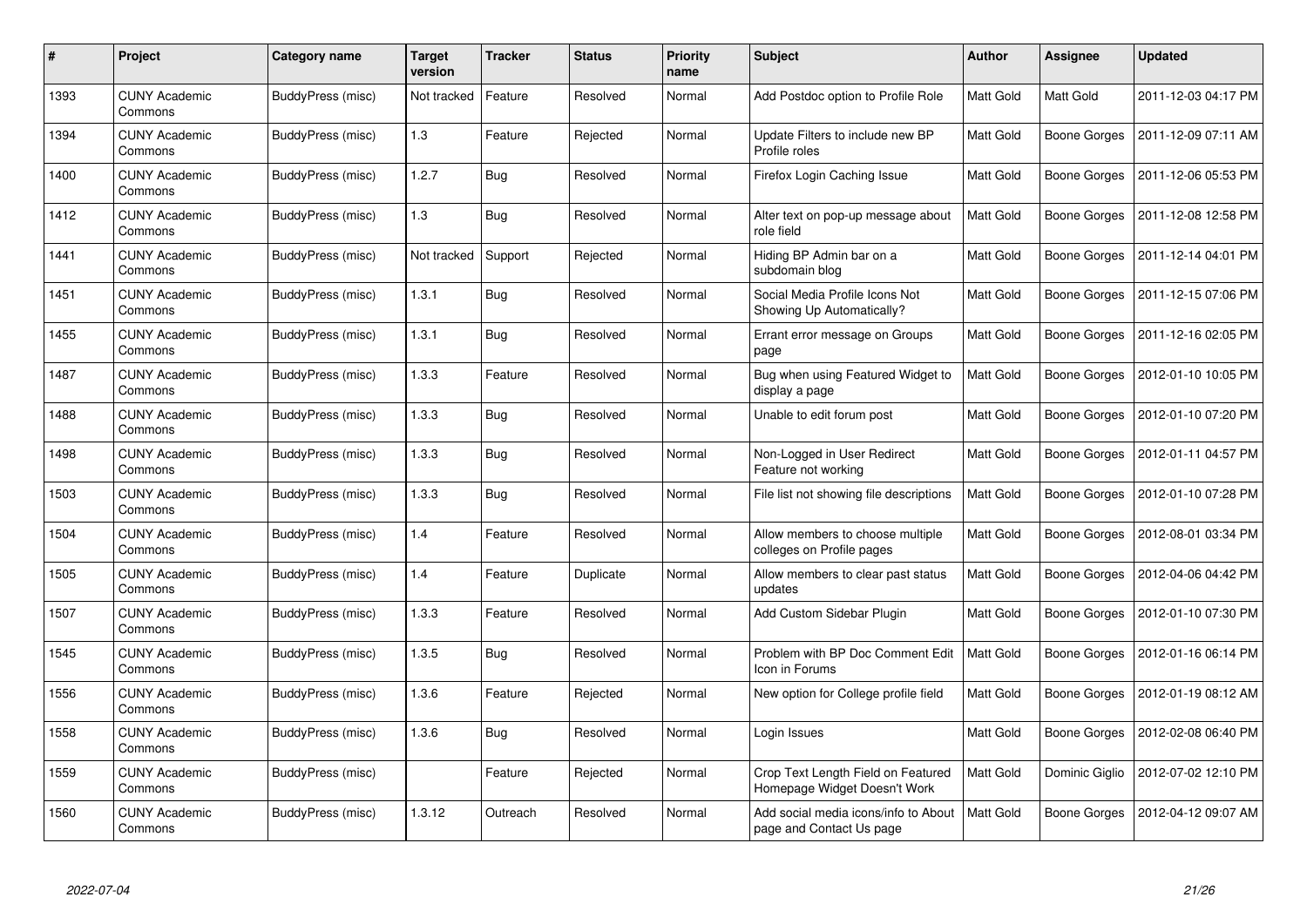| $\pmb{\#}$ | Project                         | <b>Category name</b> | <b>Target</b><br>version | <b>Tracker</b> | <b>Status</b> | <b>Priority</b><br>name | <b>Subject</b>                                                                        | <b>Author</b>    | <b>Assignee</b>     | <b>Updated</b>      |
|------------|---------------------------------|----------------------|--------------------------|----------------|---------------|-------------------------|---------------------------------------------------------------------------------------|------------------|---------------------|---------------------|
| 1568       | <b>CUNY Academic</b><br>Commons | BuddyPress (misc)    | Not tracked              | Bug            | Resolved      | Normal                  | Member reports problem with email<br>notifications                                    | <b>Matt Gold</b> |                     | 2012-02-28 10:51 AM |
| 1614       | <b>CUNY Academic</b><br>Commons | BuddyPress (misc)    | 1.3.11                   | <b>Bug</b>     | Resolved      | Normal                  | Non-CUNY Sign-Up Code<br>Disappears After Creation                                    | Matt Gold        | Boone Gorges        | 2012-04-05 01:50 AM |
| 1629       | <b>CUNY Academic</b><br>Commons | BuddyPress (misc)    | 1.4                      | Support        | Resolved      | Normal                  | Deleting Group Announcements                                                          | Matt Gold        | Dominic Giglio      | 2012-07-16 12:26 PM |
| 1657       | <b>CUNY Academic</b><br>Commons | BuddyPress (misc)    | 1.3.10                   | <b>Bug</b>     | Resolved      | Normal                  | Caching Issues                                                                        | <b>Matt Gold</b> |                     | 2012-04-04 10:17 AM |
| 1663       | <b>CUNY Academic</b><br>Commons | BuddyPress (misc)    | 1.3.9                    | Support        | Resolved      | Normal                  | Please add info on Private --> Public<br>Group Announcement Functionality<br>to Codex | <b>Matt Gold</b> | Sarah<br>Morgano    | 2012-03-01 10:26 AM |
| 1672       | <b>CUNY Academic</b><br>Commons | BuddyPress (misc)    | 1.3.11                   | Bug            | Resolved      | Normal                  | Activity replies in groups                                                            | Matt Gold        | <b>Boone Gorges</b> | 2012-04-04 09:37 AM |
| 1784       | <b>CUNY Academic</b><br>Commons | BuddyPress (misc)    | 1.3.11                   | Bug            | Resolved      | Normal                  | Date/Content Problems on Forum<br>digest emails                                       | <b>Matt Gold</b> | <b>Boone Gorges</b> | 2012-04-03 08:28 PM |
| 1794       | <b>CUNY Academic</b><br>Commons | BuddyPress (misc)    | 1.3.10                   | <b>Bug</b>     | Resolved      | Normal                  | Remove "Notice anything new"<br>notification                                          | Matt Gold        | <b>Boone Gorges</b> | 2012-03-29 09:45 PM |
| 1953       | <b>CUNY Academic</b><br>Commons | BuddyPress (misc)    | 1.3.15                   | <b>Bug</b>     | Resolved      | Normal                  | Email forum notification formatting<br>issue                                          | <b>Matt Gold</b> | <b>Boone Gorges</b> | 2012-06-21 03:32 PM |
| 1979       | <b>CUNY Academic</b><br>Commons | BuddyPress (misc)    | 1.4                      | Bug            | Rejected      | Normal                  | Received two notifications of an<br>activity update                                   | <b>Matt Gold</b> | <b>Boone Gorges</b> | 2012-07-12 10:43 AM |
| 1997       | <b>CUNY Academic</b><br>Commons | BuddyPress (misc)    | 1.4.6                    | <b>Bug</b>     | Resolved      | Normal                  | Forum post notification didn't<br>indicate image attachments                          | Matt Gold        | Boone Gorges        | 2012-09-23 05:03 PM |
| 2008       | <b>CUNY Academic</b><br>Commons | BuddyPress (misc)    | 1.4                      | Feature        | Resolved      | Normal                  | Show Recently Active Users on<br>Commons Homepage                                     | <b>Matt Gold</b> | Raymond Hoh         | 2012-08-01 05:23 PM |
| 2014       | <b>CUNY Academic</b><br>Commons | BuddyPress (misc)    | 1.5                      | <b>Bug</b>     | Resolved      | Normal                  | Improper margins on Members<br>Directory                                              | Matt Gold        | Dominic Giglio      | 2012-12-18 10:37 AM |
| 2033       | <b>CUNY Academic</b><br>Commons | BuddyPress (misc)    |                          | Feature        | Rejected      | Normal                  | Allow status update to be deleted<br>directly from profile page                       | Matt Gold        | Boone Gorges        | 2012-08-10 04:51 PM |
| 2037       | <b>CUNY Academic</b><br>Commons | BuddyPress (misc)    | 1.4.5                    | <b>Bug</b>     | Resolved      | Normal                  | Special Character shows up in RBE<br>post                                             | <b>Matt Gold</b> | Raymond Hoh         | 2012-09-17 07:12 PM |
| 2039       | <b>CUNY Academic</b><br>Commons | BuddyPress (misc)    | 1.4.3                    | Support        | Resolved      | Normal                  | Create Failure function for RBE                                                       | Matt Gold        | Raymond Hoh         | 2012-08-27 09:44 AM |
| 2040       | <b>CUNY Academic</b><br>Commons | BuddyPress (misc)    | 1.4.2                    | Bug            | Resolved      | Normal                  | RBE on BP Docs Edits?                                                                 | Matt Gold        | Boone Gorges        | 2012-08-14 08:13 AM |
| 2045       | <b>CUNY Academic</b><br>Commons | BuddyPress (misc)    |                          | <b>Bug</b>     | Duplicate     | Normal                  | Double Post/RBE Notification                                                          | Matt Gold        | <b>Boone Gorges</b> | 2012-08-15 08:53 AM |
| 2052       | <b>CUNY Academic</b><br>Commons | BuddyPress (misc)    |                          | Bug            | Rejected      | Normal                  | RBE Not Enabled?                                                                      | Matt Gold        | <b>Boone Gorges</b> | 2012-08-18 09:16 PM |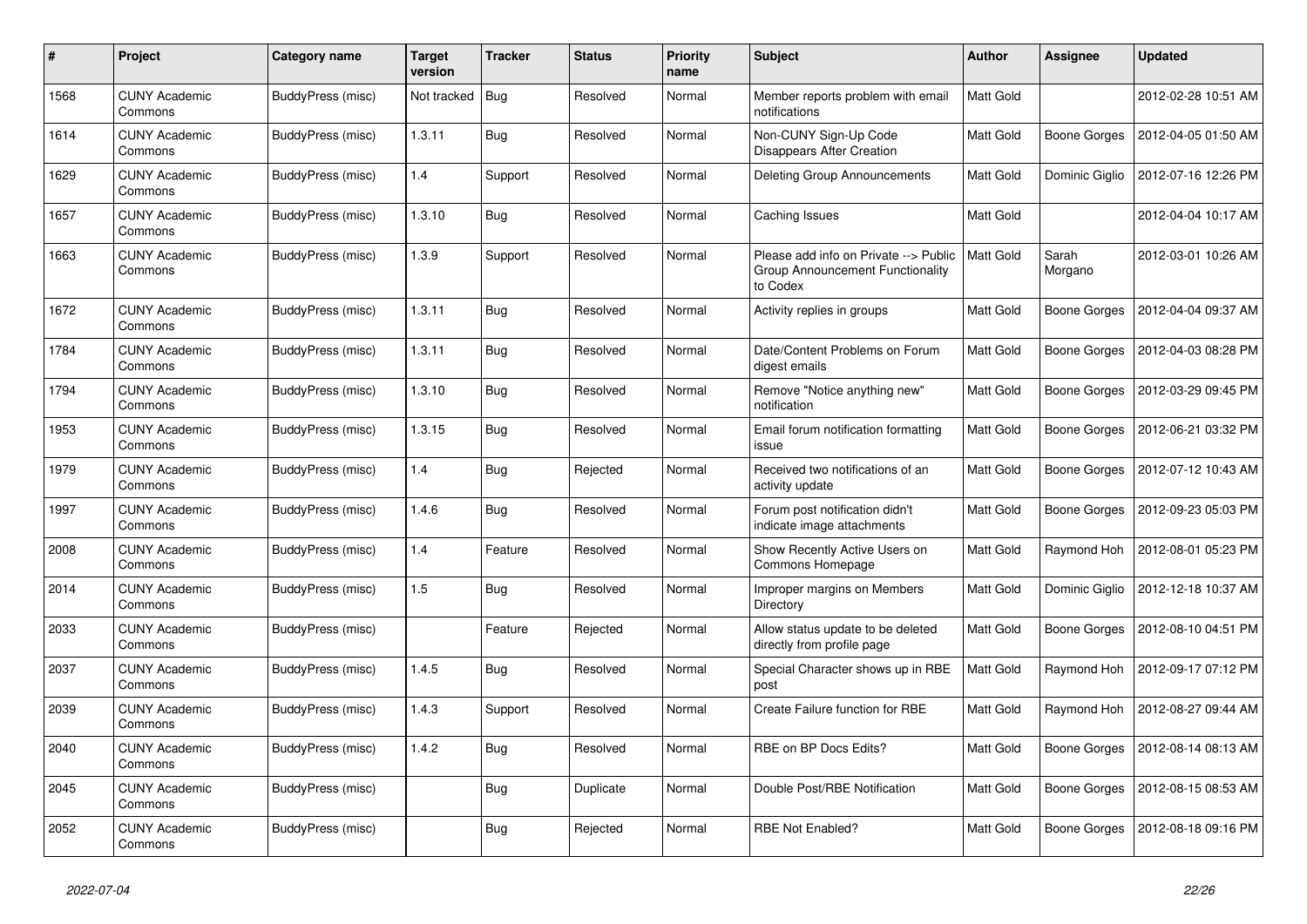| $\#$ | Project                         | Category name     | <b>Target</b><br>version | <b>Tracker</b> | <b>Status</b> | <b>Priority</b><br>name | <b>Subject</b>                                                                      | <b>Author</b>    | <b>Assignee</b>     | <b>Updated</b>      |
|------|---------------------------------|-------------------|--------------------------|----------------|---------------|-------------------------|-------------------------------------------------------------------------------------|------------------|---------------------|---------------------|
| 2053 | <b>CUNY Academic</b><br>Commons | BuddyPress (misc) | 1.4.6                    | Feature        | Resolved      | Normal                  | RBE on BP Docs                                                                      | Matt Gold        | <b>Boone Gorges</b> | 2012-10-01 04:14 PM |
| 2057 | <b>CUNY Academic</b><br>Commons | BuddyPress (misc) | 1.4.3                    | <b>Bug</b>     | Resolved      | Normal                  | Newest/Active/Popular Filters Not<br>working on Homepage List of<br>Groups, Members | Matt Gold        | <b>Boone Gorges</b> | 2012-08-23 03:18 PM |
| 2090 | <b>CUNY Academic</b><br>Commons | BuddyPress (misc) |                          | Feature        | Rejected      | Normal                  | Create Course Group Template that<br>includes notifications of new blog<br>posts    | <b>Matt Gold</b> | <b>Boone Gorges</b> | 2012-12-18 10:59 AM |
| 2091 | <b>CUNY Academic</b><br>Commons | BuddyPress (misc) | Not tracked              | Bug            | Resolved      | Normal                  | <b>RBE Down</b>                                                                     | <b>Matt Gold</b> | Raymond Hoh         | 2012-09-02 06:00 PM |
| 2105 | <b>CUNY Academic</b><br>Commons | BuddyPress (misc) | 1.4.9                    | <b>Bug</b>     | Resolved      | Normal                  | File name in a file uploaded to group<br>contains escape characters                 | Matt Gold        | Dominic Giglio      | 2012-11-01 12:02 PM |
| 2106 | <b>CUNY Academic</b><br>Commons | BuddyPress (misc) | Not tracked              | Support        | Resolved      | Normal                  | Blog posts part of group activity feed                                              | <b>Matt Gold</b> | <b>Boone Gorges</b> | 2016-01-26 12:30 AM |
| 2116 | <b>CUNY Academic</b><br>Commons | BuddyPress (misc) | 1.4.31                   | <b>Bug</b>     | Resolved      | Normal                  | Include failed message in RBE<br><b>Failure Notification</b>                        | Matt Gold        | Raymond Hoh         | 2013-07-08 11:01 PM |
| 2117 | <b>CUNY Academic</b><br>Commons | BuddyPress (misc) | 1.4.8                    | <b>Bug</b>     | Resolved      | Normal                  | User reports double notification of<br>announcements                                | Matt Gold        | Dominic Giglio      | 2012-10-22 09:37 AM |
| 2159 | <b>CUNY Academic</b><br>Commons | BuddyPress (misc) | 1.4.24                   | Bug            | Resolved      | Normal                  | Page redirection after accepting<br>group invite                                    | Matt Gold        | Dominic Giglio      | 2013-04-11 08:00 PM |
| 2169 | <b>CUNY Academic</b><br>Commons | BuddyPress (misc) | Not tracked              | Feature        | Resolved      | Normal                  | Increase Maximum Number of Invite<br>Anyone Invites                                 | <b>Matt Gold</b> | <b>Boone Gorges</b> | 2012-10-04 07:36 AM |
| 2176 | <b>CUNY Academic</b><br>Commons | BuddyPress (misc) | 1.4.9                    | <b>Bug</b>     | Rejected      | Normal                  | Page error upon accepting group<br>membership request                               | Matt Gold        | Dominic Giglio      | 2012-11-01 09:48 PM |
| 2183 | <b>CUNY Academic</b><br>Commons | BuddyPress (misc) | Not tracked              | Support        | Resolved      | Normal                  | Limit on group membership                                                           | Matt Gold        | <b>Boone Gorges</b> | 2012-10-12 03:40 PM |
| 2184 | <b>CUNY Academic</b><br>Commons | BuddyPress (misc) | 1.4.9                    | Support        | Resolved      | Normal                  | Adjust Invite Directions to include<br>info about max invites                       | Matt Gold        | Boone Gorges        | 2012-11-03 04:23 PM |
| 2185 | <b>CUNY Academic</b><br>Commons | BuddyPress (misc) | 1.4.8                    | Feature        | Resolved      | Normal                  | Add WP Touch plugin                                                                 | Matt Gold        | Dominic Giglio      | 2012-10-15 01:33 PM |
| 2188 | <b>CUNY Academic</b><br>Commons | BuddyPress (misc) | 1.4.9                    | <b>Bug</b>     | Resolved      | Normal                  | Line Spacing/Breaks on BP Docs                                                      | Matt Gold        | Chris Stein         | 2012-11-01 03:15 PM |
| 2195 | <b>CUNY Academic</b><br>Commons | BuddyPress (misc) |                          | Feature        | Rejected      | Normal                  | Reconfigure Files Page Layout                                                       | Matt Gold        | Chris Stein         | 2013-06-28 03:57 PM |
| 2206 | <b>CUNY Academic</b><br>Commons | BuddyPress (misc) | 1.4.9                    | Support        | Resolved      | Normal                  | Change anchor location for "Post<br>New Topic" in group forums                      | Matt Gold        | Dominic Giglio      | 2012-11-01 11:16 AM |
| 2322 | <b>CUNY Academic</b><br>Commons | BuddyPress (misc) | $1.5$                    | Feature        | Resolved      | Normal                  | Allow File uploads to be added<br>"quietly" (without email notification)            | Matt Gold        | Dominic Giglio      | 2013-08-21 05:23 PM |
| 2385 | <b>CUNY Academic</b><br>Commons | BuddyPress (misc) | 1.4.18                   | <b>Bug</b>     | Resolved      | Normal                  | Sitewide nav bar not appearing                                                      | Matt Gold        | Boone Gorges        | 2013-01-24 10:21 AM |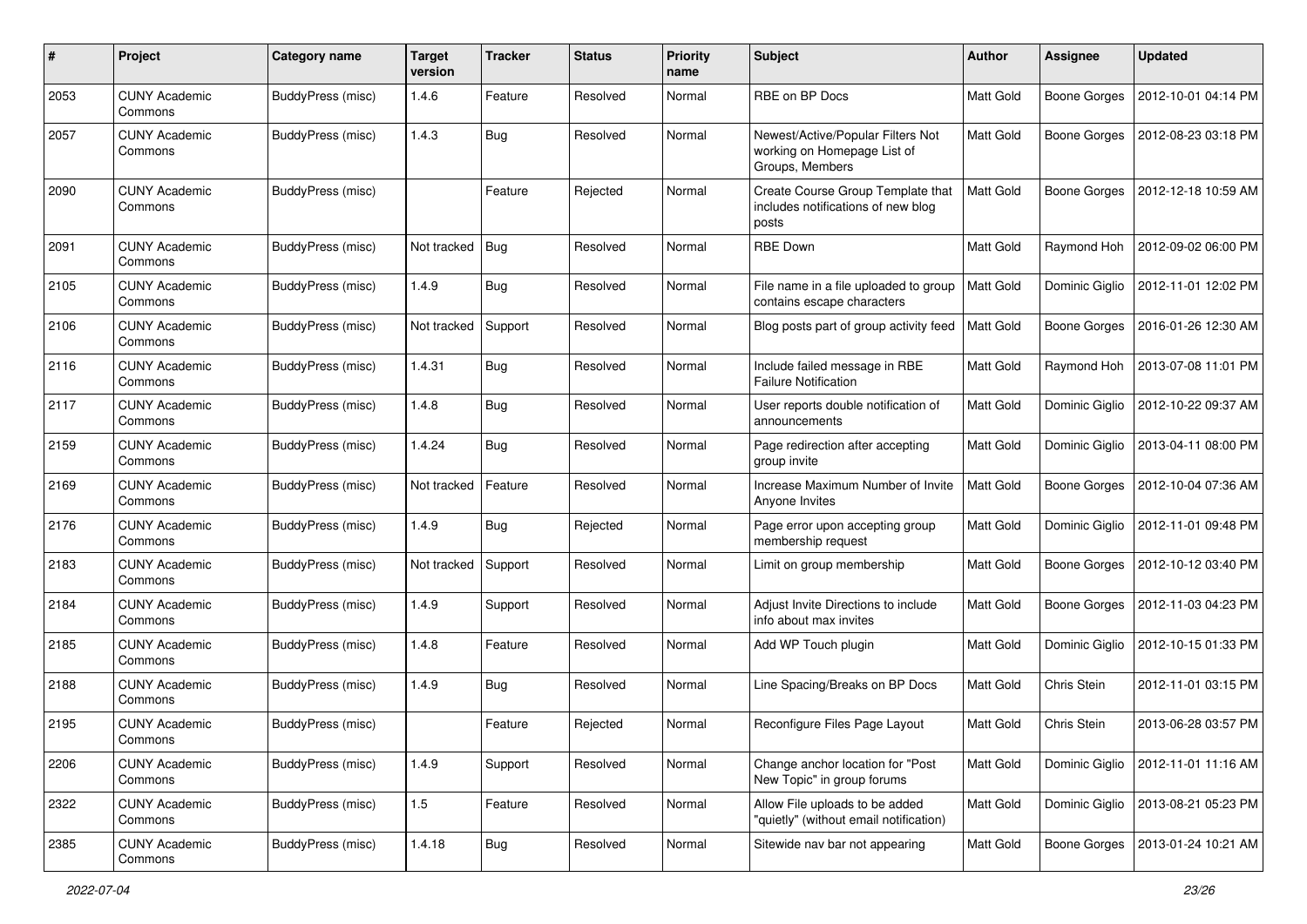| #    | Project                         | <b>Category name</b> | Target<br>version | <b>Tracker</b> | <b>Status</b> | <b>Priority</b><br>name | <b>Subject</b>                                               | <b>Author</b>    | <b>Assignee</b>     | <b>Updated</b>      |
|------|---------------------------------|----------------------|-------------------|----------------|---------------|-------------------------|--------------------------------------------------------------|------------------|---------------------|---------------------|
| 2415 | <b>CUNY Academic</b><br>Commons | BuddyPress (misc)    | 1.4.19            | <b>Bug</b>     | Resolved      | Normal                  | Remove "Popular" link on homepage<br>members widget          | <b>Matt Gold</b> | Boone Gorges        | 2013-02-12 10:05 PM |
| 2468 | <b>CUNY Academic</b><br>Commons | BuddyPress (misc)    | Not tracked       | Support        | Resolved      | Normal                  | Group files total and individual size<br>limit?              | Matt Gold        | Boone Gorges        | 2013-02-20 10:31 PM |
| 2469 | <b>CUNY Academic</b><br>Commons | BuddyPress (misc)    | Not tracked       | Feature        | Resolved      | Normal                  | cuny.is shortlink request                                    | Matt Gold        | Sarah<br>Morgano    | 2013-02-21 07:56 PM |
| 2596 | <b>CUNY Academic</b><br>Commons | BuddyPress (misc)    |                   | <b>Bug</b>     | Rejected      | Normal                  | Homepage Recent blog posts widget<br>display                 | <b>Matt Gold</b> | Boone Gorges        | 2013-05-23 10:50 PM |
| 2691 | <b>CUNY Academic</b><br>Commons | BuddyPress (misc)    |                   | <b>Bug</b>     | Rejected      | Normal                  | Problems inviting members to a<br>group                      | Matt Gold        | Dominic Giglio      | 2015-01-02 03:12 PM |
| 2706 | <b>CUNY Academic</b><br>Commons | BuddyPress (misc)    | 1.6.4             | <b>Bug</b>     | Resolved      | Normal                  | Problem sending group invitations                            | Matt Gold        | <b>Boone Gorges</b> | 2014-05-18 11:36 AM |
| 2711 | <b>CUNY Academic</b><br>Commons | BuddyPress (misc)    | 1.5.1             | Feature        | Resolved      | Normal                  | Add Change Avatar Link/Interface to<br>Profile Editing Page  | Matt Gold        | Boone Gorges        | 2013-08-28 12:40 PM |
| 2712 | <b>CUNY Academic</b><br>Commons | BuddyPress (misc)    | 1.5.0.1           | Bug            | Resolved      | Normal                  | Font Size in BP Profile Menu Should<br>be Larger             | Matt Gold        | <b>Boone Gorges</b> | 2013-08-23 04:36 PM |
| 2713 | <b>CUNY Academic</b><br>Commons | BuddyPress (misc)    | 1.5.1             | Feature        | Resolved      | Normal                  | Lighten Brief Descriptor Text Color                          | Matt Gold        | <b>Boone Gorges</b> | 2013-08-28 12:58 PM |
| 2714 | <b>CUNY Academic</b><br>Commons | BuddyPress (misc)    | 1.5.0.1           | <b>Bug</b>     | Resolved      | Normal                  | Font and Font Size Inconsistent in<br><b>Commons Profile</b> | Matt Gold        | <b>Boone Gorges</b> | 2013-08-23 04:17 PM |
| 2730 | <b>CUNY Academic</b><br>Commons | BuddyPress (misc)    |                   | <b>Bug</b>     | Duplicate     | Normal                  | Limits on Publications Entry Field                           | Matt Gold        | Boone Gorges        | 2013-08-29 09:36 AM |
| 2731 | <b>CUNY Academic</b><br>Commons | BuddyPress (misc)    | Not tracked       | Support        | Resolved      | Normal                  | <b>Profile Positions Question</b>                            | Matt Gold        | Boone Gorges        | 2013-08-26 08:41 AM |
| 2732 | <b>CUNY Academic</b><br>Commons | BuddyPress (misc)    | 1.5.1             | Feature        | Resolved      | Normal                  | Return users to profile public view<br>after editing save    | Matt Gold        | Boone Gorges        | 2013-08-28 12:53 PM |
| 2735 | <b>CUNY Academic</b><br>Commons | BuddyPress (misc)    | 1.5.1             | Bug            | Resolved      | Normal                  | Profile Incorrectly Shortens About<br>You Field              | Matt Gold        | <b>Boone Gorges</b> | 2013-08-28 11:36 AM |
| 2755 | <b>CUNY Academic</b><br>Commons | BuddyPress (misc)    | 1.5.1             | <b>Bug</b>     | Resolved      | Normal                  | Alphabetize list of colleges in<br>positions drop-down       | Matt Gold        | Boone Gorges        | 2013-08-29 09:30 AM |
| 2763 | <b>CUNY Academic</b><br>Commons | BuddyPress (misc)    |                   | <b>Bug</b>     | Rejected      | Normal                  | Send Invites Page Hang                                       | Matt Gold        | Boone Gorges        | 2013-08-29 09:33 AM |
| 2771 | <b>CUNY Academic</b><br>Commons | BuddyPress (misc)    | 1.5.2             | Feature        | Resolved      | Normal                  | Change Brief Descriptor Text Color<br>Again                  | Matt Gold        | <b>Boone Gorges</b> | 2013-09-10 06:07 AM |
| 2776 | <b>CUNY Academic</b><br>Commons | BuddyPress (misc)    | 1.5.2             | Bug            | Resolved      | Normal                  | Change Name of SPS in College list                           | Matt Gold        | Boone Gorges        | 2013-09-11 08:19 PM |
| 2785 | <b>CUNY Academic</b><br>Commons | BuddyPress (misc)    | Not tracked       | <b>Bug</b>     | Resolved      | Normal                  | Don't see cuny.is shortlink for myself                       | Matt Gold        | Boone Gorges        | 2013-09-12 10:56 AM |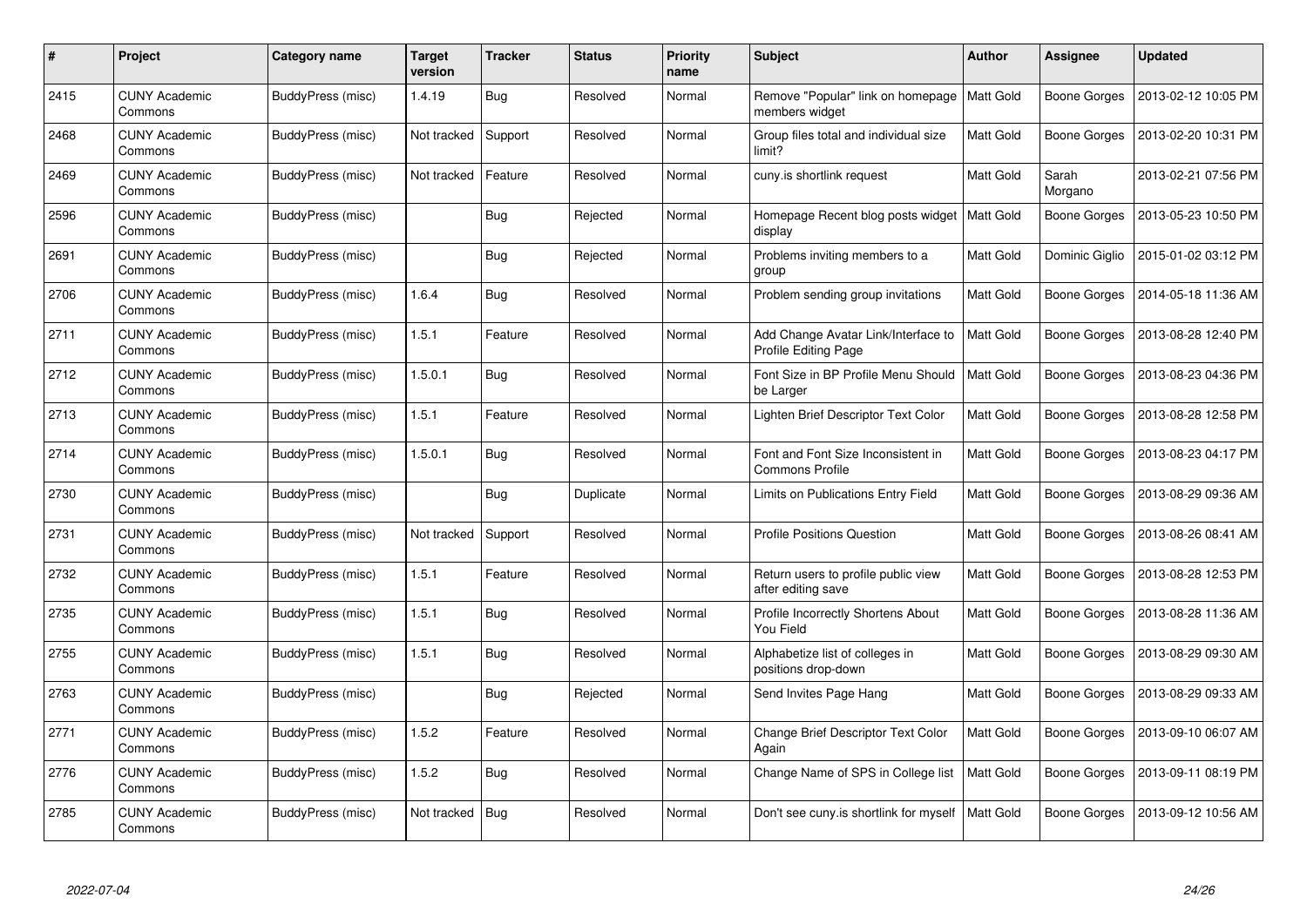| #    | Project                         | <b>Category name</b> | <b>Target</b><br>version | <b>Tracker</b> | <b>Status</b> | <b>Priority</b><br>name | <b>Subject</b>                                                                          | <b>Author</b>    | <b>Assignee</b>     | <b>Updated</b>      |
|------|---------------------------------|----------------------|--------------------------|----------------|---------------|-------------------------|-----------------------------------------------------------------------------------------|------------------|---------------------|---------------------|
| 2786 | <b>CUNY Academic</b><br>Commons | BuddyPress (misc)    | 1.5.3                    | <b>Bug</b>     | Resolved      | Normal                  | Move position of close window<br>checkbox on overlay                                    | <b>Matt Gold</b> | Boone Gorges        | 2013-09-19 12:07 PM |
| 2791 | <b>CUNY Academic</b><br>Commons | BuddyPress (misc)    | 1.5.19                   | Bug            | Rejected      | Normal                  | Modify yellow profile bar alert                                                         | Matt Gold        | Chris Stein         | 2014-02-21 03:52 PM |
| 2795 | <b>CUNY Academic</b><br>Commons | BuddyPress (misc)    | 1.6                      | <b>Bug</b>     | Resolved      | Normal                  | Friendship Request Acceptance<br>interface                                              | Matt Gold        | Chris Stein         | 2014-03-27 03:07 PM |
| 2798 | <b>CUNY Academic</b><br>Commons | BuddyPress (misc)    | 1.5.4                    | <b>Bug</b>     | Resolved      | Normal                  | IE10 Profile Display Errors                                                             | Matt Gold        | Raymond Hoh         | 2013-09-25 03:33 PM |
| 2800 | <b>CUNY Academic</b><br>Commons | BuddyPress (misc)    | 1.5.6                    | Feature        | Resolved      | Normal                  | Add Vimeo & Github social media<br>account fields to Profiles                           | Matt Gold        | Dominic Giglio      | 2013-10-14 04:51 PM |
| 2816 | <b>CUNY Academic</b><br>Commons | BuddyPress (misc)    | Future<br>release        | Bug            | Resolved      | Normal                  | Double posting/email notification                                                       | Matt Gold        | Raymond Hoh         | 2013-11-01 08:04 PM |
| 2821 | <b>CUNY Academic</b><br>Commons | BuddyPress (misc)    |                          | <b>Bug</b>     | Duplicate     | Normal                  | RBE attempted double posts                                                              | Matt Gold        | Raymond Hoh         | 2013-10-11 01:53 PM |
| 2827 | <b>CUNY Academic</b><br>Commons | BuddyPress (misc)    |                          | <b>Bug</b>     | Duplicate     | Normal                  | Double email notification                                                               | <b>Matt Gold</b> | Raymond Hoh         | 2013-10-11 01:53 PM |
| 2830 | <b>CUNY Academic</b><br>Commons | BuddyPress (misc)    | Not tracked              | Support        | Resolved      | Normal                  | User question: "How do I stop the<br>automatic underlining of things in my<br>profile?" | <b>Matt Gold</b> | <b>Boone Gorges</b> | 2013-10-15 03:32 PM |
| 2845 | <b>CUNY Academic</b><br>Commons | BuddyPress (misc)    | 1.5.7                    | Bug            | Resolved      | Normal                  | Anchor errors with bp activity items<br>created from associated blog<br>postings        | Matt Gold        | Boone Gorges        | 2013-11-01 08:15 PM |
| 2857 | <b>CUNY Academic</b><br>Commons | BuddyPress (misc)    | Not tracked              | Bug            | Resolved      | Normal                  | Double posting via RBE                                                                  | Matt Gold        | Boone Gorges        | 2013-11-01 02:55 PM |
| 2858 | <b>CUNY Academic</b><br>Commons | BuddyPress (misc)    | 1.5.7                    | <b>Bug</b>     | Resolved      | Normal                  | […] redux                                                                               | Matt Gold        | <b>Boone Gorges</b> | 2013-10-30 10:08 PM |
| 2880 | <b>CUNY Academic</b><br>Commons | BuddyPress (misc)    | 1.11                     | Feature        | Resolved      | Normal                  | RBE Group Post New Topic<br><b>Shortlink Addresses</b>                                  | <b>Matt Gold</b> | Raymond Hoh         | 2017-05-18 01:04 PM |
| 2906 | <b>CUNY Academic</b><br>Commons | BuddyPress (misc)    | 1.5.10                   | <b>Bug</b>     | Resolved      | Normal                  | Unable to delete file attachment from<br>forum post                                     | <b>Matt Gold</b> | <b>Boone Gorges</b> | 2013-12-01 09:35 PM |
| 2922 | <b>CUNY Academic</b><br>Commons | BuddyPress (misc)    |                          | <b>Bug</b>     | Rejected      | Normal                  | Unconfirmed Plugin error - user<br>could not be activated                               | Matt Gold        | Boone Gorges        | 2013-12-10 04:47 PM |
| 2944 | <b>CUNY Academic</b><br>Commons | BuddyPress (misc)    | 1.5.13                   | Bug            | Resolved      | Normal                  | Long load time on send invites group<br>pages                                           | <b>Matt Gold</b> | Boone Gorges        | 2014-01-02 02:50 PM |
| 2976 | <b>CUNY Academic</b><br>Commons | BuddyPress (misc)    | 1.5.16                   | Feature        | Resolved      | Normal                  | Allow users to permanently dismiss<br>notification of new profiles on profile<br>page   | Matt Gold        | Boone Gorges        | 2014-02-01 02:56 PM |
| 2978 | <b>CUNY Academic</b><br>Commons | BuddyPress (misc)    |                          | Feature        | Deferred      | Normal                  | Revise Invite Anyone Workflow                                                           | <b>Matt Gold</b> | Chris Stein         | 2015-04-01 08:54 PM |